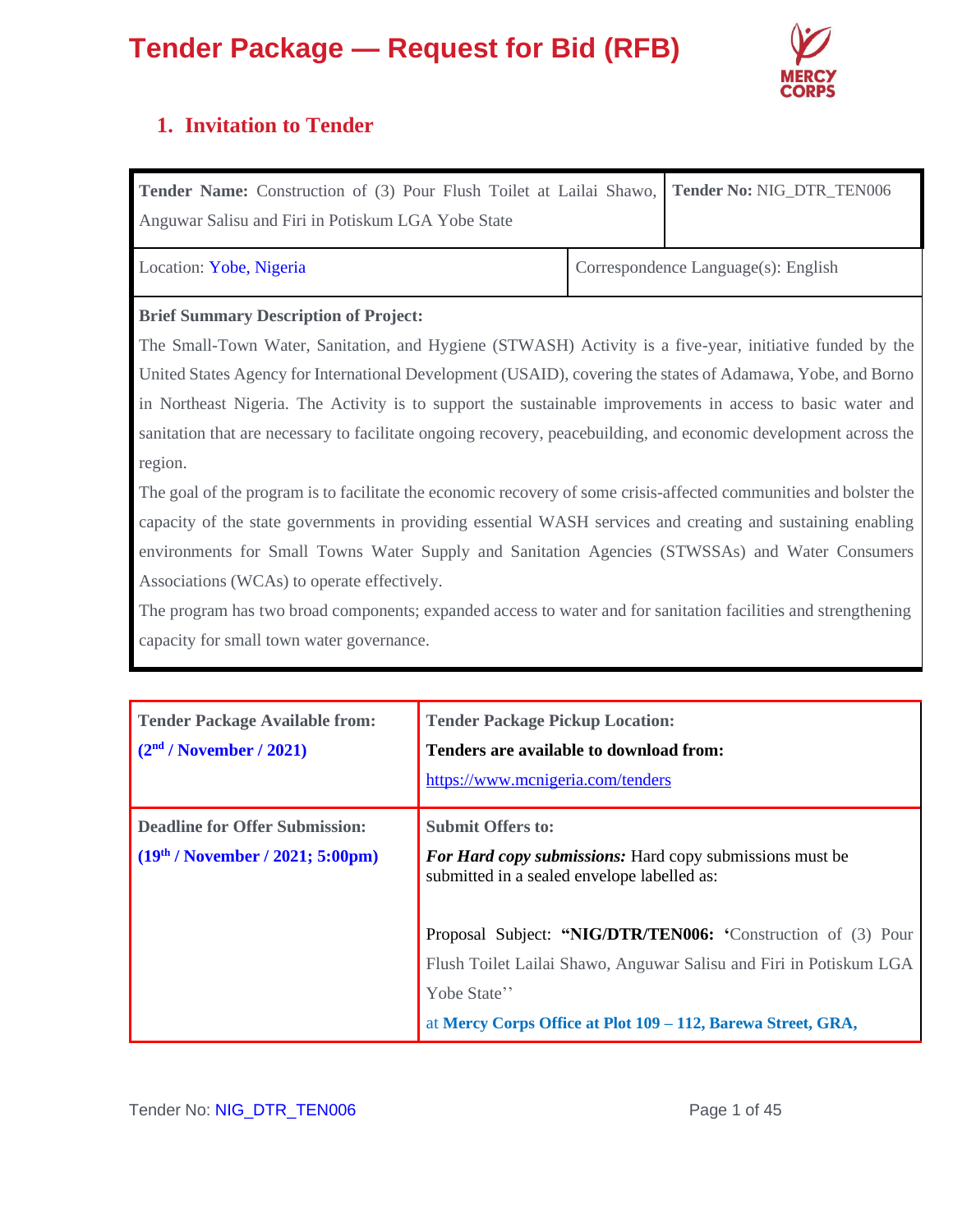

| Damaturu, Yobe state.                                    |
|----------------------------------------------------------|
| For e-submissions email offer to: tenders@mercycorps.org |

*Mercy Corps reserves the right to accept or reject any late offers*

| Questions and Answers (Q&A)                                             |                                                                          |  |  |  |
|-------------------------------------------------------------------------|--------------------------------------------------------------------------|--|--|--|
| If any, Submit Questions in writing to: ga-ng-tenders@mercycorps.org    |                                                                          |  |  |  |
| <b>Last Day for Questions:</b><br>$(8th / November / 2021; 12:00 noon)$ | Questions will be answered by:<br>$(12th / November / 2021; 12:00 noon)$ |  |  |  |
| Questions will be answered through: <u>qa-ng-tenders@mercycorps.org</u> |                                                                          |  |  |  |

| <b>Documentation Checklist</b>            |              |                                      |  |  |  |
|-------------------------------------------|--------------|--------------------------------------|--|--|--|
| These documents are contained within this | $\sqrt{}$    | Invitation to Tender                 |  |  |  |
| tender package:                           | $\checkmark$ | <b>General Conditions for Tender</b> |  |  |  |
|                                           | $\sqrt{}$    | Criteria and Submittals              |  |  |  |
|                                           | $\sqrt{}$    | <b>Price Offer Sheet</b>             |  |  |  |
|                                           | $\checkmark$ | <b>Supplier Information Form</b>     |  |  |  |
|                                           | $\checkmark$ | Scope of Work/Technical              |  |  |  |
|                                           |              | Specifications/BoQs                  |  |  |  |
|                                           | $\checkmark$ | Sample Contract                      |  |  |  |

### **2. General Conditions for Tender**

Mercy Corps invites offers for the goods, services and/or works described and summarized in these documents, and in accordance with procedures, conditions and contract terms presented herein. Mercy Corps reserves the right to vary the quantity of work/materials specified in the Tender Package without any changes in unit price or other terms and conditions and to accept or reject any, all, or part of submitted offers.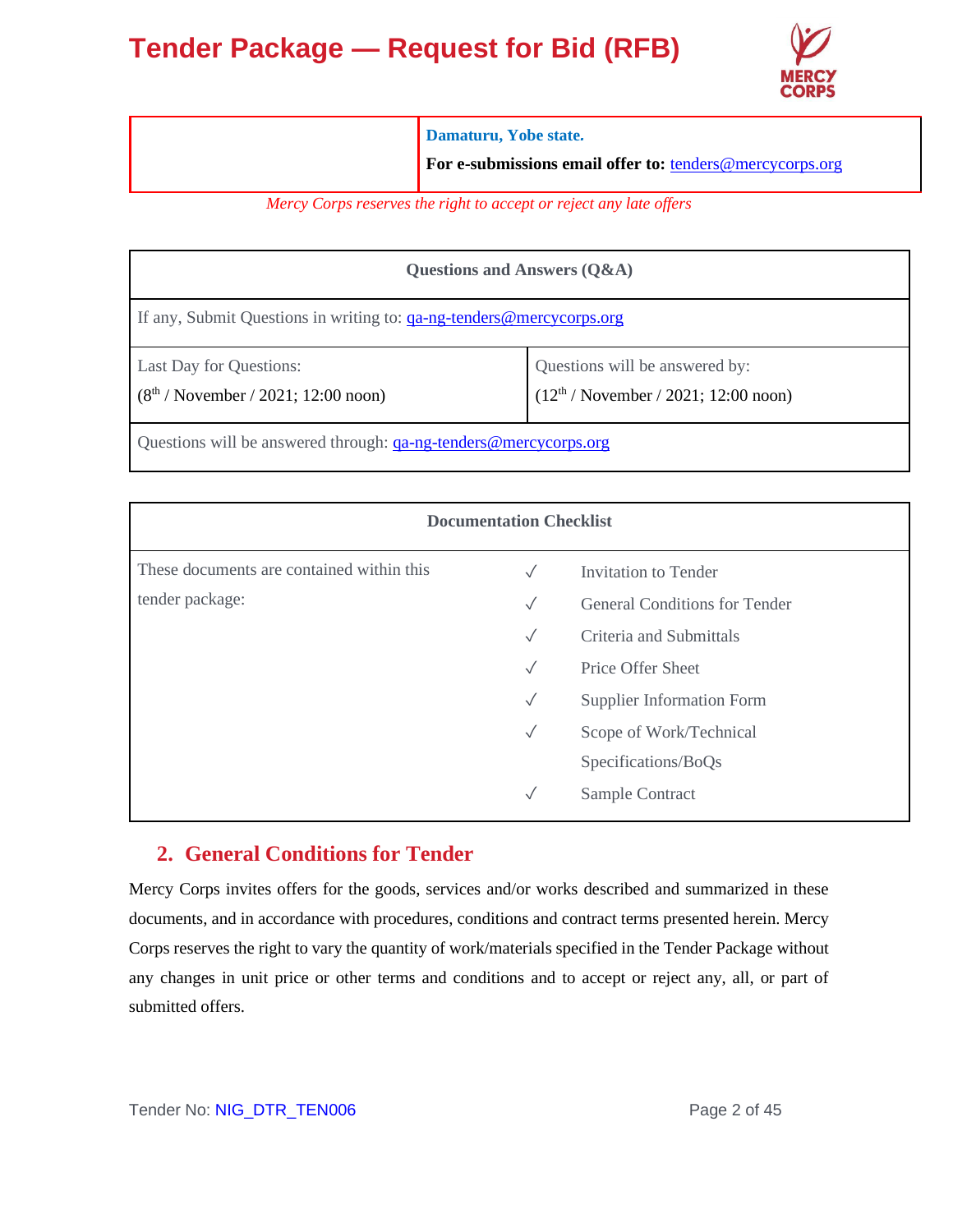

### **2.1 Mercy Corps' Anti-Bribery and Anti-Corruption Statement**

#### **Mercy Corps strictly prohibits**:

● *Any form of bribe or kickback in relation to its activities*

This prohibition includes any *request* from any Mercy Corps employee, consultant, or agent for anything of value from any company or individual in exchange for the employee, consultant or agents taking or not taking any action related to the award of a contract or the contract once awarded. It also applies to any *offer* from any company or individual to provide anything of value to any Mercy Corps employee, consultant, or agent in exchange for that person taking or not taking any action related to the award of the contract or the contract.

● *Conflicts of interests in the awarding or management of contracts*

If a company is owned by, whether directly or indirectly, in whole or in part, any Mercy Corps employee or any person who is related to a Mercy Corps employee, the company must ensure that it and the employee disclose the relationship as part of or prior to submitting the offer.

● *The sharing or obtaining of confidential information*

Mercy Corps prohibits its employees from sharing, and any offerors from obtaining, confidential information related to this solicitation, including information regarding Mercy Corps' price estimates, competing offerors, or competing offers, etc. Any information provided to one offeror must be provided to all other offerors.

### ● *Collusion between/among offerors*

Mercy Corps requires fair and open competition for this solicitation. No two (or more) companies submitting bids can be owned or controlled by the same individual(s). Companies submitting offers cannot share prices or other offer information or take any other action intended to pre-determine which company will win the solicitation and what price will be paid.

### ● *Any form of exploitation, abuse, human trafficking, or internal sexual misconduct*

Mercy Corps requires its partners to adhere to its Safeguarding policies including its policies on Child Safeguarding, Prevention of Sexual Exploitation and Abuse of Beneficiaries and Community Members, Anti-Trafficking and Sexual Misconduct (available at https://www.mercycorps.org/who-we-are/ethics-policies). Companies will be expected to ensure that they have the capacity to abide by these policies, that their employees and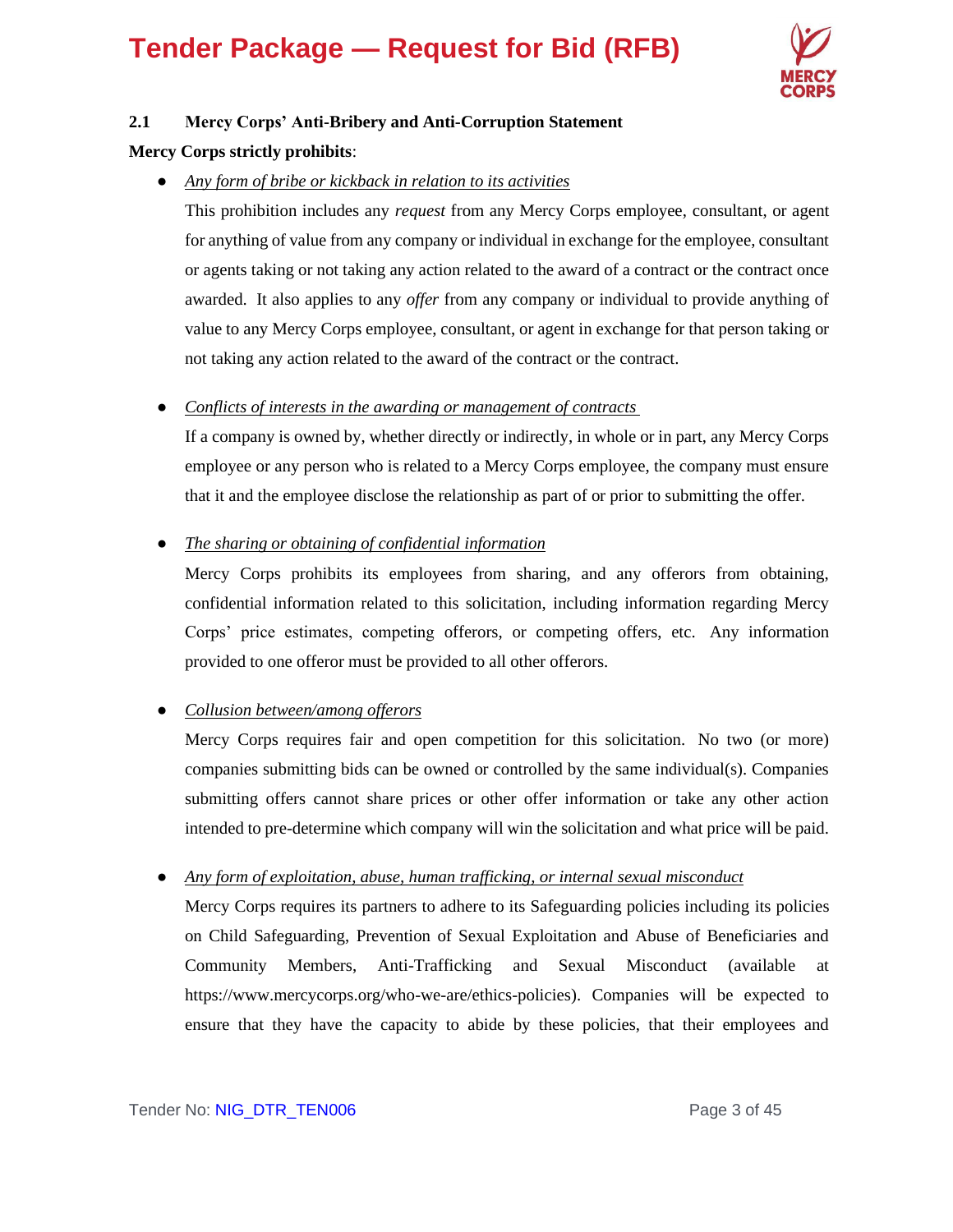

subcontractors understand these policies, and that they communicate to its employees and subcontractors the duty to report any violation or suspected violation. Mercy Corps will not engage with a company that is found to be in violation of these policies.

### Violations of these prohibitions, along with all evidence of such violations, should be reported to: **<http://mercycorps.org/integrityhotline>**

Mercy Corps will investigate allegations fully and will take appropriate action. Any company, or individual that participates in any of the above prohibited conduct, will have its actions reported to the appropriate authorities, will be investigated fully, will have its offer rejected and/or contract terminated, and will not be eligible for future contracts with Mercy Corps. Employees participating in such conduct will have his/her employment terminated.

Violations will also be reported to Mercy Corps' donors, who may also choose to investigate and debar or suspend companies and their owners from receiving any contract that is funded in part by the donor, whether the contract is with Mercy Corps or any other entity.

### **2.2 Tender Basis:**

- All offers shall be made in accordance with these instructions, and all documents requested should be furnished, including any required (but not limited to) supplier-specific information, technical specifications, drawings, bill of quantities, and/or delivery schedule. If any requested document is not furnished, a reason should be given for its omission in an exception sheet.
- No respondent should add, omit, or change any item, term or condition herein.
- If suppliers have any additional requests and conditions, these shall be stipulated in an exception sheet.
- Each offeror may make one response only.
- Each offer shall be valid for the period of  $[180 \text{ days}]$  from its date of submission.
- All offers should indicate whether they include taxes, compulsory payments, levies and/or duties, including VAT, if applicable.
- Suppliers should ensure that financial offers are devoid of calculation errors. If errors are identified during the evaluation process, the unit price will prevail. If there is ambiguity on the unit price, the Selection Committee may decide to disqualify the offer.
- Any requests for clarifications regarding the project that are not addressed in written documents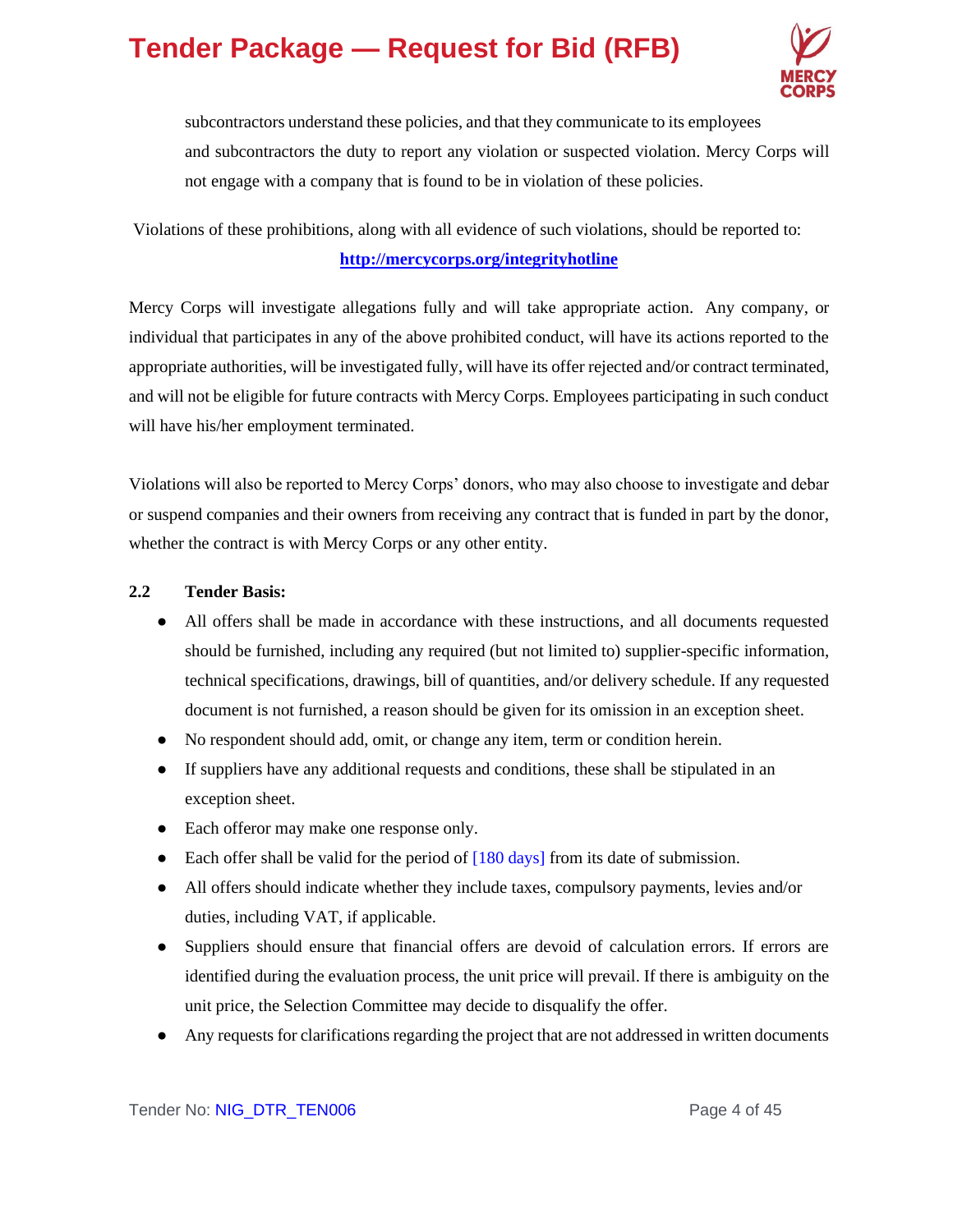

must be presented to Mercy Corps in writing. The answer to any question raised in writing by any offeror will be issued to that offeror. In some cases, Mercy Corps may choose to issue clarifications to all offerors. It is a condition of this tender that no clarification shall be deemed to supersede, contradict, add to or detract from the conditions hereof, unless made in writing as an Addendum to Tender and signed by Mercy Corps or its designated representative.

• This Tender does not obligate Mercy Corps to execute a contract, nor does it commit Mercy Corps to pay any costs incurred in the preparation and submission of bids. Furthermore, Mercy Corps reserves the right to reject any and all offers, if such action is considered to be in the best interest of Mercy Corps.

### **2.3 Supplier Eligibility**

Suppliers may not apply, and will be rejected as ineligible, if they:

- Are not registered companies
- Are bankrupt or in the process of going bankrupt
- Have been convicted of illegal/corrupt activities, and/or unprofessional conduct
- Have been guilty of grave professional misconduct
- Have not fulfilled obligations related to payment of social security and taxes
- Are guilty of serious misinterpretation in supplying information
- Are in violation of the policies outlined in Mercy Corps Anti Bribery or Anti-Corruption Statement
- Supplier (or supplier's principals) are on any list of sanctioned parties issued by; or are presently excluded or disqualified from participation in this transaction by: the United States Government or United Nations by the United States Government, the United Kingdom, the European Union, the United Nations, other national governments, or public international organizations.

Additional eligibility criteria, if applicable, are stated in section 3.2 of this tender package.

### **2.4 Response Documents**

Offerors must submit an offer in their own format and ensure it contains all the required documents and information specified in this tender. Where an itemized Price Offer Sheet is included in the tender package, the offeror must complete and submit it with the rest of their offer.

### **2.5 Acceptance of Successful Response**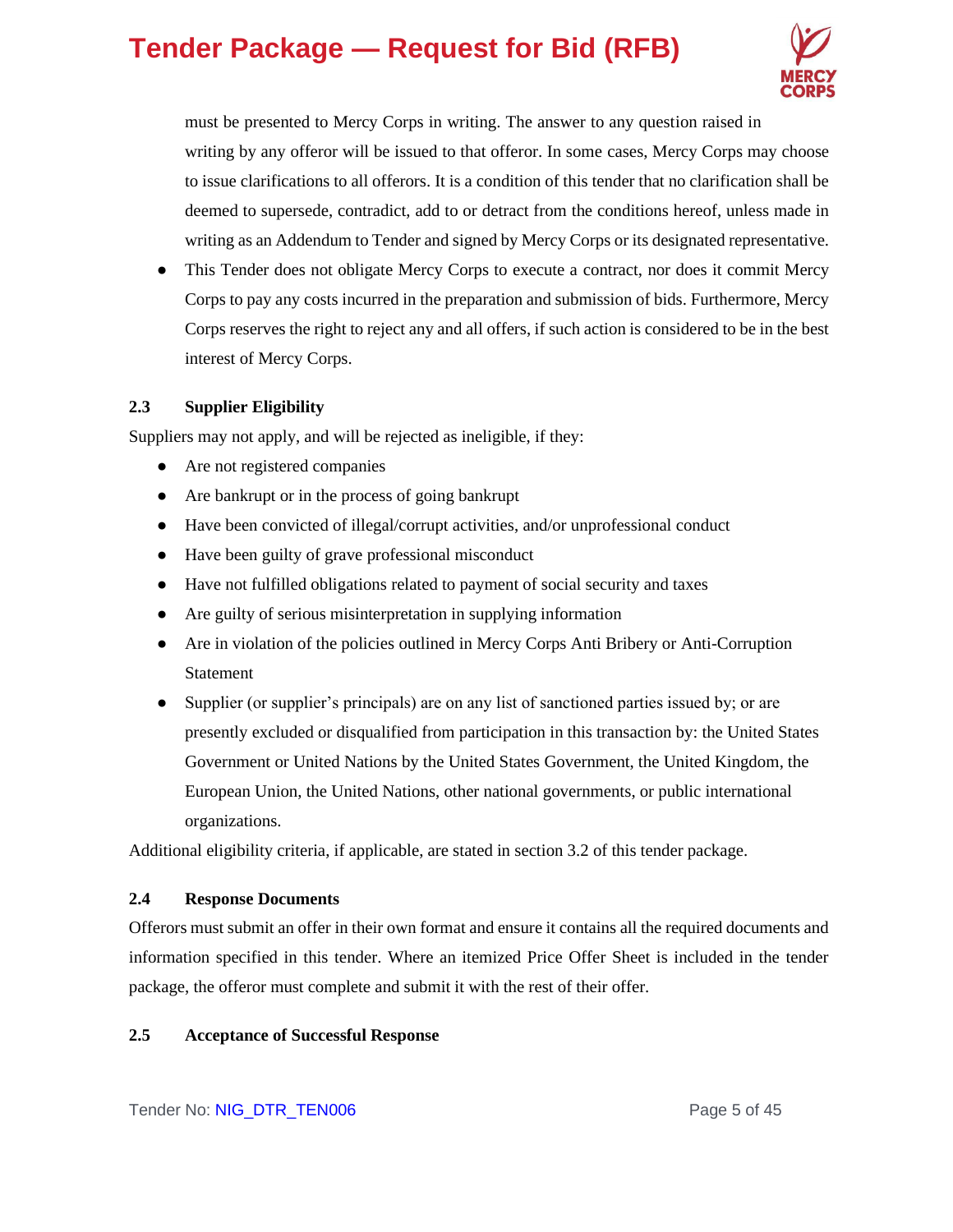

Documentation submitted by offerors will be verified by Mercy Corps. The winning offeror will be required to sign a contract for the stated, agreed upon amount.

### **2.6 Certification Regarding Terrorism**

It is Mercy Corps' policy to comply with humanitarian principles and the laws and regulations of the United States, the European Union, the United Nations, the United Kingdom, host nations, and other applicable donors concerning transactions with or support to individuals or entities that have engaged in fraud, waste, abuse, human trafficking, corruption, or terrorist activity. These laws and regulations prohibit Mercy Corps from transacting with or providing support to any individuals or entities that are the subject of government sanctions, donor rules, or laws prohibiting transactions or support to such parties.

### **3. Criteria & Submittals**

### **3.1 Contract Terms**

Mercy Corps intends to issue a Fixed Price contract to one or several company(ies) or organization(s). The successful offeror(s) shall be required to adhere to the statement of work and terms and conditions of the resulting contract. The anticipated contract is incorporated in Section 6 herein. By submitting an offer, offerors certify that they understand and agree to all of the terms and clauses contained in Section 6.

### **3.2 Specific Eligibility Criteria**

Eligibility criteria must be met and the corresponding supporting documents listed below under "Tender Submittals" **must** be submitted with offers. Offerors who do not submit these documents may be **disqualified** from any further technical or financial evaluation.

Eligibility Criteria:

- A copy of business registration document (CAC)
- A copy of tax certificate and/or Tax Clearance
- A copy of signed and stamped offer sheet

### **3.3 Tender Submittals**

Documents and required information listed in tender submittals are necessary in order to support the eligibility criteria and to conduct technical evaluations of received offers (and due diligence). While absence of these documents and/or information does not denote mandatory disqualification of suppliers, the lack of these items has the potential to impact the technical evaluation of an offer severely and negatively.

**Documents supporting the Eligibility Criteria:**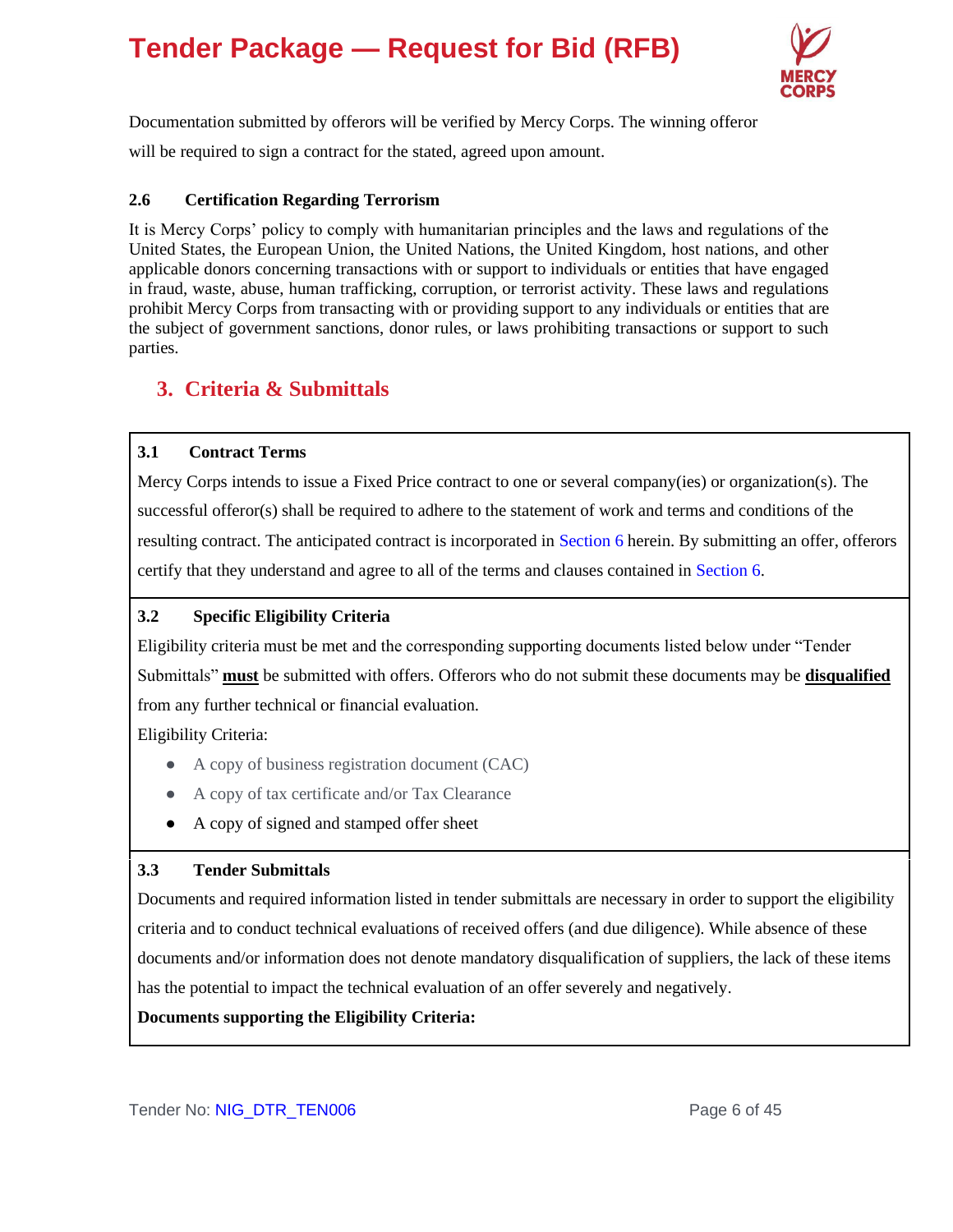

- 1. A copy of business registration document (CAC)
- 2. A copy of tax certificate and/or Tax Clearance
- 3. A copy of signed and stamped offer sheet

**Documents to conduct the Technical Evaluation and additional Due Diligence:** 

- Provide Organizational Profile, showing **relevant** experience in construction since inception of business operations.
- Verifiable evidence of relevant projects successfully executed which include letter of award, copy of contract for similar works delivered (letter of award, contract documents, Purchase Orders, certificate of completion etc..) not more than 5 years
- Completion time of the project with detailed work plan.
- Financial capacity to carry out the contract if successfully selected
- Letter stating acceptance of Mercy Corps payment terms of 100% payment after completion of project.
- Verifiable evidence of experience and relevant qualification of key personnel

### **Price Offer:**

The Price offer is used to determine which offer represents the best value and serves as a basis of negotiation before award of a contract. As a Fixed-Price contract, the price of the contract to be awarded will be an allinclusive fixed price basis, either in the form of a total fixed price or a per-unit/deliverable fixed price. No profit, fees, taxes, or additional costs can be added after contract signing. Offerors must show unit prices, quantities, and total price, as displayed in the Offer Sheet in Section 4. All items must be clearly labeled and included in the total offered price.

Offerors must not include VAT and customs duties (if applicable) in their offer.

### **3.4 Currency**

Offers should be submitted in: Nigeria Naira (NGN)

Payments will be made in: Nigeria Naira (NGN)

### **3.5 Tender Evaluation** (**LPTA Selection Method**)

Based on the above submittals, a Mercy Corps Tender Committee will conduct a tender evaluation process. Mercy Corps reserves the right to accept or reject any or all bids, and to accept the offer(s) deemed to be in the best interest of Mercy Corps. MC will not be responsible for or pay for any expenses or losses which may be incurred by any Offeror in the preparation of their tender.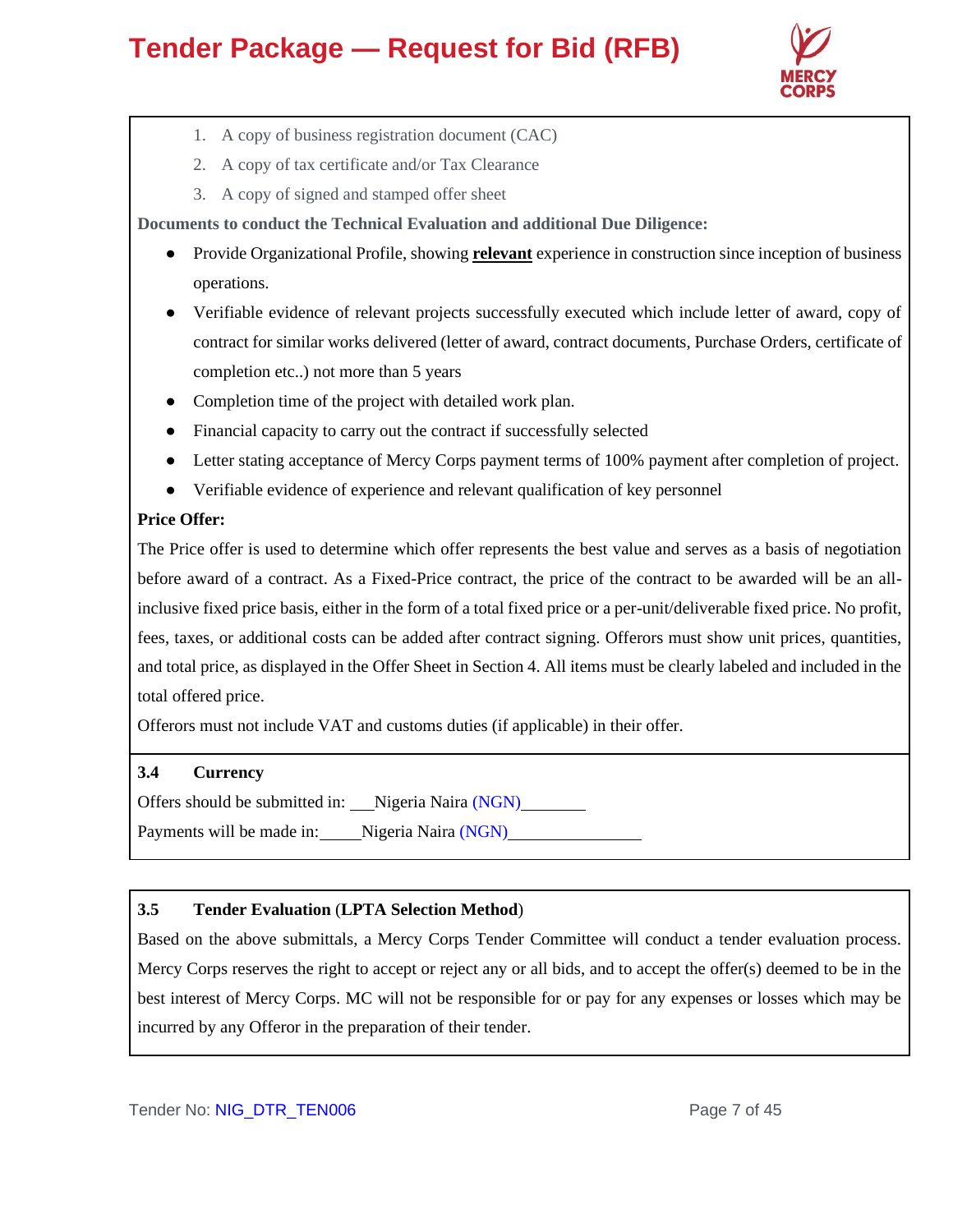

Evaluations will be conducted as described in the following subsections:

### **3.5.1 Technical Evaluation**

### *Lowest Price, Technically Acceptable (LPTA)*

Mercy Corps Tender Committee will conduct a technical evaluation which will grade technical criteria on a pass/fail basis. Supplier's bids **must meet the minimum technical standard** established here in order to receive a passing mark. Any offerors who receive a failing mark on any criteria will be automatically disqualified from the tender process.

Only offerors who pass all criteria will move on to the next round of evaluation.

Pass/fail technical criteria are as follows:

| <b>Technical Criteria</b>                                                                | Pass or Fail? |
|------------------------------------------------------------------------------------------|---------------|
| Provide Organizational Profile, showing <b>relevant</b> experience in construction since |               |
| inception of business operations.                                                        |               |
|                                                                                          |               |
| Evidence of relevant projects successfully executed similar works (letter of award,      |               |
| contract documents, Purchase Orders, certificate of completion etc) not more than 5      |               |
| years                                                                                    |               |
| Completion time of the project with detailed work plan.                                  |               |
| Evidence of financial capacity/banking support to execute the contract if successfully   |               |
| selected                                                                                 |               |
| CV's and qualification of key personnel                                                  |               |
| Letter stating acceptance of Mercy Corps payment terms of 100% payment after             |               |
| completion of project.                                                                   |               |

#### **3.5.2 Financial Evaluation and Price/Cost Analysis**

All suppliers who passed all technical criteria will move on to the financial evaluation where the **lowest price offer(s) will be accepted as the winning offeror(s)** assuming the price is deemed fair and reasonable and subject to the additional due diligence in section 3.5.3.

### **3.5.3 Additional Due Diligence**

Upon completion of both the technical and financial evaluations Mercy Corps may choose to engage in additional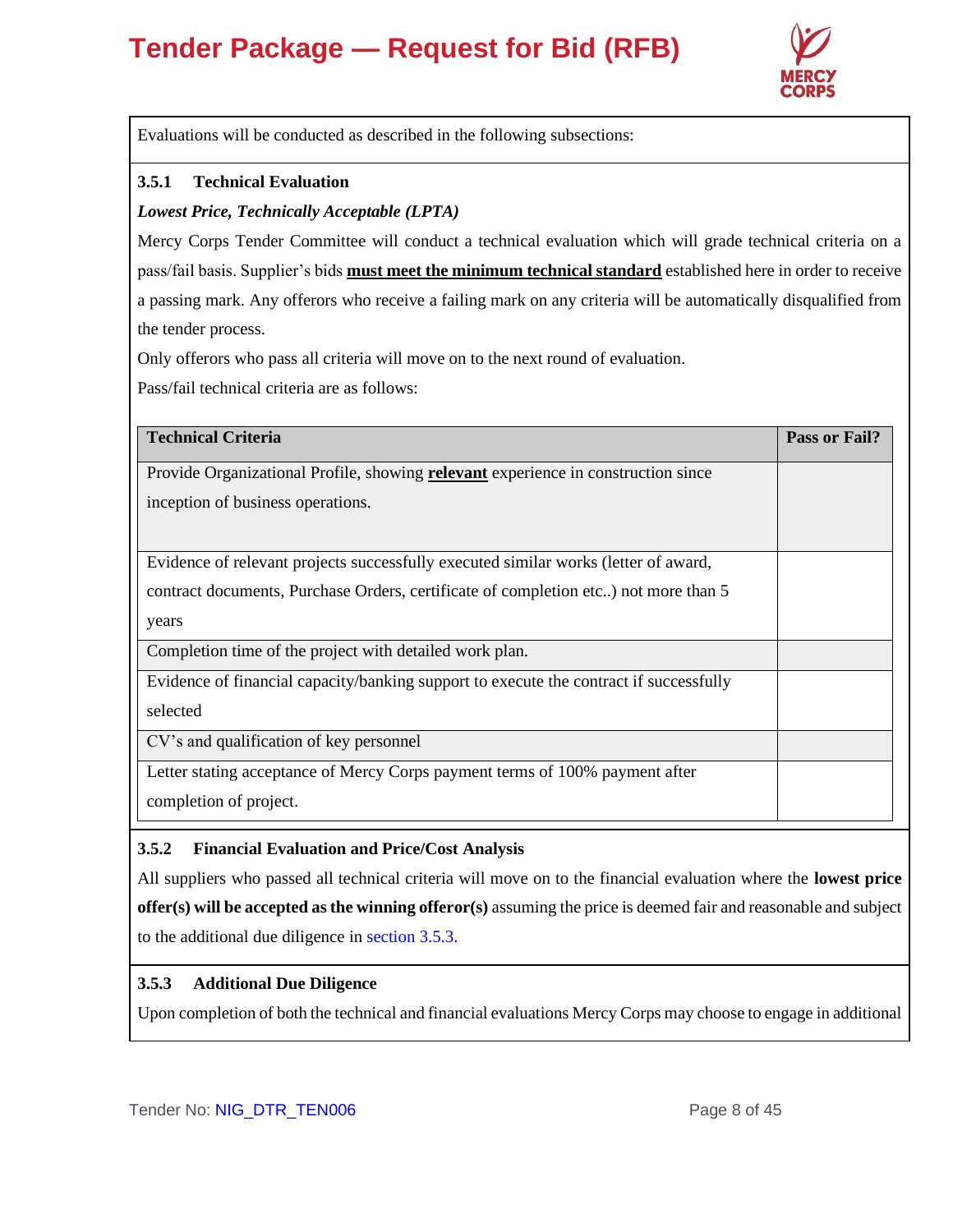

due diligence processes with a particular offeror or offeror(s). The purpose of these processes is to ensure that Mercy Corps engages with reputable, ethical, responsible Suppliers with solid financials and the ability to fulfill the contract. Additional due diligence may take the form of the following processes (though it is not limited to):

- **Reference Checks**
- Site Visit if agreed by voting member
- **RPS** on Demand

### **4. Offer Form**

**Offerors must submit their own independent offer including at least (but not limited to):**

- All documents requested in the "Eligibility Criteria" section of this Tender Package
- All documents requested in the "Tender Submittals" section of this Tender Package
- All information listed in the "Documents Comprising the Bid" section below

**All offers must be duly signed (including position and full name of the signer) and stamped, with the date of completion.**

### *Documents Comprising the Bid*

The following information must be included in the offer of any potential offeror:

- ❏ **Cover Letter** explaining interest to be a contracted vendor or supplier. The content of the cover letter shall include the following information:
	- ❏ A detailed specification of the offered goods, services and/or works
	- ❏ Warranty (if necessary and appropriate)
	- ❏ Delivery time
	- ❏ Price validity date (for this purpose and as stated on the advertisement, quote given shall remain unchanged for 180 working days)
- ❏ A Price Offer detailing the unit price only using the **Price Offer Sheet** template provided in section 7
- ❏ Completed and signed Mercy Corps **Supplier Information Form** (template provided in section 7)
- ❏ Other important documents offeror feels need to be attached to support their bid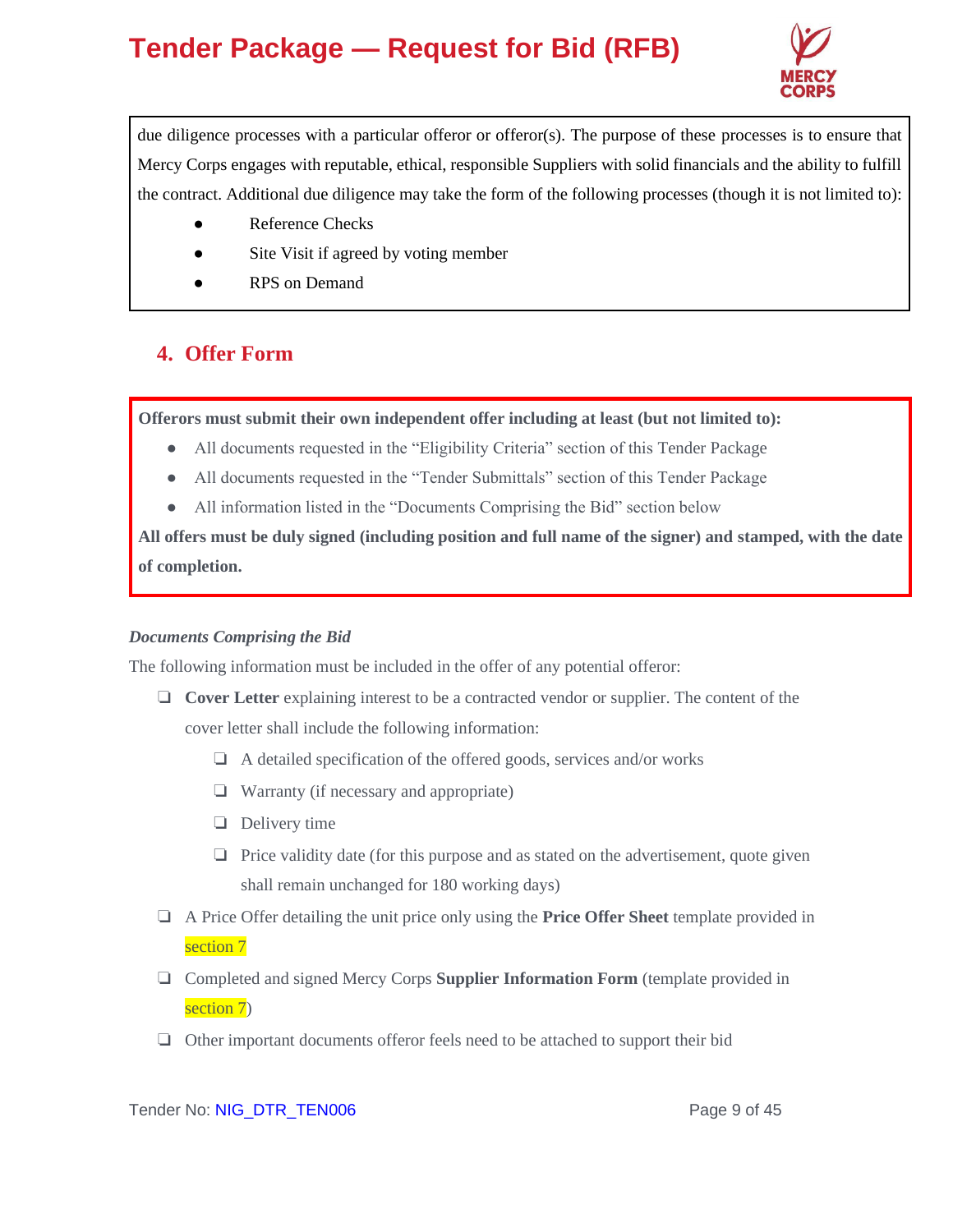

The original bid shall be signed by the offeror, or a person or persons duly authorized to bind the offeror to the contract. Financial offer pages of the bid shall be initialed by the person or persons signing the bid and stamped with the company seal.

Any interlineations, erasures, or overwriting shall be valid only if they are initialed by the person or persons signing the bid.

### **5. Scope of Work/Technical Specifications**

### **5.1 Background**

The Small-Town Water, Sanitation, and Hygiene (STWASH) Activity is a five-year, initiative funded by the United States Agency for International Development (USAID), covering the states of Adamawa, Yobe, and Borno in Northeast Nigeria. The Activity is to support the sustainable improvements in access to basic water and sanitation that are necessary to facilitate ongoing recovery, peacebuilding, and economic development across the region.

The goal of the program is to facilitate the economic recovery of some crisis-affected communities and bolster the capacity of the state governments in providing essential WASH services and creating and sustaining enabling environments for Small Towns Water Supply and Sanitation Agencies (STWSSAs) and Water Consumers Associations (WCAs) to operate effectively.

The program has two broad components; expanded access to water and for sanitation facilities and strengthening capacity for small town water governance.

### **Activities Under Contracting**

The contract services will cover components for Construction of toilets and handwashing facilities in public locations and institutions

### **Component: Construction of Sanitation and Hygiene Facilities**

### **Specific Objectives**

The specific objectives of this component assignment include the following:

- To construct toilets and handwashing facilities in public institutions (schools, health centers, markets, and motor park
- To connect toilet facilities with potable water from ST WASH water facilities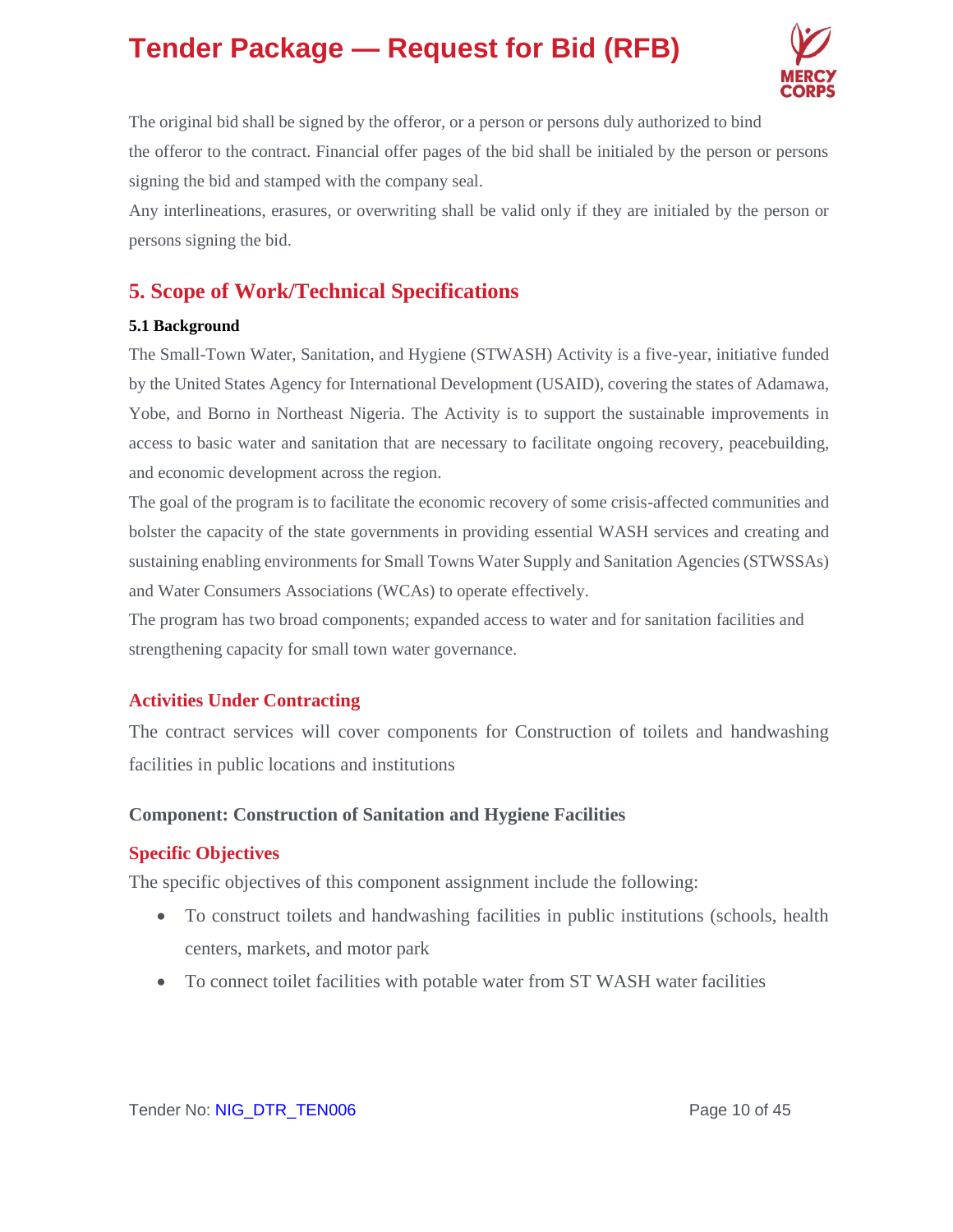

• To develop manual for management of sanitation facilities in the various public institutions

### **Scope of Services**

The construction activities under this phase of the assignment will be conducted on the selected designed sanitation and hygiene locations in communities, schools, health centers, markets, car/motor stations within the selected small towns of Lailai Shawo, Anguwar Salisu and Firi of Yobe State

### **Specific Tasks**

In consultation with USAID Small Town WASH Team (WASH Engineer), Agencies responsible for Small Town WASH services in BAY States, Water Consumer Associations, identified CSOs and other key stakeholders in communities and public institutions in selected small towns, the contractor will carry out the following tasks:

- Initial meeting with key stakeholders including ST WASH, State government representative, the commissioner and permanent secretary of State ministry of water resources, LGA chairperson and WASH desk officer, chairperson, and secretary of WCA, beneficiaries and private operators.
- Mobilization of equipment and personnel to site from contractor's base office.
- Procurement of sanitation and hygiene construction materials.
- Conduct construction of sanitation and hygiene facilities and install appropriate water connections to the toilets.
- Any other tasks as may be required by the ST WASH Team and/ or recommended by the contractor as guided by design specifications.

#### **Deliverables**

The following deliverables are expected for the component 1 assignment:

I. Provide inception report upon receipt of a letter of award demonstrating methodology/ approaches to reflect review of engineering designs for concurrence and alignment with actual work to be executed, available human resource, available equipment/ tools for the work, and detailed action plan of how the assignment will be delivered (i.e., 3 days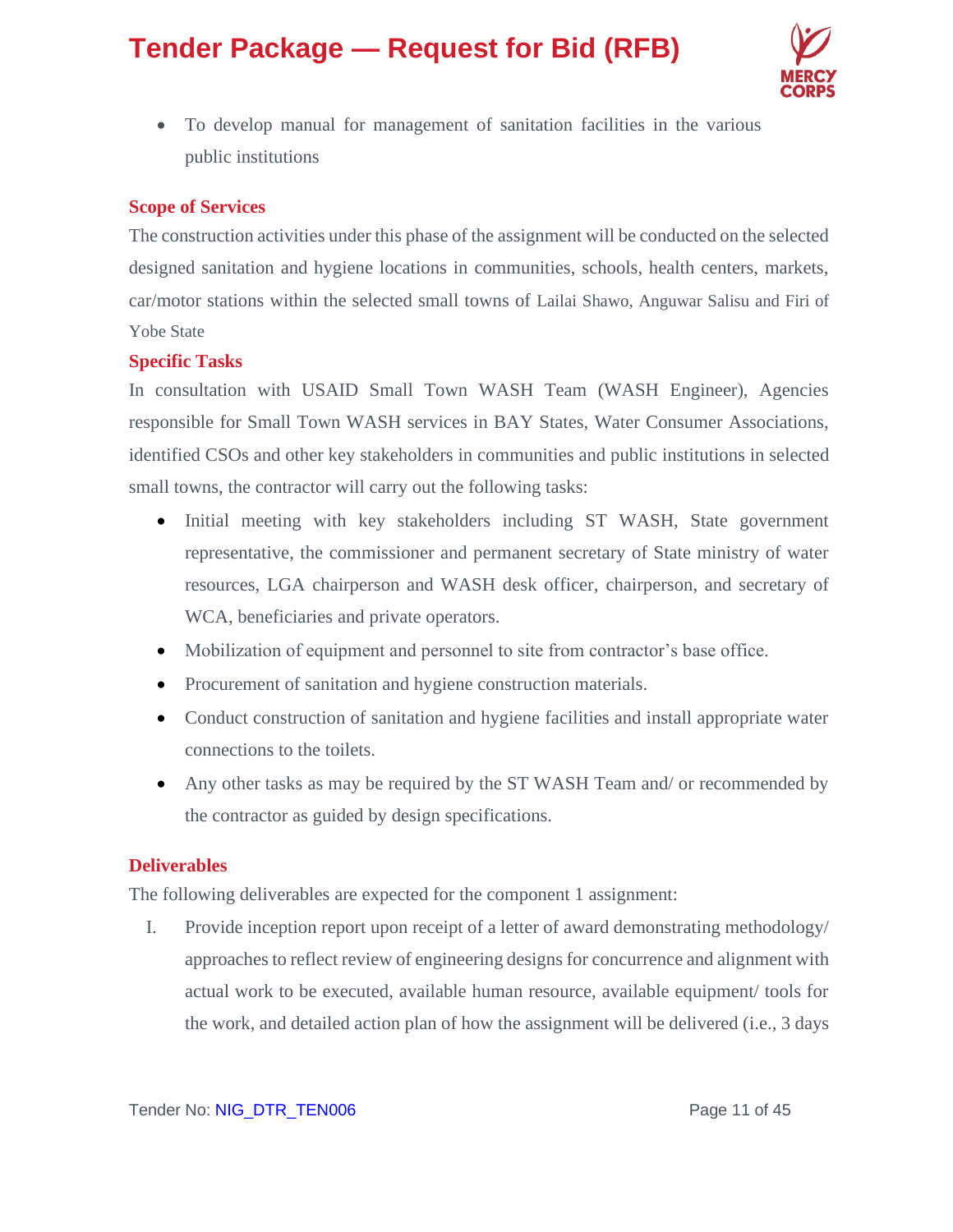

after receipt of award – contractor may visit work site to ensure plans are aligned with realities on ground)

- II. Submit weekly update and monthly progress report of construction activities
- III. Submit project completion report to the ST WASH team. The report must present in detail, the final outcomes of water supply constructions.

### **Principles**

The Contractor will take note of the following principles during the implementation of the tasks:

- i. The sanitation network should be functional, efficient, and effective.
- ii. The design should consider minimizing the consumption of energy (propose cheaper and reliable option).
- iii. The design of the sanitation facilities should be made so that the construction work be done in short time and utilized as soon as possible.
- iv. Any design prepared by the Consultant for the WASH ST Activity Team under the Contract shall belong to and remain the property of Mercy Corps/WaterAid Team. The Consultant may retain a copy of such document and software, but it shall not be used for other purposes without the express written consent of Mercy Corps/WaterAid Team

### **YOBE: LOCATIONS OF WATER FACILITIES IN LOTS**

| Lot No. | <b>State</b> | <b>LGA</b> | <b>Sanitation</b><br><b>Scheme</b> |                                  |
|---------|--------------|------------|------------------------------------|----------------------------------|
|         |              |            |                                    | <b>Bill</b>                      |
| 001     | Yobe         | Potiskum   | Lailai<br>Shawo                    | <sub>of</sub>                    |
| 002     | Yobe         | Potiskum   | Anguwar<br>Salisu                  | <b>Quantities</b><br>$({\bf A})$ |
| 003     | Yobe         | Potiskum   | Firi                               |                                  |
|         |              |            |                                    |                                  |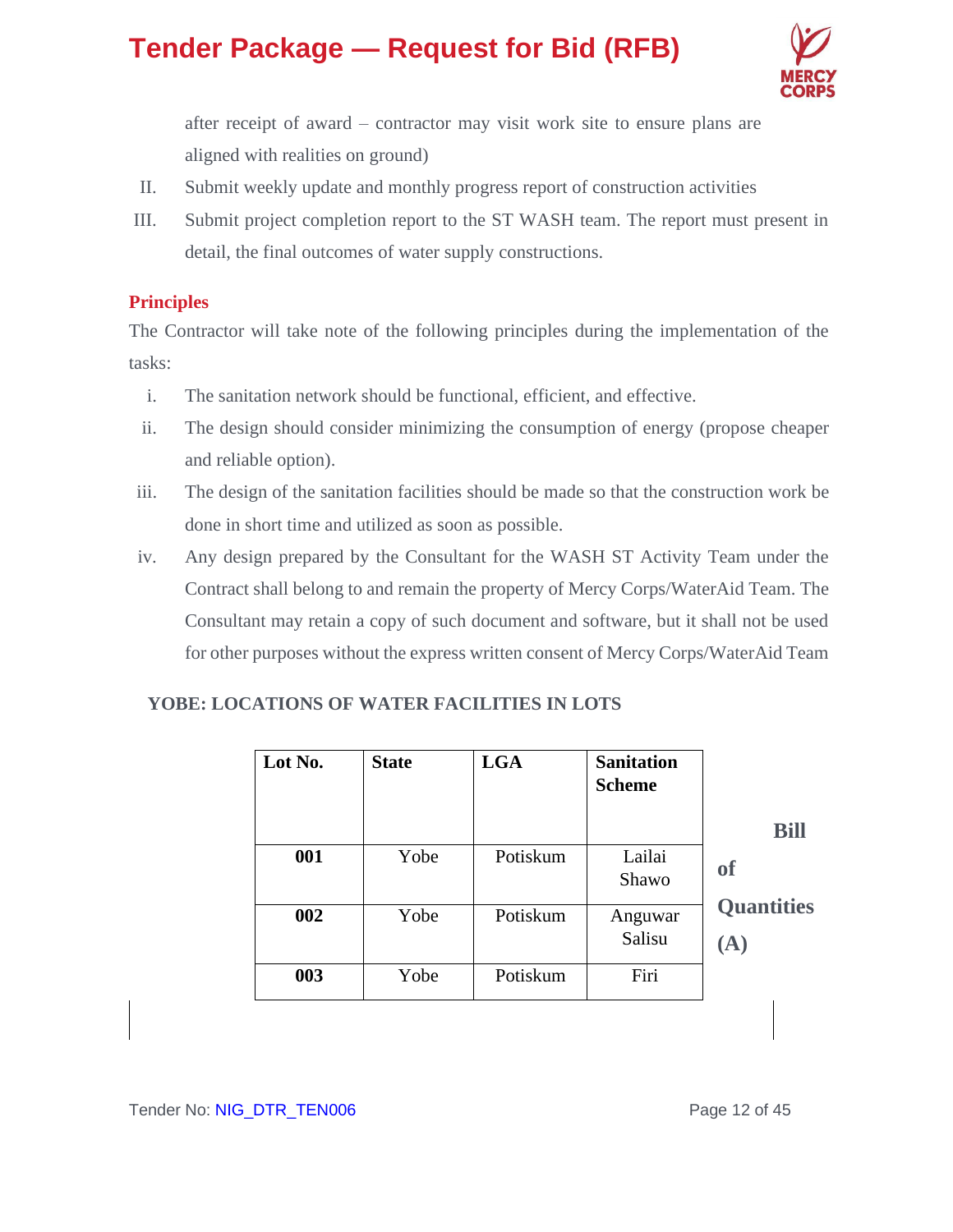

### **BILL OF QUANTITIES FOR SANITATION FACILITIES (4Nos COMPARTMENT POUR FLUSH LATRINE)**

**Lailai Small Town/Lailai Shawo/ Potiskum LGA, Yobe state**

| <b>ITEM</b>  | <b>DESCRIPTION</b>                                                       | <b>QTY</b> | <b>UNIT</b>    | <b>RATE</b> | <b>TOTAL</b> |
|--------------|--------------------------------------------------------------------------|------------|----------------|-------------|--------------|
|              | <u>PRELIMINARIES AND GENERAL</u>                                         |            |                |             |              |
|              | <b>ITEMS</b>                                                             |            |                |             |              |
| A            | Interstice Mobilization and                                              |            |                |             |              |
|              | Demobilization of equipment and                                          |            |                |             |              |
|              | personnel<br><b>SUBSTRUCTURE</b>                                         |            | LS             |             |              |
|              |                                                                          |            |                |             |              |
| A            | Clearing of Site                                                         |            |                |             |              |
|              |                                                                          | 25.00      | m <sup>2</sup> |             |              |
| B            | Excavate trenches, 525mm width and                                       |            |                |             |              |
|              | 600mm depth to receive foundations                                       |            |                |             |              |
|              | starting from the strip level                                            | 6.00       | m <sup>3</sup> |             |              |
|              |                                                                          |            |                |             |              |
| $\mathsf{C}$ | Provide approved ant termite treatment                                   |            |                |             |              |
|              | to surfaces of excavation                                                | 25.00      | m <sup>2</sup> |             |              |
|              |                                                                          |            |                |             |              |
|              | <b>CONCRETE WORKS</b>                                                    |            |                |             |              |
| A            | Strip footing (Plain insitu concrete                                     |            |                |             |              |
|              | $1:2:4$ mix)                                                             | 1.00       | m <sup>3</sup> |             |              |
|              |                                                                          |            |                |             |              |
| B            | Floor slab 150mm thick (Plain in situ<br>concrete 1:2:4 mix, 20mm aggr.) |            |                |             |              |
|              |                                                                          | 1.43       | m <sup>3</sup> |             |              |
| $\mathbf C$  | 100mm thick slab on corridor (Plain in                                   |            |                |             |              |
|              | situ concrete mix (1:2:4 mix, 20mm                                       |            |                |             |              |
|              | aggr.)                                                                   | 0.80       | m <sup>3</sup> |             |              |
|              |                                                                          |            |                |             |              |
| D            | Formwork (Ditto edges of bed not                                         |            |                |             |              |
|              | exceeding 150mm high)                                                    | 17.50      | m <sup>2</sup> |             |              |
|              | <b>Blockwork</b>                                                         |            |                |             |              |
| A            | 225mm thick sandcrete hollow block                                       |            |                |             |              |
|              | filled with solid weak concrete in                                       |            |                |             |              |
|              | foundation                                                               | 10.60      | m <sup>2</sup> |             |              |
|              |                                                                          |            |                |             |              |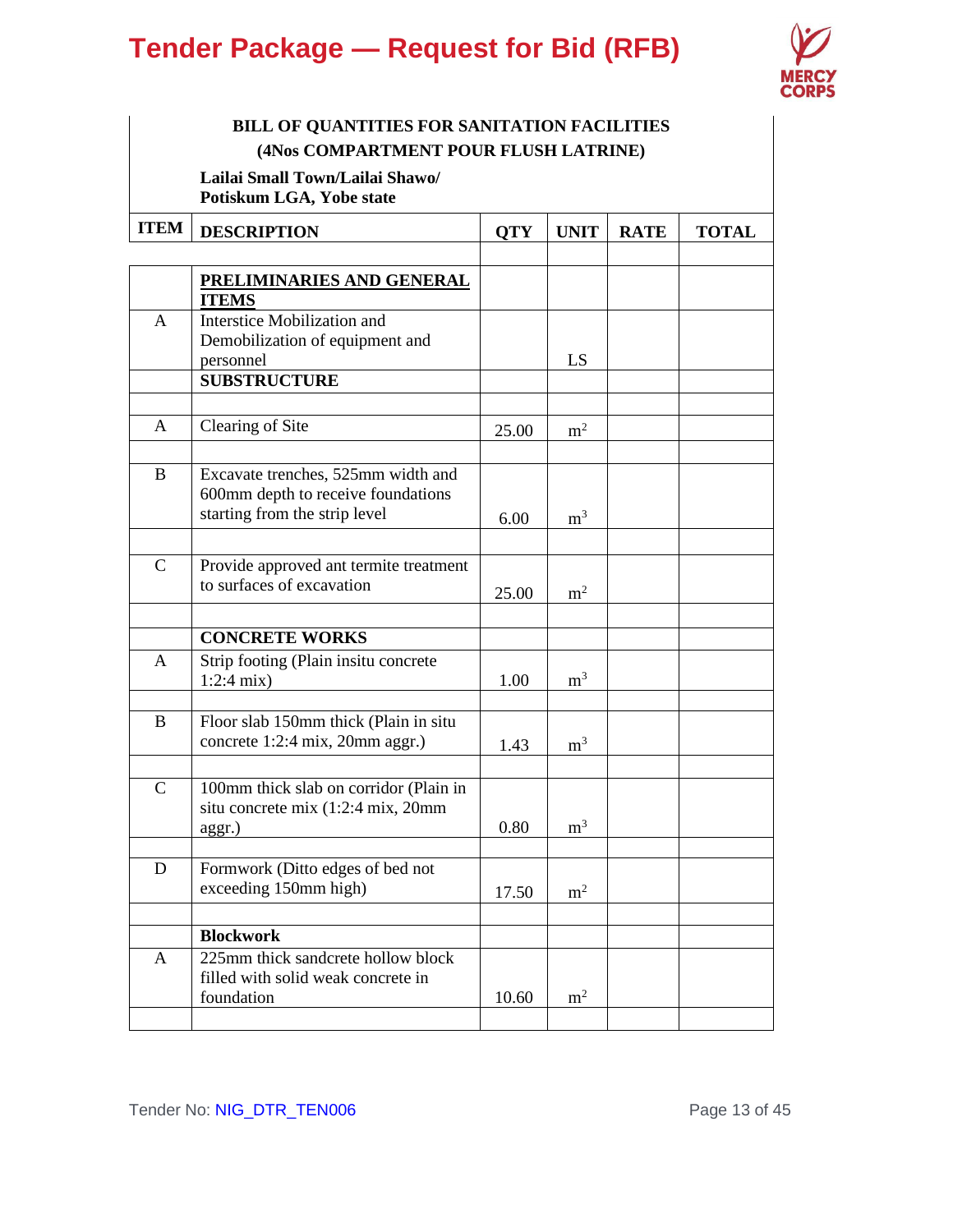

| Substructure works carried to |  |  |
|-------------------------------|--|--|
| summary                       |  |  |

| <b>ITEM</b>   | <b>DESCRIPTION</b>                                                                                                                                                                                                                               | <b>QTY</b> | <b>UNIT</b>    | <b>RATE</b> | <b>AMOUNT</b> |
|---------------|--------------------------------------------------------------------------------------------------------------------------------------------------------------------------------------------------------------------------------------------------|------------|----------------|-------------|---------------|
|               | <b>SUPERSTRUCTURE</b>                                                                                                                                                                                                                            |            |                |             |               |
|               |                                                                                                                                                                                                                                                  |            |                |             |               |
|               | <b>Concrete Works</b>                                                                                                                                                                                                                            |            |                |             |               |
| A             | Provide 250mmx50mm thick coping<br>with spikes on top of all exposed walls<br>as approved by the engineer                                                                                                                                        | 0.07       | $\rm m^3$      |             |               |
|               | <b>External and Internal Wall</b>                                                                                                                                                                                                                |            |                |             |               |
| A             | Blockwork 225mm sandcrete block<br>laid in cement and sand (1:4) to wall<br>plate including urinal partitions                                                                                                                                    | 34.00      | m <sup>2</sup> |             |               |
|               | <b>Roofing/Carpentry</b>                                                                                                                                                                                                                         |            |                |             |               |
|               | 0.45mm thick long span aluminum<br>roofing sheet laid at 150mm and<br>double nailed to purlin (measured<br>separately)                                                                                                                           |            |                |             |               |
| A             | Roofing (complete with all<br>accessories)                                                                                                                                                                                                       | 7.20       | m <sup>2</sup> |             |               |
|               | (Solignum or any other approved<br>treatment solution impregnated swan<br>hardwood as described)                                                                                                                                                 |            |                |             |               |
| B             | 50 X 75mm Rafters                                                                                                                                                                                                                                | 6.00       | m              |             |               |
| $\mathcal{C}$ | 50 X 50mm Purlins                                                                                                                                                                                                                                | 14.00      | m              |             |               |
| D             | 50 X 100mm wall plate                                                                                                                                                                                                                            | 7.20       | m              |             |               |
| ${\bf E}$     | 225 x 25mm wrought fascia covered<br>with flat pan                                                                                                                                                                                               | 11.00      | m              |             |               |
|               |                                                                                                                                                                                                                                                  |            |                |             |               |
|               | <b>Doors, Drainage and Plumbing</b>                                                                                                                                                                                                              |            |                |             |               |
| A             | Supply and fix purpose made 750mm x<br>1900mm metal door made with 2mm<br>thick steel plate framed with 25mm x<br>50mm steel pipes painted and installed<br>complete with steel frames, padlocks,<br>and keys as in indicated in the<br>drawings | 4.00       | N <sub>o</sub> |             |               |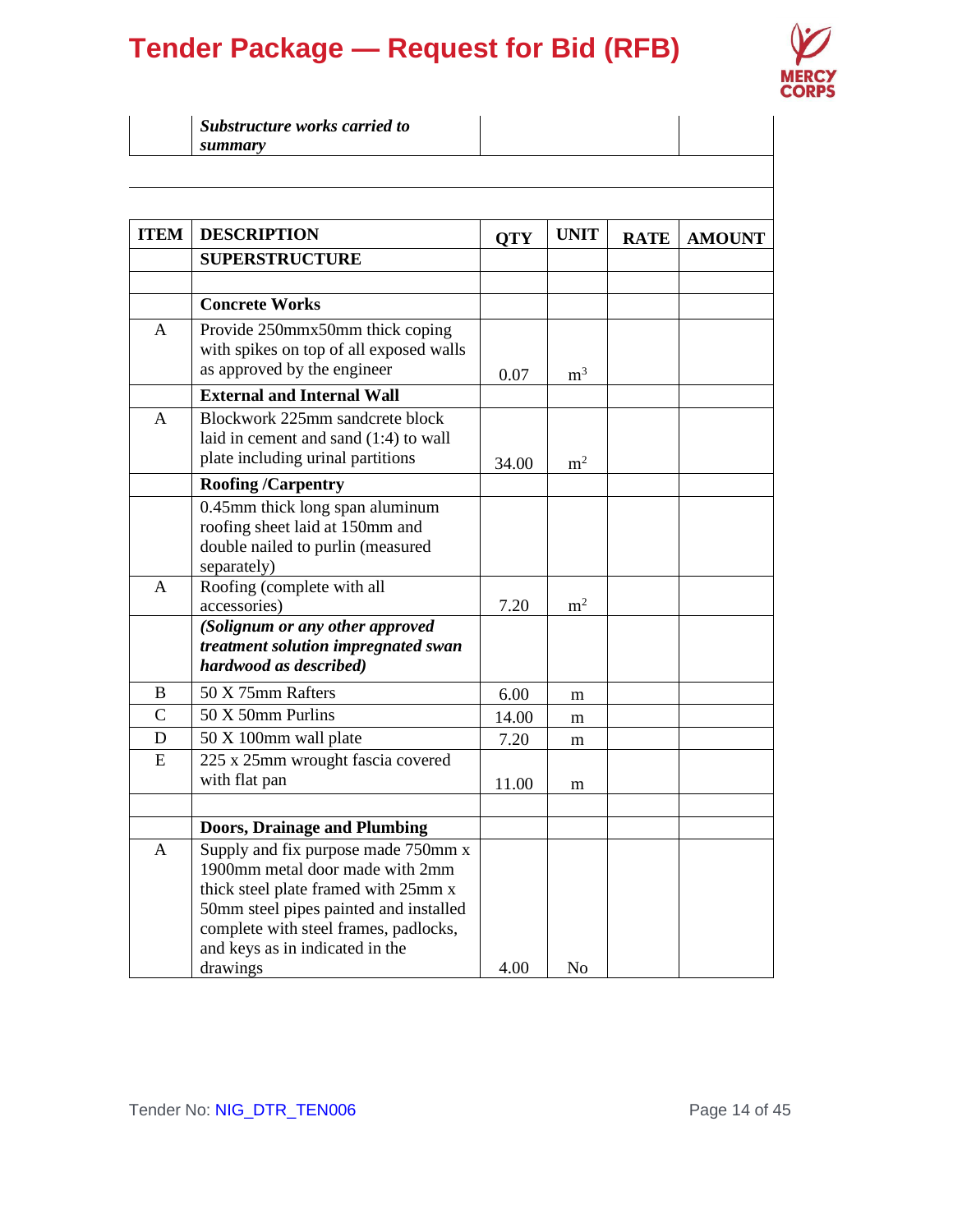

| $\mathbf C$ | Supply and fix purpose made single                              |            |                |             |               |
|-------------|-----------------------------------------------------------------|------------|----------------|-------------|---------------|
|             | 900mm x 1600mm see through door                                 |            |                |             |               |
|             | made with 25mm x 50mm (2mm                                      |            |                |             |               |
|             | gauge) steel pipes and grilled with                             |            |                |             |               |
|             | 25mm square steel pipes as in the                               |            |                |             |               |
|             | drawings on the entrance to the facility                        |            |                |             |               |
|             | painted and installed complete with                             |            |                |             |               |
|             | steel frames, padlocks, and keys.                               | 2.00       | N <sub>o</sub> |             |               |
| D           | Provide and Install inspection                                  |            |                |             |               |
|             | chambers (2-600mm x 600mm and 1-                                |            |                |             |               |
|             | 750mm x 750mm) with precast                                     |            |                |             |               |
|             | reinforced concrete cover 75mm thick                            |            |                |             |               |
|             | for each of the compartments                                    | 4.00       | N <sub>o</sub> |             |               |
| E           | Provide and Install 1250mm x 900mm                              |            |                |             |               |
|             | chambers with precast reinforced                                |            |                |             |               |
|             | concrete cover 75mm thick for septic                            | 1.00       |                |             |               |
| $\mathbf F$ | tank alternating                                                |            | N <sub>o</sub> |             |               |
|             | Provide and Install 2400mm long<br>100mm diameter PVC vent pipe |            |                |             |               |
|             | complete with all accessories on all                            |            |                |             |               |
|             | inspection chambers                                             | 4.00       | N <sub>o</sub> |             |               |
| G           | Provide approved squat pan completely                           |            |                |             |               |
|             | fixed and connected to drain                                    |            |                |             |               |
|             |                                                                 | 4.00       | N <sub>0</sub> |             |               |
|             | <b>Sub Total Superstructure Works</b>                           |            |                |             |               |
|             |                                                                 |            |                |             |               |
|             |                                                                 |            |                |             |               |
| <b>ITEM</b> | <b>DESCRIPTION</b>                                              | <b>QTY</b> | <b>UNIT</b>    | <b>RATE</b> | <b>AMOUNT</b> |
|             | b/f                                                             |            |                |             |               |
| H           | Provide and install completely                                  |            |                |             |               |
|             | approved wash hand basin embedded                               |            |                |             |               |
|             | in block work and 1 water tap in front                          |            |                |             |               |
|             | as indicated in the drawing                                     | 2.00       | N <sub>o</sub> |             |               |
|             | Allow for the provision of purpose                              |            |                |             |               |
|             | made concrete drain finished with                               |            |                |             |               |
|             | vitrified tiles and partitioned at                              |            |                |             |               |
|             | intervals as urinal, running from under                         |            |                |             |               |
|             | the washing to the soak pit as indicated                        |            |                |             |               |
|             | in the drawing                                                  | 2.00       | N <sub>o</sub> |             |               |
|             | <b>Physically Challenged Aids</b>                               |            |                |             |               |
| A           | Provide and install approved WC for                             |            |                |             |               |
|             | physically challenged as in the drawing                         | 2.00       | N <sub>0</sub> |             |               |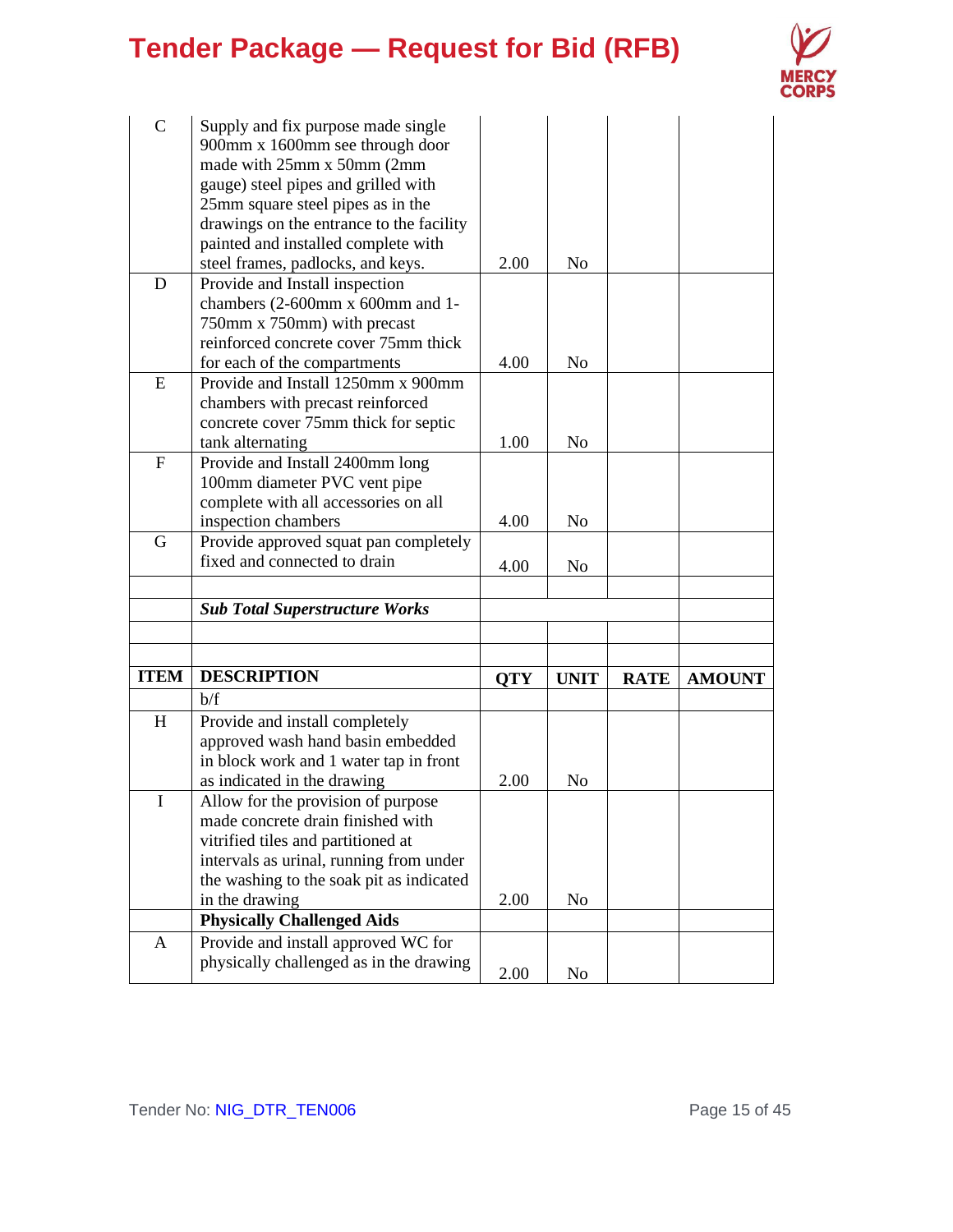

| B            | Provide and install 25mm GI pipe as<br>hand support rails cast monolithically<br>with the floors slab, braced, and   |       |                |  |
|--------------|----------------------------------------------------------------------------------------------------------------------|-------|----------------|--|
|              | supported as indicated the drawing.                                                                                  | 2.00  | N <sub>o</sub> |  |
| $\mathsf{C}$ | Provide 1:5 sloping ramp on the main<br>entrance to the facility and on the<br>entrance to the physically challenged |       |                |  |
|              | compartment (4No)                                                                                                    | 0.81  | m <sup>3</sup> |  |
|              | <b>Floor and Wall finishing</b>                                                                                      |       |                |  |
| A            | 300x300x9mm thick white colour floor<br>tiles laid in cement and sand screeded<br>bed(1:4)                           |       |                |  |
|              |                                                                                                                      | 4.20  | m <sup>2</sup> |  |
| B            | 12mm in situ finishing in cement and<br>sand internal and external wall<br>rendering for walls                       |       |                |  |
|              |                                                                                                                      | 70.00 | m2             |  |
| $\mathbf C$  | Fixing of Sanitary tiles (white colour)<br>250mm x400mm on toilet walls<br>(1200mm from the floor)                   | 14.00 | m2             |  |
| D            | Supply and fix approved white colour                                                                                 |       |                |  |
|              | vitrified tiles on urinal walls and<br>partitions (up to 150mm top of                                                |       |                |  |
|              | partition wall)                                                                                                      | 6.50  | m2             |  |
|              | <b>Painting</b>                                                                                                      |       |                |  |
| A            | Prepare and supply emulsion paint<br>(colour to be approved by the                                                   |       |                |  |
|              | Engineer) on all internal walls                                                                                      | 20.00 | m2             |  |
| $\bf{B}$     | Sandblasting (on all external walls<br>leaving out the areas for artwork) as                                         |       |                |  |
|              | specified in the or directed by the                                                                                  |       |                |  |
|              | Engineer                                                                                                             | 24.00 | m2             |  |
| $\mathsf{C}$ | Metal burglary door and other metal                                                                                  |       |                |  |
|              | work (3 coats anti-rust finished with                                                                                |       |                |  |
|              | approved color as directed by Engineer                                                                               | 1.00  | LS             |  |
| D            | Artwork                                                                                                              | 1.00  | LS             |  |
|              | <b>Accessories</b>                                                                                                   |       |                |  |
| A            | Provision of bucket for the toilet<br>(minimum of 7 liters)                                                          | 3.00  | N <sub>0</sub> |  |
| $\bf{B}$     | Provision of Kettle for the toilet                                                                                   |       |                |  |
|              |                                                                                                                      | 3.00  | N <sub>o</sub> |  |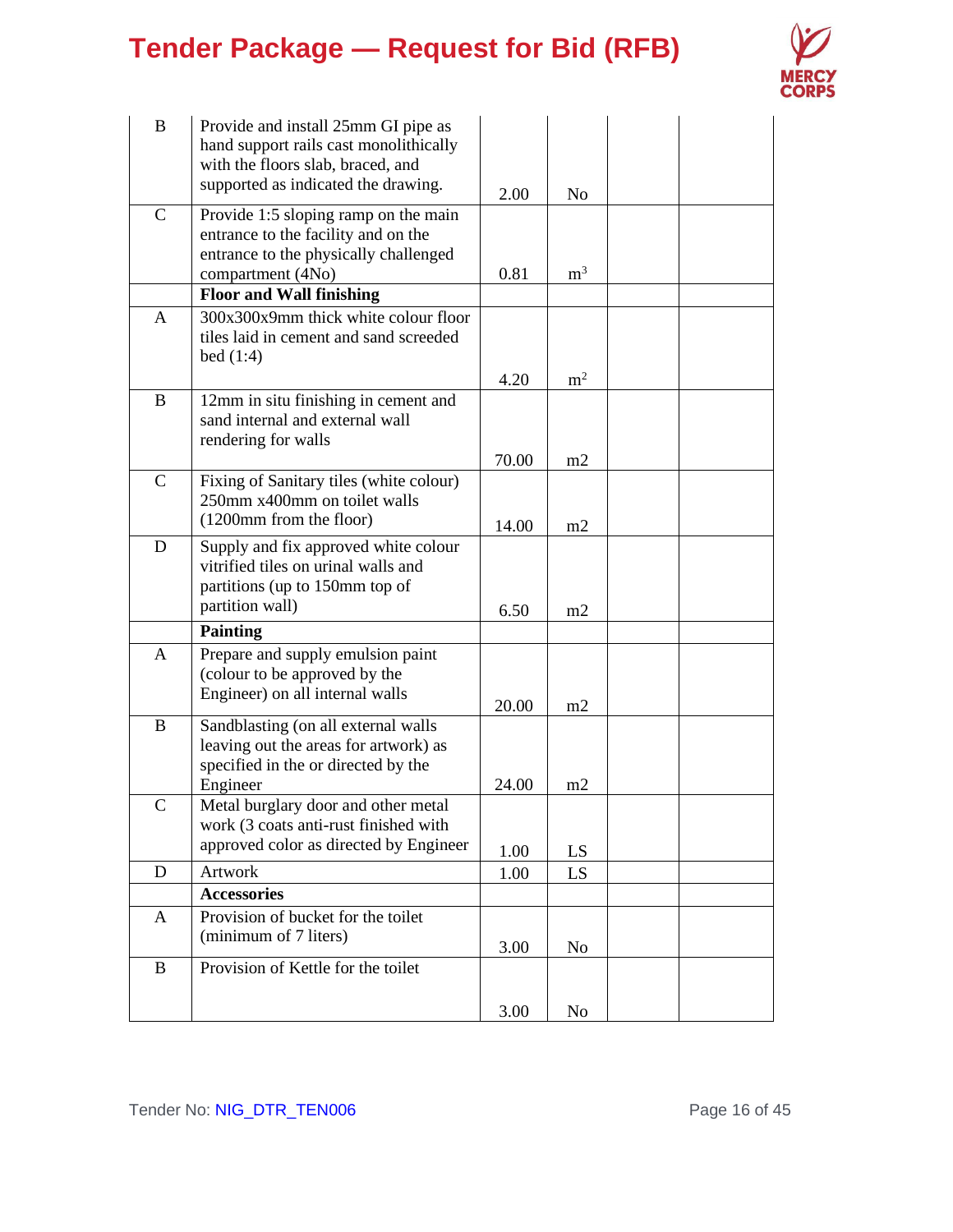

|              | Superstructure works carried to<br>summary                                                                                       |              |                                  |             |               |
|--------------|----------------------------------------------------------------------------------------------------------------------------------|--------------|----------------------------------|-------------|---------------|
|              |                                                                                                                                  |              |                                  |             |               |
| <b>ITEM</b>  | <b>DESCRIPTION</b>                                                                                                               | <b>QTY</b>   | <b>UNIT</b>                      | <b>RATE</b> | <b>AMOUNT</b> |
|              | <b>DOUBLE VAULT SEPTIC TANK</b><br>(Overall dimension 4950mm x<br>3675mm x2050mm)                                                |              |                                  |             |               |
| A            | Excavation of pit size 5400mmx<br>4125mm x 1825mm                                                                                | 41.00        | m <sub>3</sub>                   |             |               |
| B            | 100mm Plain in situ concrete mix<br>$(1:2:4 \text{ mix}, 13 \text{ mm } \text{aggr.})$ on tank base                              | 4.10         | m <sub>3</sub>                   |             |               |
| $\mathsf{C}$ | 100mm apron base Plain in situ<br>concrete mix (1:2:4 mix, 13mm aggr.)<br>on tank base                                           | 0.09         | m <sub>3</sub>                   |             |               |
| D            | 225mm thick partition wall (reinforced<br>in situ concrete 1:2:4 mix 19mm<br>aggregate and necessary formwork                    | 2.20         | m <sub>3</sub>                   |             |               |
| E            | 100mm thick cover slab (reinforced in<br>situ concrete 1:2:4 mix, 19mm<br>aggregate and necessary formwork)                      |              |                                  |             |               |
| $\mathbf F$  | 4Nos 600mm x600m x100mm<br>manhole slab (reinforced precast<br>concrete 1:2:4 mix, 19mm aggregate<br>and necessary formwork)     | 1.70<br>0.25 | m <sub>3</sub><br>m <sub>3</sub> |             |               |
| G            | 225mm sandcrete solid block filled<br>with weak concrete in tank walls<br>including partitions built in cement<br>mortar $(1:4)$ | 35.20        | m2                               |             |               |
| H            | 25mm thick cement and sand (1:4)<br>render on block walls                                                                        | 35.20        | m2                               |             |               |
| $\mathbf I$  | Plumbing works including all<br>accessories as detailed in the drawing                                                           |              | LS                               |             |               |
| J            | Backfill pebbles/broken blocks around<br>and inside the pit                                                                      | 30.00        | m <sub>3</sub>                   |             |               |
| K            | 225mm thick hollow sandcrete block<br>with weep holes (9mm high all round<br>in tank walls built in cement mortar<br>(1:4)       | 18.00        | m2                               |             |               |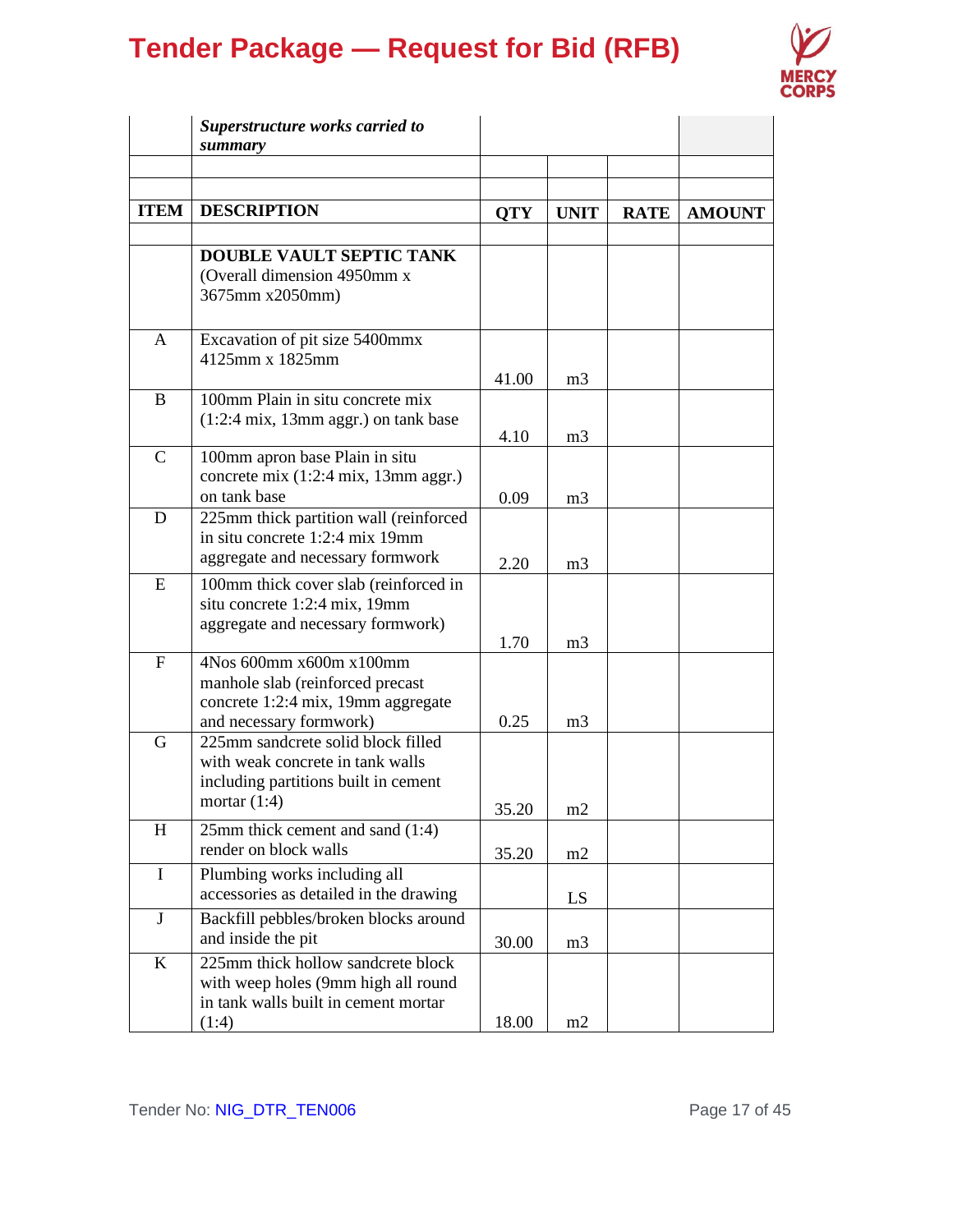

| L           | Covering of the weepholes with zinc to<br>prevent short - circuiting |       |    |               |
|-------------|----------------------------------------------------------------------|-------|----|---------------|
|             |                                                                      | 18.00 | m2 |               |
|             | <b>Septic Tank works carried to</b><br><b>Summary</b>                |       |    |               |
|             |                                                                      |       |    |               |
|             |                                                                      |       |    |               |
|             | <b>SUMMARY OF WORKS</b>                                              |       |    |               |
|             |                                                                      |       |    |               |
| <b>ITEM</b> | <b>DESCRIPTION</b>                                                   |       |    | <b>AMOUNT</b> |
|             |                                                                      |       |    |               |
| 1.00        | <b>PRELIMINARIES</b>                                                 |       |    |               |
|             |                                                                      |       |    |               |
| 2.00        | <b>SUBSTRUCTURE</b>                                                  |       |    |               |
|             |                                                                      |       |    |               |
| 3.00        | <b>SUPERSTRUCTURE</b>                                                |       |    |               |
|             |                                                                      |       |    |               |
| 4.00        | <b>SEPTIC TANK</b>                                                   |       |    |               |
|             |                                                                      |       |    |               |
|             |                                                                      |       |    |               |
|             | <b>GRAND TOTAL</b>                                                   |       |    |               |
|             |                                                                      |       |    |               |

### **Bill of Quantities (B)**

### **BILL OF QUANTITIES FOR SANITATION FACILITIES (4Nos COMPARTMENT POUR FLUSH LATRINE) Lailai Small Town/Anguwa Mallam Salisu,**

**Potiskum LGA, Yobe state**

| <b>ITEM</b> | <b>DESCRIPTION</b>                                                                                        | <b>QTY</b> | <b>UNIT</b>    | <b>RATE</b> | <b>TOTAL</b> |
|-------------|-----------------------------------------------------------------------------------------------------------|------------|----------------|-------------|--------------|
|             |                                                                                                           |            |                |             |              |
|             | PRELIMINARIES AND GENERAL ITEMS                                                                           |            |                |             |              |
| A           | Intersite Mobilization and Demobilization of                                                              |            |                |             |              |
|             | equipment and personnel                                                                                   |            | LS             |             |              |
|             | <b>SUBSTRUCTURE</b>                                                                                       |            |                |             |              |
|             |                                                                                                           |            |                |             |              |
| A           | Clearing of Site                                                                                          | 25.00      | m <sup>2</sup> |             |              |
|             |                                                                                                           |            |                |             |              |
| B           | Excavate trenches, 525mm width and 600mm<br>depth to receive foundations starting from the<br>strip level | 6.00       | m <sup>3</sup> |             |              |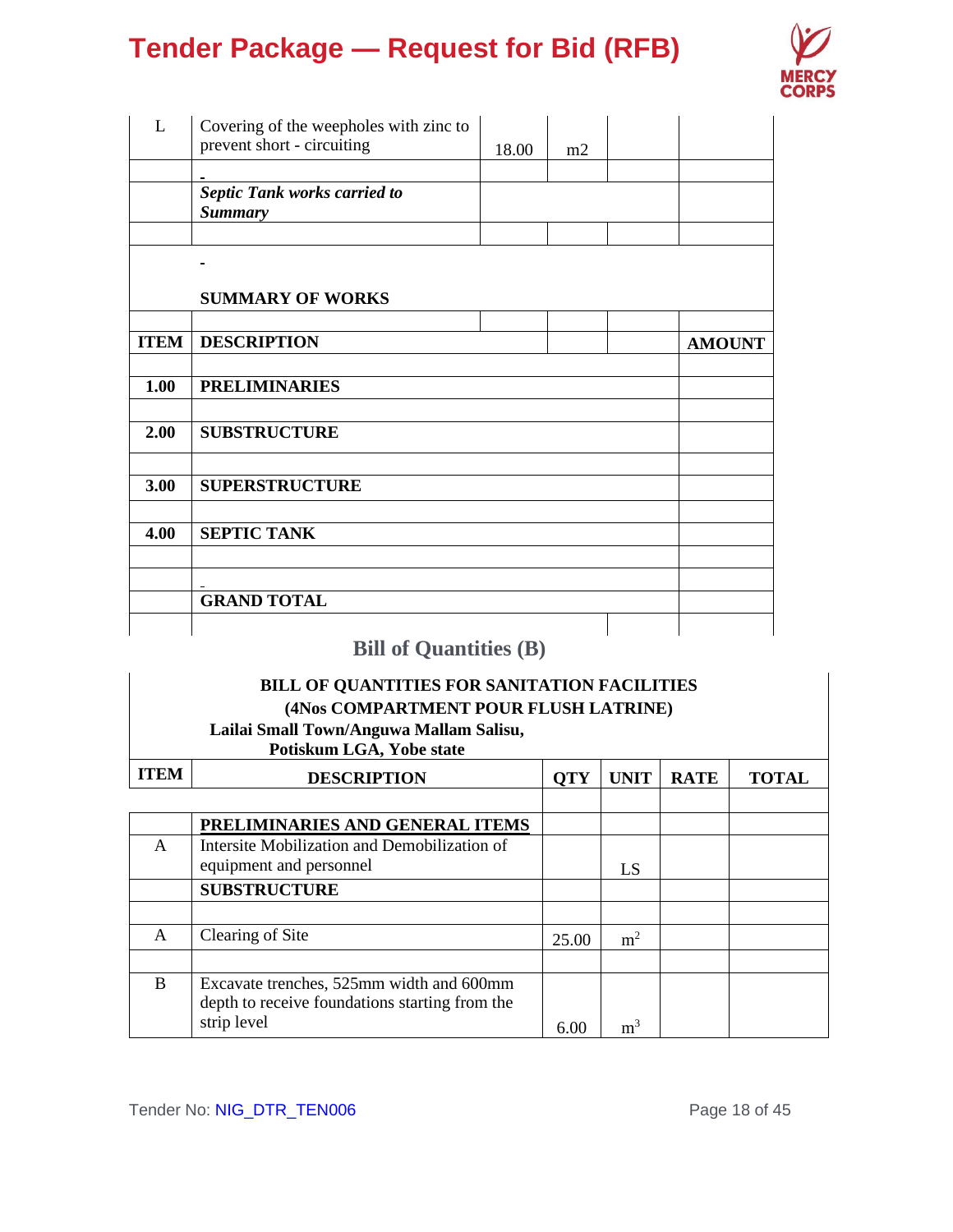

| $\mathcal{C}$ | Provide approved antitermite treatment to<br>surfaces of excavation                 | 25.00 | m <sup>2</sup> |  |
|---------------|-------------------------------------------------------------------------------------|-------|----------------|--|
|               |                                                                                     |       |                |  |
|               | <b>CONCRETE WORKS</b>                                                               |       |                |  |
| A             | Strip footing (Plain insitu concrete 1:2:4 mix)                                     | 1.00  | m <sup>3</sup> |  |
| B             | Floor slab 150mm thick (Plain in situ concrete<br>$1:2:4$ mix, 20mm aggr.)          | 1.43  | m <sup>3</sup> |  |
|               |                                                                                     |       |                |  |
| $\mathcal{C}$ | 100mm thick slab on corridor (Plain in situ<br>concrete mix (1:2:4 mix, 20mm aggr.) | 0.80  | m <sup>3</sup> |  |
|               |                                                                                     |       |                |  |
| D             | Formwork (Ditto edges of bed not exceeding<br>150mm high)                           | 17.50 | m <sup>2</sup> |  |
|               | <b>Blockwork</b>                                                                    |       |                |  |
| $\mathsf{A}$  | 225mm thick sandcrete hollow block filled with<br>solid weak concrete in foundation | 10.60 | m <sup>2</sup> |  |
|               | <b>Substructure works carried to summary</b>                                        |       |                |  |
|               |                                                                                     |       |                |  |

| <b>ITEM</b> | <b>DESCRIPTION</b>                                                                                                  | <b>OTY</b> | <b>UNIT</b>    | <b>RATE</b> | <b>AMOUNT</b> |
|-------------|---------------------------------------------------------------------------------------------------------------------|------------|----------------|-------------|---------------|
|             | <b>SUPERSTRUCTURE</b>                                                                                               |            |                |             |               |
|             |                                                                                                                     |            |                |             |               |
|             | <b>Concrete Works</b>                                                                                               |            |                |             |               |
| A           | Provide 250mmx50mm thick coping with spikes<br>on top of all exposed walls as approved by the<br>engineer           | 0.07       | m <sup>3</sup> |             |               |
|             | <b>External and Internal Wall</b>                                                                                   |            |                |             |               |
| A           | Blockwork 225mm sandcrete block laid in<br>cement and sand (1:4) to wall plate including<br>urinal partitions       | 34.00      | m <sup>2</sup> |             |               |
|             | <b>Roofing/Carpentry</b>                                                                                            |            |                |             |               |
|             | 0.45mm thick long span aluminum roofing sheet<br>laid at 150mm and double nailed to purlin<br>(measured separately) |            |                |             |               |
| A           | Roofing (complete with all accessories)                                                                             | 7.20       | m <sup>2</sup> |             |               |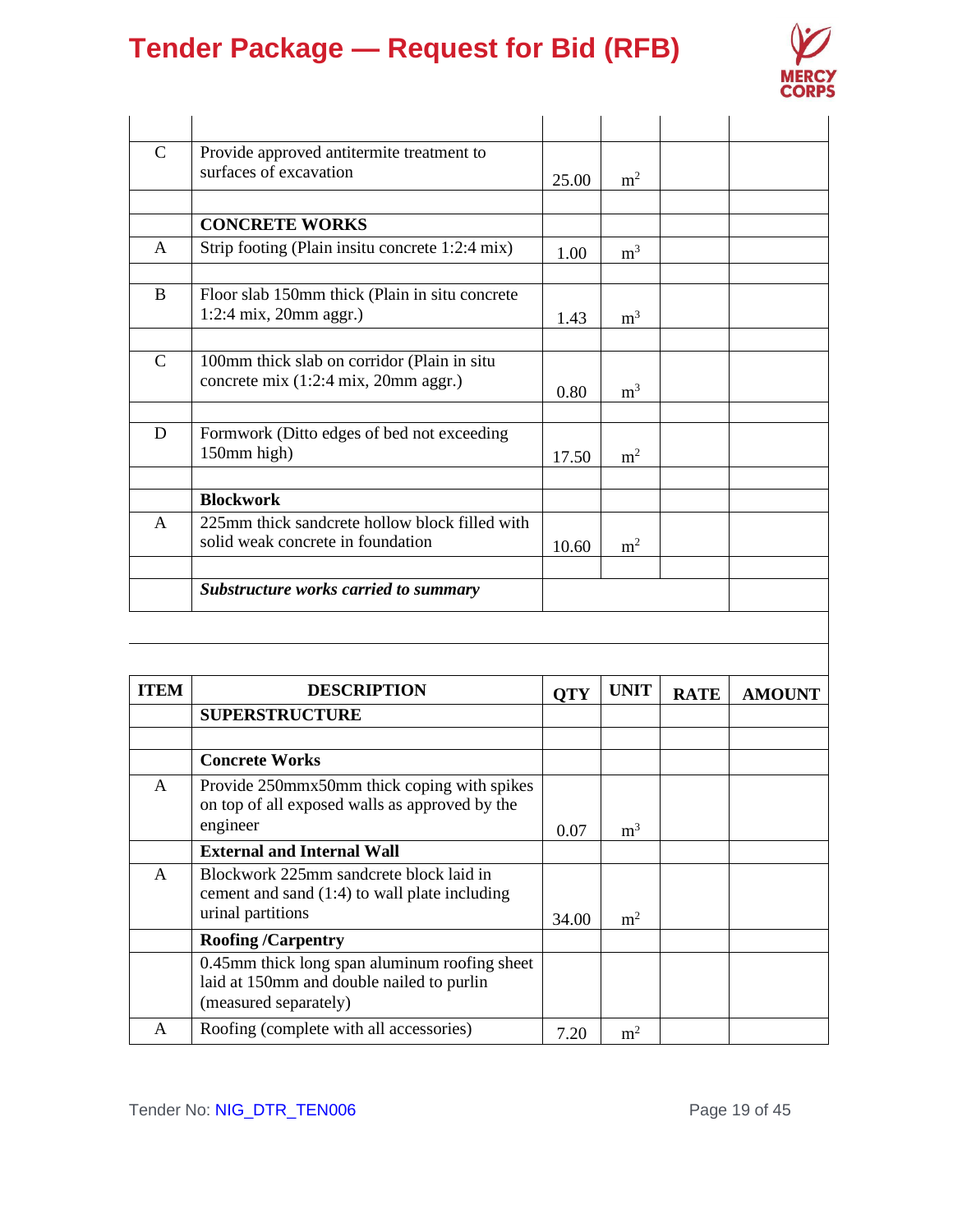

|                           | (Solignum or any other approved treatment<br>solution impregnated swan hardwood as<br>described) |            |                |             |               |
|---------------------------|--------------------------------------------------------------------------------------------------|------------|----------------|-------------|---------------|
| B                         | 50 X 75mm Rafters                                                                                | 6.00       | m              |             |               |
| $\mathcal{C}$             | 50 X 50mm Purlins                                                                                | 14.00      | m              |             |               |
| D                         | 50 X 100mm wall plate                                                                            | 7.20       | m              |             |               |
| E                         | 225 x 25mm wrought fascia covered with flat                                                      |            |                |             |               |
|                           | pan                                                                                              | 11.00      | m              |             |               |
|                           |                                                                                                  |            |                |             |               |
|                           | <b>Doors, Drainage and Plumbing</b>                                                              |            |                |             |               |
| A                         | Supply and fix purpose made 750mm x                                                              |            |                |             |               |
|                           | 1900mm metal door made with 2mm thick steel                                                      |            |                |             |               |
|                           | plate framed with 25mm x 50mm steel pipes                                                        |            |                |             |               |
|                           | painted and installed complete with steel                                                        |            |                |             |               |
|                           | frames, padlocks, and keys as in indicated in the<br>drawings                                    | 4.00       | N <sub>o</sub> |             |               |
| $\mathbf C$               | Supply and fix purpose made single 900mm x                                                       |            |                |             |               |
|                           | 1600mm see through door made with 25mm x                                                         |            |                |             |               |
|                           | 50mm (2mm gauge) steel pipes and grilled with                                                    |            |                |             |               |
|                           | 25mm square steel pipes as in the drawings on                                                    |            |                |             |               |
|                           | the entrance to the facility painted and installed                                               |            |                |             |               |
|                           | complete with steel frames, padlocks and keys.                                                   |            |                |             |               |
|                           |                                                                                                  | 2.00       | No             |             |               |
| D                         | Provide and Install inspection chambers (2-<br>600mm x 600mm and 1-750mm x 750mm) with           |            |                |             |               |
|                           | precast reinforced concrete cover 75mm thick                                                     |            |                |             |               |
|                           | for each of the compartment                                                                      |            |                |             |               |
|                           |                                                                                                  | 4.00       | No             |             |               |
| E                         | Provide and Install 1250mm x 900mm chambers                                                      |            |                |             |               |
|                           | with precast reinforced concrete cover 75mm<br>thick for septic tank alternating                 |            |                |             |               |
|                           |                                                                                                  | 1.00       | N <sub>0</sub> |             |               |
| $\boldsymbol{\mathrm{F}}$ | Provide and Install 2400mm long 100mm                                                            |            |                |             |               |
|                           | diameter PVC vent pipe complete with all                                                         |            |                |             |               |
|                           | accessories on all inspection chambers                                                           | 4.00       | No             |             |               |
| G                         | Provide approved squat pan completely fixed                                                      |            |                |             |               |
|                           | and connected to drain                                                                           | 4.00       | No             |             |               |
|                           |                                                                                                  |            |                |             |               |
|                           | <b>Sub Total Superstructure Works</b>                                                            |            |                |             |               |
|                           |                                                                                                  |            |                |             |               |
|                           |                                                                                                  |            |                |             |               |
| <b>ITEM</b>               | <b>DESCRIPTION</b>                                                                               | <b>QTY</b> | <b>UNIT</b>    | <b>RATE</b> | <b>AMOUNT</b> |
|                           | b/f                                                                                              |            |                |             |               |
| H                         | Provide and install completely approved wash                                                     |            |                |             |               |
|                           | hand basin embedded in block work and 1 water                                                    |            |                |             |               |
|                           | tap in front as indicated in the drawing                                                         | 2.00       | N <sub>0</sub> |             |               |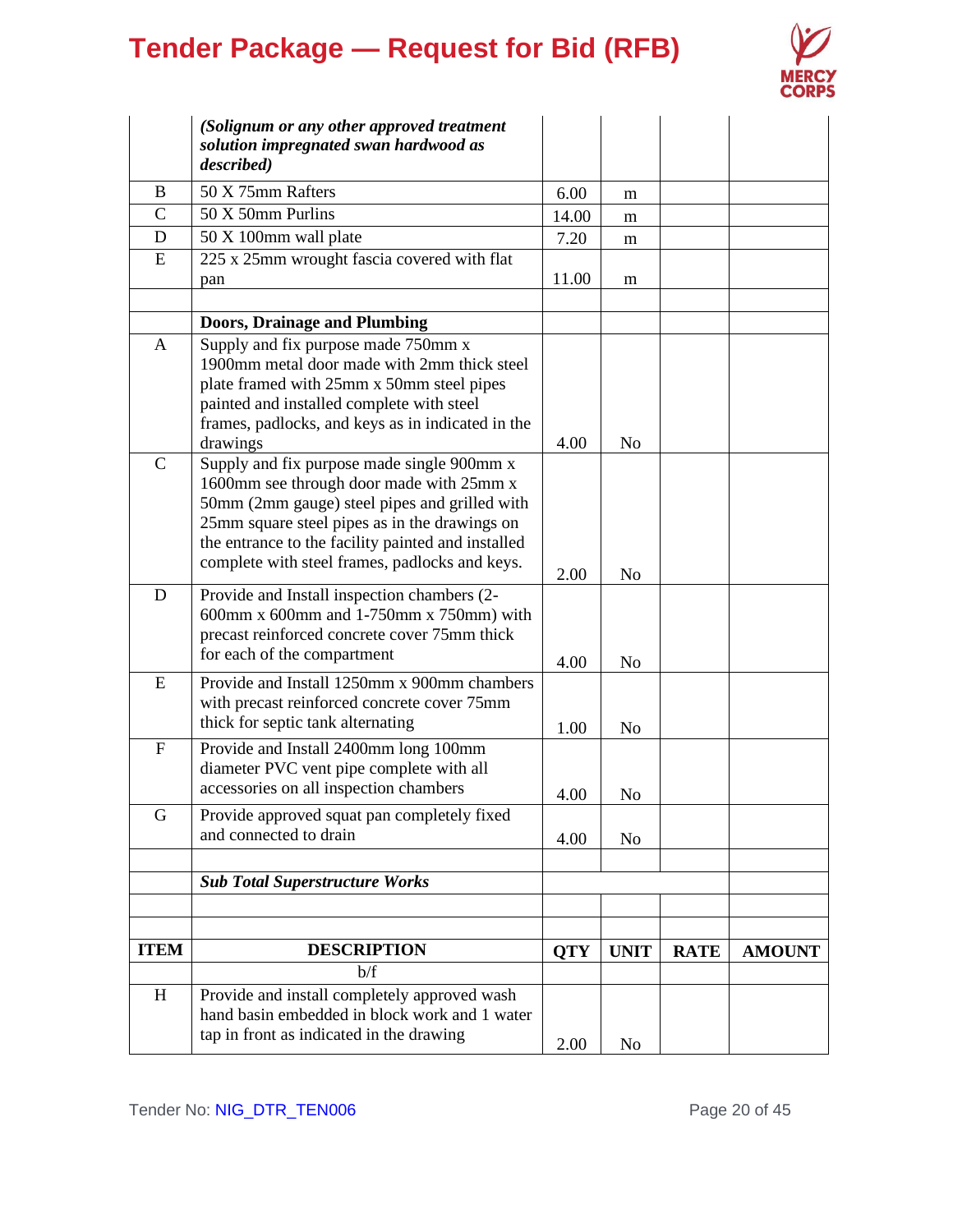

| I            | Allow for the provision of purpose made<br>concrete drain finished with vitrified tiles and<br>partitioned at intervals as urinal, running from<br>under the washing to the soak pit as indicated in |       |                |  |
|--------------|------------------------------------------------------------------------------------------------------------------------------------------------------------------------------------------------------|-------|----------------|--|
|              | the drawing                                                                                                                                                                                          | 2.00  | No             |  |
|              | <b>Physically Challenged Aids</b>                                                                                                                                                                    |       |                |  |
| A            | Provide and install approved WC for physically                                                                                                                                                       |       |                |  |
|              | challenged as in the drawing                                                                                                                                                                         | 2.00  | N <sub>0</sub> |  |
| B            | Provide and install 25mm GI pipe as hand<br>support rails cast monolithically with the floors<br>slab, braced and supported as indicated the                                                         |       |                |  |
|              | drawing.                                                                                                                                                                                             | 2.00  | N <sub>0</sub> |  |
| $\mathsf{C}$ | Provide 1:5 sloping ramp on the main entrance                                                                                                                                                        |       |                |  |
|              | to the facility and on the entrance to the<br>physically challenged compartment (4No)                                                                                                                | 0.81  | m <sup>3</sup> |  |
|              | <b>Floor and Wall finishing</b>                                                                                                                                                                      |       |                |  |
| $\mathbf{A}$ | 300x300x9mm thick white colour floor tiles laid                                                                                                                                                      |       |                |  |
|              | in cement and sand screeded bed (1:4)                                                                                                                                                                | 4.20  | m <sup>2</sup> |  |
| $\bf{B}$     | 12mm in situ finishing in cement and sand<br>internal and external wall rendering for walls                                                                                                          | 70.00 | m2             |  |
| $\mathbf C$  | Fixing of Sanitary tiles (white colour) 250mm<br>x400mm on toilet walls (1200mm from the<br>floor)                                                                                                   | 14.00 | m2             |  |
| D            | Supply and fix approved white colour vitrified<br>tiles on urinal walls and partitions (up to 150mm<br>top of partition wall)                                                                        | 6.50  | m2             |  |
|              | <b>Painting</b>                                                                                                                                                                                      |       |                |  |
| A            | Prepare and supply emulsion paint (colour to be<br>approved by the Engineer) on all internal walls                                                                                                   |       |                |  |
|              |                                                                                                                                                                                                      | 20.00 | m2             |  |
| B            | Sandblasting (on all external walls leaving out<br>the areas for artwork) as specified in the or<br>directed by the Engineer                                                                         | 24.00 | m2             |  |
| $\mathbf C$  | Metal burglary door and other metal work (3<br>coats anti-rust finished with approved color as<br>directed by Engineer                                                                               | 1.00  | LS             |  |
| D            | Artwork                                                                                                                                                                                              | 1.00  | LS             |  |
|              | <b>Accessories</b>                                                                                                                                                                                   |       |                |  |
| A            | Provision of bucket for the toilet (minimum of 7                                                                                                                                                     |       |                |  |
|              | liters)                                                                                                                                                                                              | 3.00  | No             |  |
| B            | Provision of Kettle for the toilet<br><b>Superstructure works carried to summary</b>                                                                                                                 | 3.00  | No             |  |
|              |                                                                                                                                                                                                      |       |                |  |

Tender No: NIG\_DTR\_TEN006 extended the page 21 of 45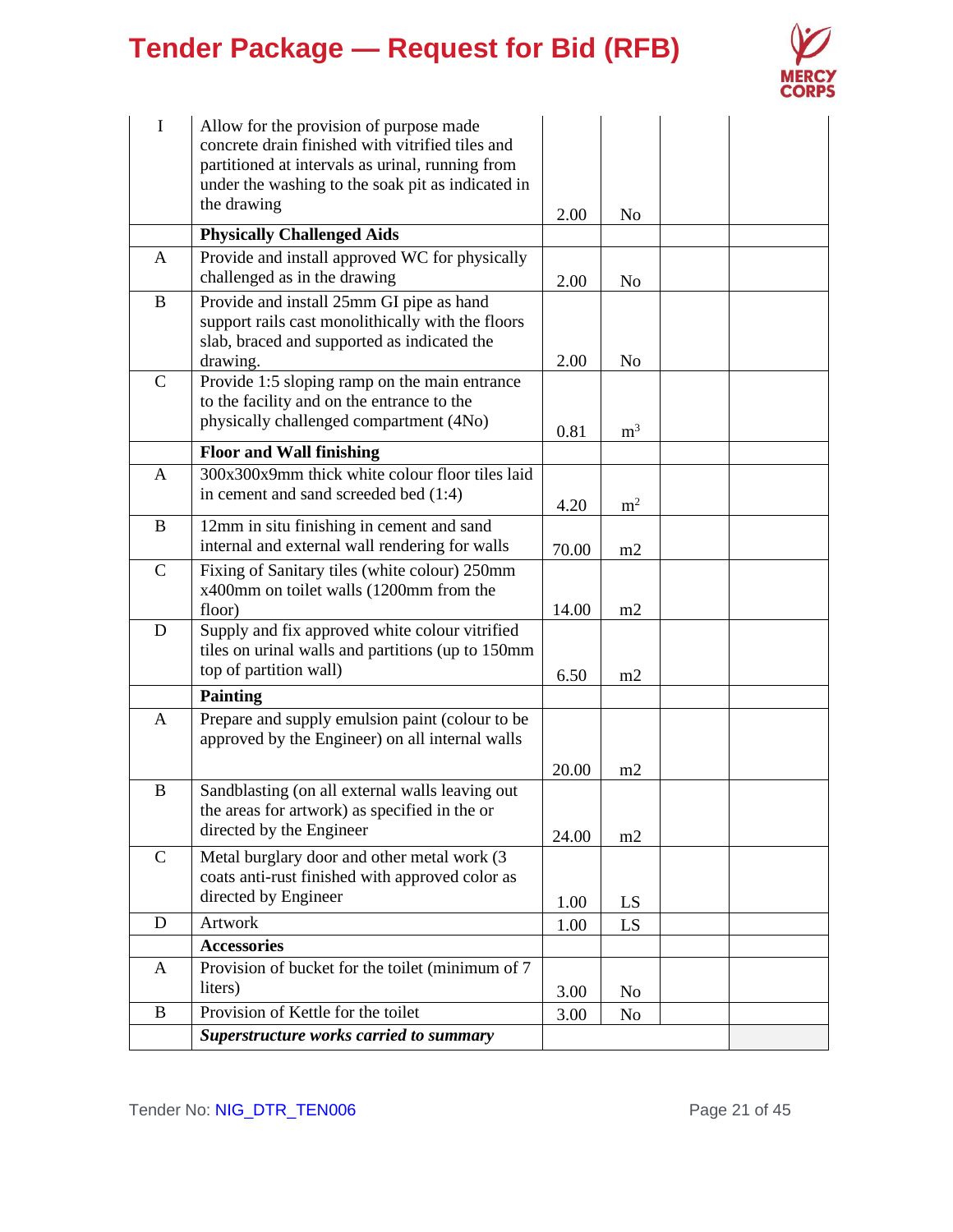

| <b>ITEM</b> | <b>DESCRIPTION</b>                                                                                                            | <b>QTY</b> | <b>UNIT</b>    | <b>RATE</b> | <b>AMOUNT</b> |
|-------------|-------------------------------------------------------------------------------------------------------------------------------|------------|----------------|-------------|---------------|
|             | <b>DOUBLE VAULT SEPTIC TANK (Overall</b><br>dimension 4950mm x 3675mm x 2050mm)                                               |            |                |             |               |
| A           | Excavation of pit size 5400mmx 4125mm x<br>1825mm                                                                             | 41.00      | m <sub>3</sub> |             |               |
| B           | 100mm Plain in situ concrete mix (1:2:4 mix,<br>13mm aggr.) on tank base                                                      | 4.10       | m <sub>3</sub> |             |               |
| $\mathbf C$ | 100mm apron base Plain in situ concrete mix<br>$(1:2:4 \text{ mix}, 13 \text{ mm } \text{aggr.})$ on tank base                | 0.09       | m <sub>3</sub> |             |               |
| D           | 225mm thick partition wall (reinforced in situ<br>concrete 1:2:4 mix 19mm aggregate and<br>necessary formwork                 | 2.20       | m <sub>3</sub> |             |               |
| E           | 100mm thick cover slab (reinforced in situ<br>concrete 1:2:4 mix, 19mm aggregate and<br>necessary formwork)                   | 1.70       | m <sub>3</sub> |             |               |
| ${\bf F}$   | 4Nos 600mm x600m x100mm manhole slab<br>(reinforced precast concrete 1:2:4 mix, 19mm<br>aggregate and necessary formwork)     | 0.25       | m <sub>3</sub> |             |               |
| G           | 225mm sandcrete solid block filled with weak<br>concrete in tank walls including partitions built<br>in cement mortar $(1:4)$ | 35.20      | m2             |             |               |
| H           | 25mm thick cement and sand (1:4) render on<br>block walls                                                                     | 35.20      | m2             |             |               |
| $\bf{I}$    | Plumbing works including all accessories as<br>detailed in the drawing                                                        |            | LS             |             |               |
| J           | Backfill pebbles/broken blocks around and<br>inside the pit                                                                   | 30.00      | m <sub>3</sub> |             |               |
| K           | 225mm thick hollow sandcrete block with weep<br>holes (9mm high all round in tank walls built in<br>cement mortar (1:4)       | 18.00      | m2             |             |               |
| L           | Covering of the weepholes with zinc to prevent<br>short - circuiting                                                          | 18.00      | m2             |             |               |
|             | <b>Septic Tank works carried to Summary</b>                                                                                   |            |                |             |               |
|             |                                                                                                                               |            |                |             |               |
|             | <b>SUMMARY OF WORKS</b>                                                                                                       |            |                |             |               |
|             |                                                                                                                               |            |                |             |               |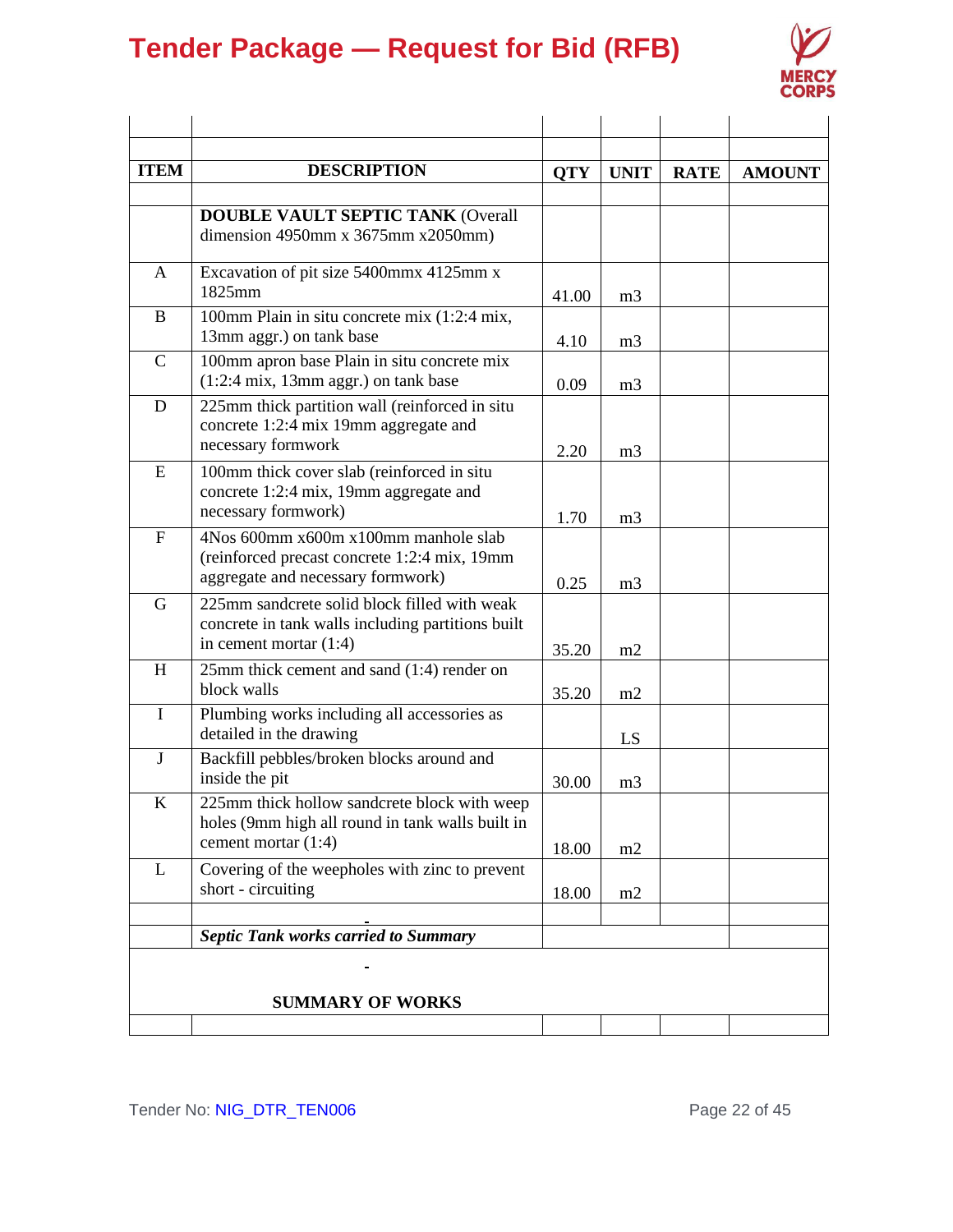

| <b>ITEM</b> | <b>DESCRIPTION</b>    |  | <b>AMOUNT</b> |
|-------------|-----------------------|--|---------------|
|             |                       |  |               |
| 1.00        | <b>PRELIMINARIES</b>  |  |               |
|             |                       |  |               |
| 2.00        | <b>SUBSTRUCTURE</b>   |  |               |
|             |                       |  |               |
| 3.00        | <b>SUPERSTRUCTURE</b> |  |               |
|             |                       |  |               |
| 4.00        | <b>SEPTIC TANK</b>    |  |               |
|             |                       |  |               |
|             | -                     |  |               |
|             | <b>GRAND TOTAL</b>    |  |               |

### **Bill of Quantities (C)**

### **BILL OF QUANTITIES FOR SANITATION FACILITIES (4Nos COMPARTMENT POUR FLUSH LATRINE)**

| <b>ITEM</b>   | <b>DESCRIPTION</b>                                                                                        | <b>QTY</b> | <b>UNIT</b>    | <b>RATE</b> | <b>TOTAL</b> |
|---------------|-----------------------------------------------------------------------------------------------------------|------------|----------------|-------------|--------------|
|               | PRELIMINARIES AND GENERAL ITEMS                                                                           |            |                |             |              |
| $\mathsf{A}$  | Intersite Mobilization and Demobilization of<br>equipment and personnel                                   |            | <b>LS</b>      |             |              |
|               | <b>SUBSTRUCTURE</b>                                                                                       |            |                |             |              |
| $\mathsf{A}$  | Clearing of Site                                                                                          | 25.00      | m <sup>2</sup> |             |              |
| $\mathbf{B}$  | Excavate trenches, 525mm width and 600mm<br>depth to receive foundations starting from the<br>strip level | 6.00       | m <sup>3</sup> |             |              |
| $\mathcal{C}$ | Provide approved antitermite treatment to<br>surfaces of excavation                                       | 25.00      | m <sup>2</sup> |             |              |
|               | <b>CONCRETE WORKS</b>                                                                                     |            |                |             |              |
| A             | Strip footing (Plain insitu concrete 1:2:4 mix)                                                           | 1.00       | m <sup>3</sup> |             |              |
| $\bf{B}$      | Floor slab 150mm thick (Plain in situ concrete<br>$1:2:4$ mix, 20mm aggr.)                                | 1.43       | m <sup>3</sup> |             |              |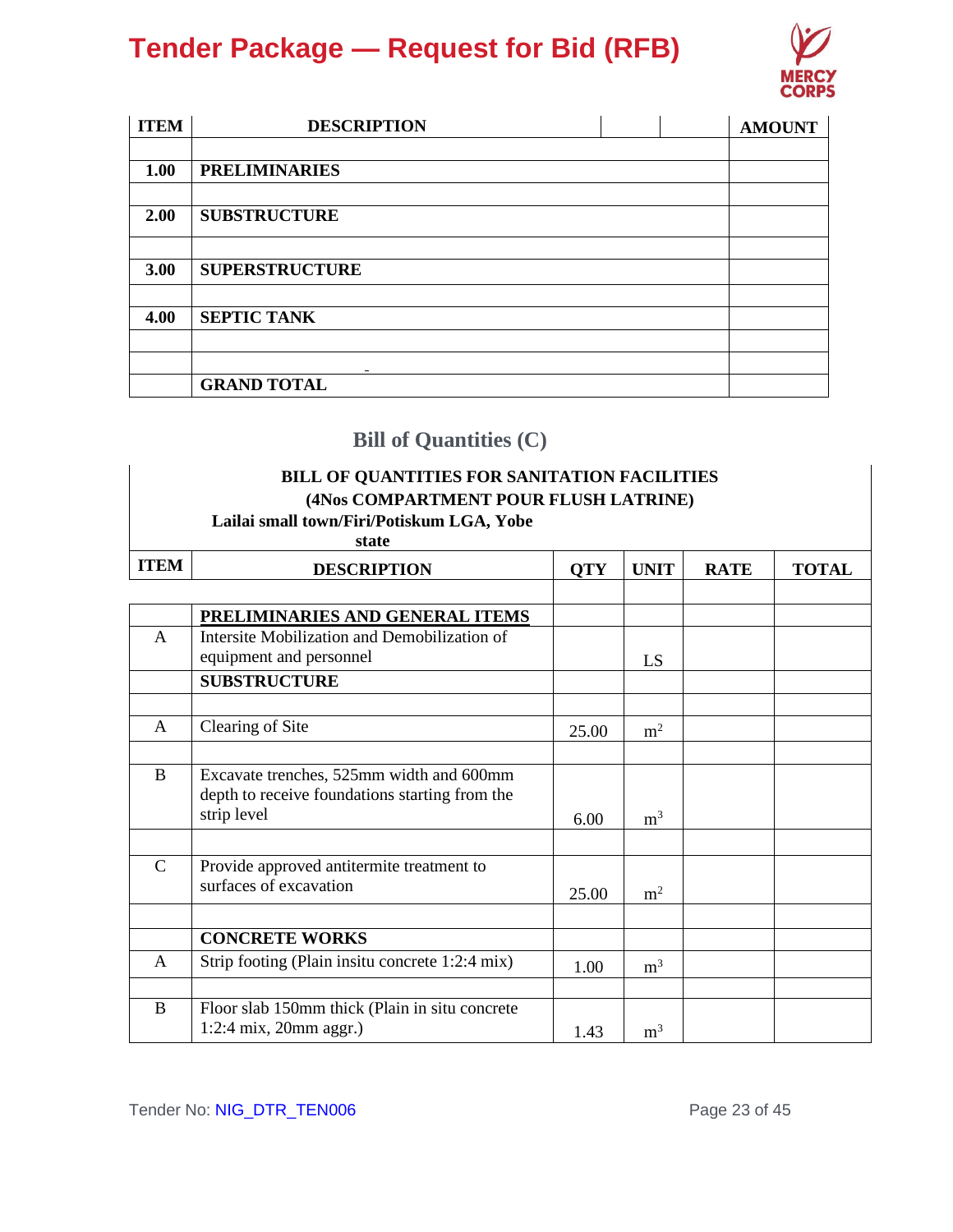

| C            | 100mm thick slab on corridor (Plain in situ<br>concrete mix (1:2:4 mix, 20mm aggr.) | 0.80  | m <sup>3</sup> |  |
|--------------|-------------------------------------------------------------------------------------|-------|----------------|--|
|              |                                                                                     |       |                |  |
| D            | Formwork (Ditto edges of bed not exceeding<br>150mm high)                           | 17.50 | m <sup>2</sup> |  |
|              |                                                                                     |       |                |  |
|              | <b>Blockwork</b>                                                                    |       |                |  |
| $\mathsf{A}$ | 225mm thick sandcrete hollow block filled with<br>solid weak concrete in foundation | 10.60 | m <sup>2</sup> |  |
|              |                                                                                     |       |                |  |
|              | <b>Substructure works carried to summary</b>                                        |       |                |  |

| <b>ITEM</b>   | <b>DESCRIPTION</b>                                                                                                  | <b>QTY</b> | <b>UNIT</b>    | <b>RATE</b> | <b>AMOUNT</b> |
|---------------|---------------------------------------------------------------------------------------------------------------------|------------|----------------|-------------|---------------|
|               | <b>SUPERSTRUCTURE</b>                                                                                               |            |                |             |               |
|               |                                                                                                                     |            |                |             |               |
|               | <b>Concrete Works</b>                                                                                               |            |                |             |               |
| $\mathsf{A}$  | Provide 250mmx50mm thick coping with spikes<br>on top of all exposed walls as approved by the<br>engineer           | 0.07       | m <sup>3</sup> |             |               |
|               | <b>External and Internal Wall</b>                                                                                   |            |                |             |               |
| $\mathsf{A}$  | Blockwork 225mm sandcrete block laid in<br>cement and sand $(1:4)$ to wall plate including<br>urinal partitions     | 34.00      | m <sup>2</sup> |             |               |
|               | <b>Roofing/Carpentry</b>                                                                                            |            |                |             |               |
|               | 0.45mm thick long span aluminum roofing sheet<br>laid at 150mm and double nailed to purlin<br>(measured separately) |            |                |             |               |
| $\mathsf{A}$  | Roofing (complete with all accessories)                                                                             | 7.20       | m <sup>2</sup> |             |               |
|               | (Solignum or any other approved treatment<br>solution impregnated swan hardwood as<br>described)                    |            |                |             |               |
| B             | 50 X 75mm Rafters                                                                                                   | 6.00       | m              |             |               |
| $\mathcal{C}$ | 50 X 50mm Purlins                                                                                                   | 14.00      | m              |             |               |
| D             | 50 X 100mm wall plate                                                                                               | 7.20       | m              |             |               |
| E             | 225 x 25mm wrought fascia covered with flat pan                                                                     | 11.00      | m              |             |               |
|               | <b>Doors, Drainage and Plumbing</b>                                                                                 |            |                |             |               |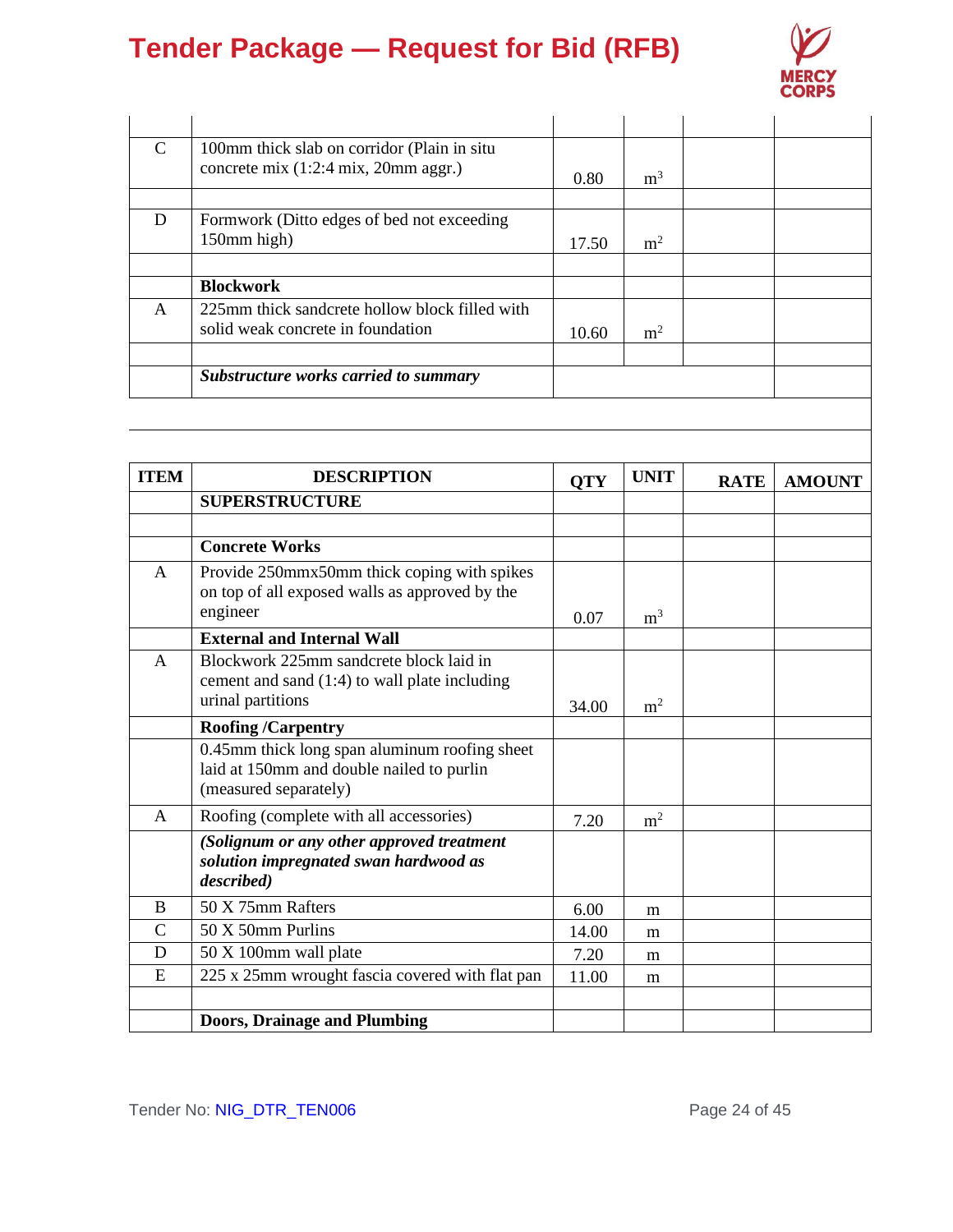

| $\mathbf{A}$              | Supply and fix purpose made 750mm x 1900mm<br>metal door made with 2mm thick steel plate<br>framed with 25mm x 50mm steel pipes painted<br>and installed complete with steel frames,<br>padlocks, and keys as in indicated in the drawings                                                       | 4.00       | No             |             |               |
|---------------------------|--------------------------------------------------------------------------------------------------------------------------------------------------------------------------------------------------------------------------------------------------------------------------------------------------|------------|----------------|-------------|---------------|
| $\mathcal{C}$             | Supply and fix purpose made single 900mm x<br>1600mm see through door made with 25mm x<br>50mm (2mm gauge) steel pipes and grilled with<br>25mm square steel pipes as in the drawings on the<br>entrance to the facility painted and installed<br>complete with steel frames, padlocks and keys. | 2.00       | N <sub>0</sub> |             |               |
| D                         | Provide and Install inspection chambers (2-<br>600mm x 600mm and 1-750mm x 750mm) with<br>precast reinforced concrete cover 75mm thick for<br>each of the compartment                                                                                                                            | 4.00       | N <sub>o</sub> |             |               |
| E                         | Provide and Install 1250mm x 900mm chambers<br>with precast reinforced concrete cover 75mm<br>thick for septic tank alternating                                                                                                                                                                  | 1.00       | N <sub>0</sub> |             |               |
| $\boldsymbol{\mathrm{F}}$ | Provide and Install 2400mm long 100mm<br>diameter PVC vent pipe complete with all<br>accessories on all inspection chambers                                                                                                                                                                      | 4.00       | No             |             |               |
| G                         | Provide approved squat pan completely fixed and<br>connected to drain                                                                                                                                                                                                                            | 4.00       | No             |             |               |
|                           | <b>Sub Total Superstructure Works</b>                                                                                                                                                                                                                                                            |            |                |             |               |
|                           |                                                                                                                                                                                                                                                                                                  |            |                |             |               |
| <b>ITEM</b>               | <b>DESCRIPTION</b>                                                                                                                                                                                                                                                                               | <b>QTY</b> | <b>UNIT</b>    | <b>RATE</b> | <b>AMOUNT</b> |
|                           | b/f                                                                                                                                                                                                                                                                                              |            |                |             |               |
| H                         | Provide and install completely approved wash<br>hand basin embedded in block work and 1 water<br>tap in front as indicated in the drawing                                                                                                                                                        | 2.00       | N <sub>0</sub> |             |               |
| I                         | Allow for the provision of purpose made concrete<br>drain finished with vitrified tiles and partitioned<br>at intervals as urinal, running from under the<br>washing to the soak pit as indicated in the<br>drawing                                                                              | 2.00       | N <sub>0</sub> |             |               |
|                           | <b>Physically Challenged Aids</b>                                                                                                                                                                                                                                                                |            |                |             |               |
| A                         | Provide and install approved WC for physically<br>challenged as in the drawing                                                                                                                                                                                                                   | 2.00       | No             |             |               |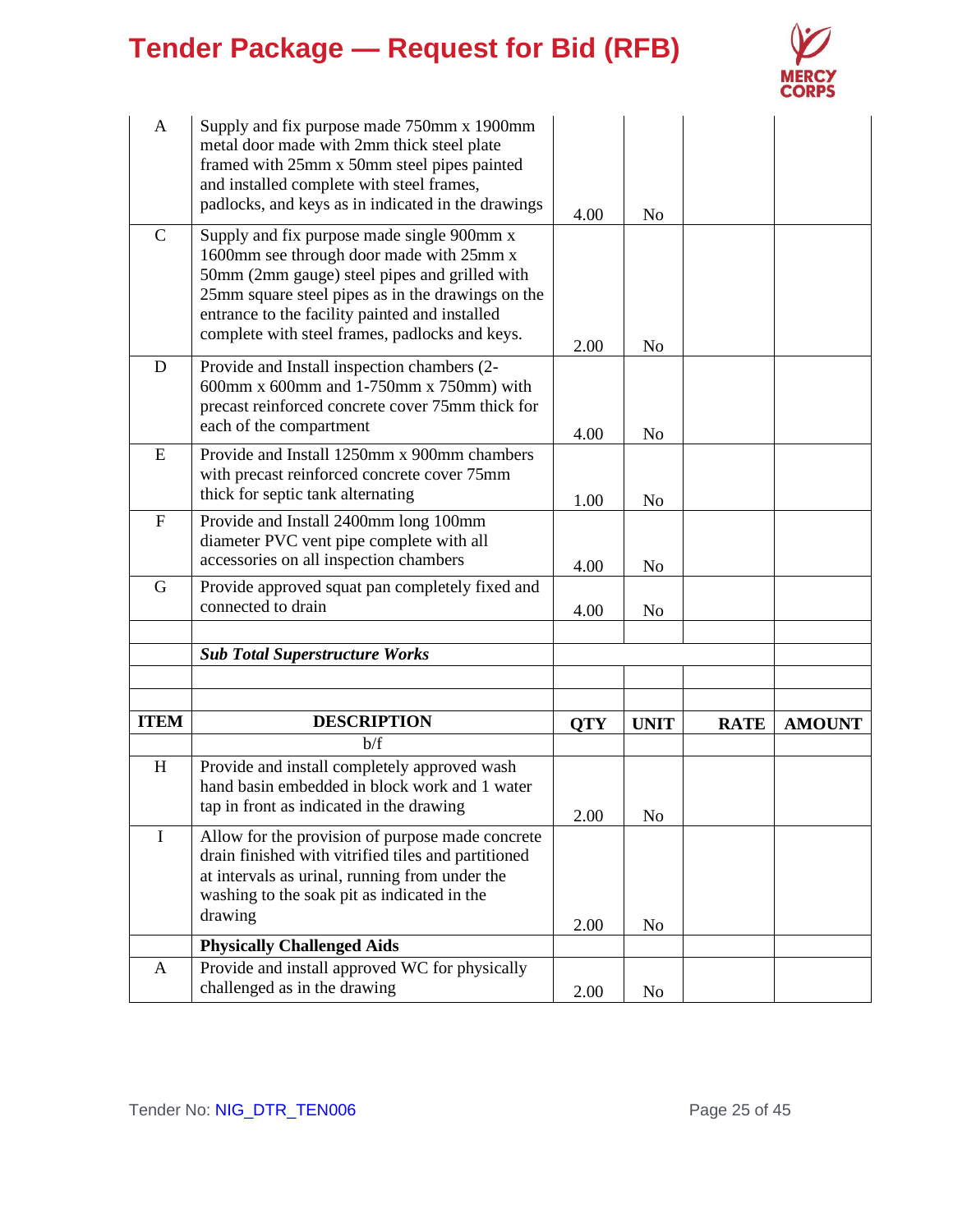

| $\bf{B}$      | Provide and install 25mm GI pipe as hand support<br>rails cast monolithically with the floors slab,<br>braced and supported as indicated the drawing. |            |                |             |               |
|---------------|-------------------------------------------------------------------------------------------------------------------------------------------------------|------------|----------------|-------------|---------------|
|               |                                                                                                                                                       | 2.00       | N <sub>o</sub> |             |               |
| $\mathsf{C}$  | Provide 1:5 sloping ramp on the main entrance to<br>the facility and on the entrance to the physically<br>challenged compartment (4No)                |            |                |             |               |
|               |                                                                                                                                                       | 0.81       | m <sup>3</sup> |             |               |
|               | <b>Floor and Wall finishing</b>                                                                                                                       |            |                |             |               |
| A             | 300x300x9mm thick white colour floor tiles laid<br>in cement and sand screeded bed (1:4)                                                              | 4.20       | m <sup>2</sup> |             |               |
| B             | 12mm in situ finishing in cement and sand<br>internal and external wall rendering for walls                                                           | 70.00      | m2             |             |               |
| $\mathbf C$   | Fixing of Sanitary tiles (white colour) 250mm<br>x400mm on toilet walls (1200mm from the floor)                                                       | 14.00      | m2             |             |               |
| D             | Supply and fix approved white colour vitrified<br>tiles on urinal walls and partitions (up to 150mm)<br>top of partition wall)                        | 6.50       | m2             |             |               |
|               | <b>Painting</b>                                                                                                                                       |            |                |             |               |
| $\mathbf{A}$  | Prepare and supply emulsion paint (colour to be<br>approved by the Engineer) on all internal walls                                                    |            |                |             |               |
|               |                                                                                                                                                       | 20.00      | m2             |             |               |
| $\bf{B}$      | Sandblasting (on all external walls leaving out the<br>areas for artwork) as specified in the or directed<br>by the Engineer                          |            |                |             |               |
| $\mathcal{C}$ | Metal burglary door and other metal work (3                                                                                                           | 24.00      | m2             |             |               |
|               | coats anti-rust finished with approved color as                                                                                                       |            |                |             |               |
|               | directed by Engineer                                                                                                                                  | 1.00       | LS             |             |               |
| D             | Artwork                                                                                                                                               | 1.00       | LS             |             |               |
|               | <b>Accessories</b>                                                                                                                                    |            |                |             |               |
| $\mathbf{A}$  | Provision of bucket for the toilet (minimum of 7<br>liters)                                                                                           | 3.00       |                |             |               |
| $\, {\bf B}$  | Provision of Kettle for the toilet                                                                                                                    | 3.00       | No<br>$\rm No$ |             |               |
|               | Superstructure works carried to summary                                                                                                               |            |                |             |               |
|               |                                                                                                                                                       |            |                |             |               |
|               |                                                                                                                                                       |            |                |             |               |
| <b>ITEM</b>   | <b>DESCRIPTION</b>                                                                                                                                    | <b>QTY</b> | <b>UNIT</b>    | <b>RATE</b> | <b>AMOUNT</b> |
|               |                                                                                                                                                       |            |                |             |               |
|               | <b>DOUBLE VAULT SEPTIC TANK (Overall</b><br>dimension 4950mm x 3675mm x 2050mm)                                                                       |            |                |             |               |
| A             | Excavation of pit size 5400mmx 4125mm x<br>1825mm                                                                                                     | 41.00      | m <sub>3</sub> |             |               |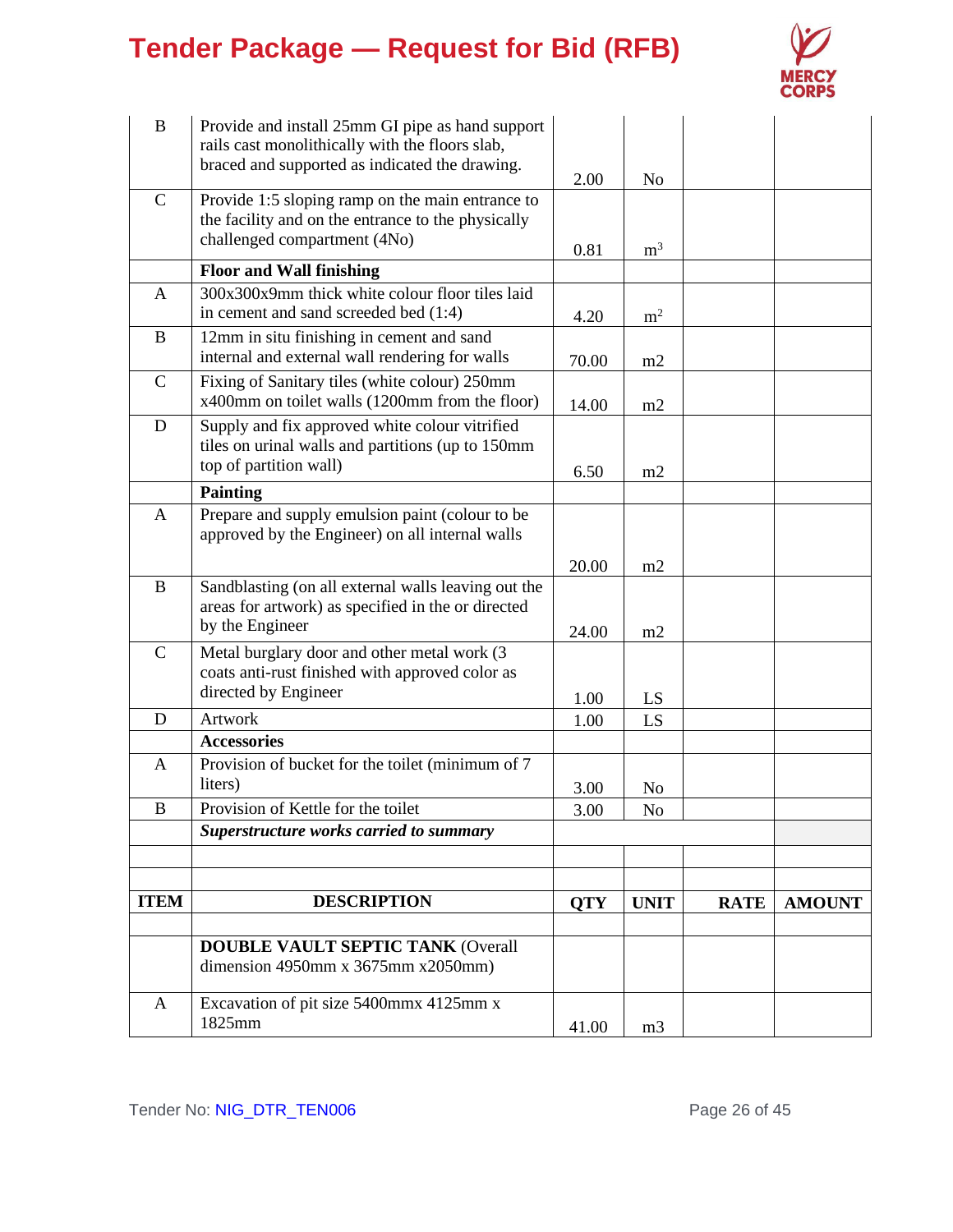

| B            | 100mm Plain in situ concrete mix (1:2:4 mix,                                            |       |                |               |
|--------------|-----------------------------------------------------------------------------------------|-------|----------------|---------------|
|              | 13mm aggr.) on tank base                                                                | 4.10  | m <sub>3</sub> |               |
| $\mathbf C$  | 100mm apron base Plain in situ concrete mix                                             |       |                |               |
| D            | $(1:2:4 \text{ mix}, 13 \text{mm agar})$ on tank base                                   | 0.09  | m <sub>3</sub> |               |
|              | 225mm thick partition wall (reinforced in situ<br>concrete 1:2:4 mix 19mm aggregate and |       |                |               |
|              | necessary formwork                                                                      | 2.20  | m <sub>3</sub> |               |
| ${\bf E}$    | 100mm thick cover slab (reinforced in situ                                              |       |                |               |
|              | concrete 1:2:4 mix, 19mm aggregate and                                                  |       |                |               |
|              | necessary formwork)                                                                     | 1.70  | m <sub>3</sub> |               |
| ${\bf F}$    | 4Nos 600mm x600m x100mm manhole slab                                                    |       |                |               |
|              | (reinforced precast concrete 1:2:4 mix, 19mm<br>aggregate and necessary formwork)       |       |                |               |
| G            | 225mm sandcrete solid block filled with weak                                            | 0.25  | m <sub>3</sub> |               |
|              | concrete in tank walls including partitions built in                                    |       |                |               |
|              | cement mortar (1:4)                                                                     | 35.20 | m2             |               |
| H            | 25mm thick cement and sand (1:4) render on                                              |       |                |               |
|              | block walls                                                                             | 35.20 | m2             |               |
| $\mathbf I$  | Plumbing works including all accessories as<br>detailed in the drawing                  |       |                |               |
| $\mathbf{J}$ | Backfill pebbles/broken blocks around and inside                                        |       | LS             |               |
|              | the pit                                                                                 | 30.00 | m <sub>3</sub> |               |
| K            | 225mm thick hollow sandcrete block with weep                                            |       |                |               |
|              | holes (9mm high all round in tank walls built in                                        |       |                |               |
|              | cement mortar (1:4)                                                                     | 18.00 | m2             |               |
| L            | Covering of the weepholes with zinc to prevent<br>short - circuiting                    |       |                |               |
|              |                                                                                         | 18.00 | m2             |               |
|              | <b>Septic Tank works carried to Summary</b>                                             |       |                |               |
|              |                                                                                         |       |                |               |
|              |                                                                                         |       |                |               |
|              | <b>SUMMARY OF WORKS</b>                                                                 |       |                |               |
| <b>ITEM</b>  | <b>DESCRIPTION</b>                                                                      |       |                | <b>AMOUNT</b> |
|              |                                                                                         |       |                |               |
| 1.00         | <b>PRELIMINARIES</b>                                                                    |       |                |               |
|              |                                                                                         |       |                |               |
| 2.00         | <b>SUBSTRUCTURE</b>                                                                     |       |                |               |
| 3.00         | <b>SUPERSTRUCTURE</b>                                                                   |       |                |               |
|              |                                                                                         |       |                |               |
|              |                                                                                         |       |                |               |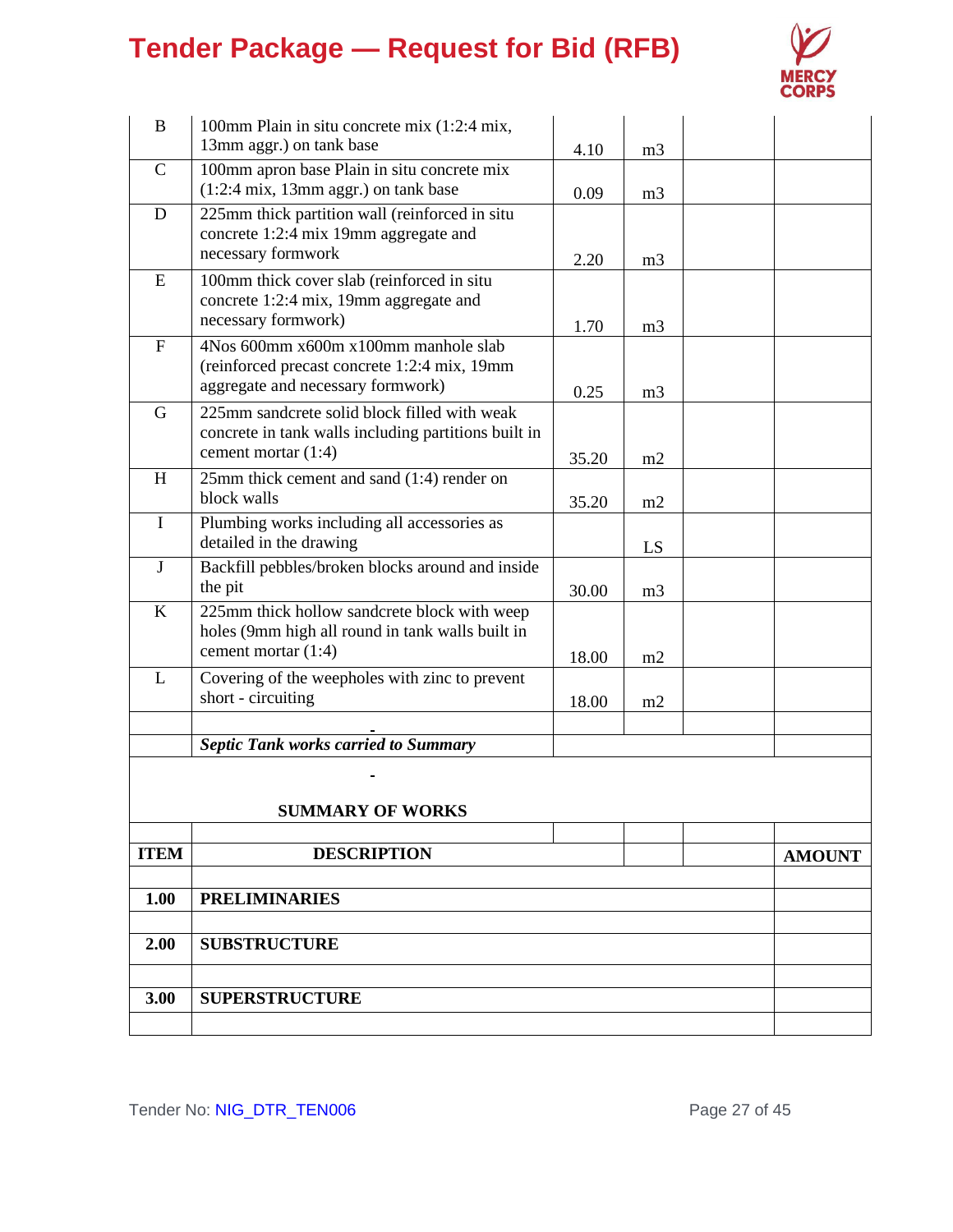

| 4.00 | <b>SEPTIC TANK</b>       |  |
|------|--------------------------|--|
|      |                          |  |
|      | $\overline{\phantom{0}}$ |  |
|      | <b>GRAND TOTAL</b>       |  |

### **6. Sample Contract**

This is the anticipated contract. However, if required, additional terms and conditions may be added by Mercy Corps in the final contract.

### **SIMPLE WORKS CONTRACT**

**Contract No. \_\_\_\_\_\_**

THIS CONSTRUCTION Contract entered as of \_\_\_\_\_\_\_\_\_\_\_\_\_\_\_ by and between MERCY CORPS, a State of Washington, U.S.A. nonprofit corporation having its principal office in Portland, Oregon, U.S.A. (**"Mercy Corps"**), and \_\_\_\_\_\_\_\_\_\_\_\_\_\_\_\_\_\_\_\_\_ (**"Contractor**") is as follows:

- 1. **Contractor's Work**.
	- a. Contractor will *[Insert description of work. For example: Contractor will construct a drainage ditch at XYZ location, completing the work by \_\_\_\_\_\_\_\_\_\_].* The works stated above are referred to as the **"Work"**.
	- b. Contractor is responsible for obtaining all necessary permits, for all expenses incurred by it in performing under this Contract and all taxes, duties, permit fees and other governmental charges regarding the work.
	- c. Contractor will strictly comply with all of the specifications and requirements set for in the contract documents, which include the following documents and appendices (collectively the **"Specifications"**): *[list all documents that include design specifications, minimum requirement, BoQs, etc].*
	- d. Contractor will comply with each of the attached Donor Terms in Schedule I.
- 2. **Timing.** Contract must complete the Work by XXX.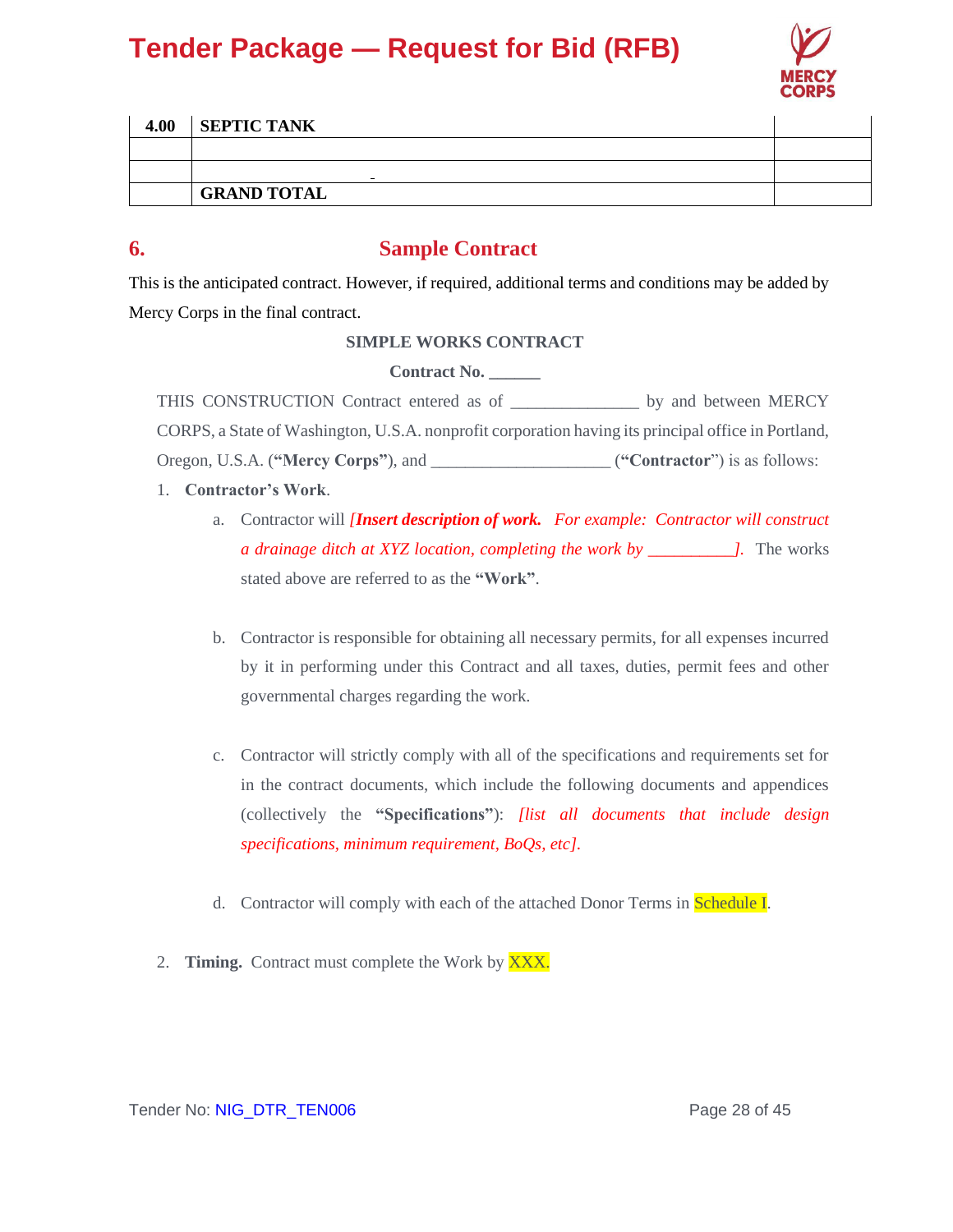

- 3. **Price.** In exchange for Contractors satisfactory delivery of the fully completed Work, Mercy Corps will pay Contractor the firm and fixed price of XXX *[state amount and currency]***.**
- 4. **Inspection and Acceptance.** .
	- a. Mercy Corps and Owner (if applicable) will have access to the site of the Work and the right to always inspect the Work. If at any time an inspection by Mercy Corps or owner determines that Contractor or its subcontractors are in breach of any provision in this Contractor including any failure to adhere to the Specifications, Mercy Corps will use its best efforts to timely report such breach to contractor. No inspection by Mercy Corps will relieve Contractor from its obligation to complete the Work in strict adherence with this Contract and its Specifications or waive any right or remedy that Mercy Corps has against Contractor as a result of the breach.
	- b. Mercy Corps will use its best efforts conduct a final inspection of the work with Contractor.
- 5. **Invoicing and Payment**. Contractor will submit an invoice to Mercy Corps for payment on *[list the invoicing schedule here - For example: Mercy Corps will pay Contractor \$\_\_ within \_\_ days after the work is completed to Mercy Corps' satisfaction.]*. Invoices must contain *[list the contents that must be included in all invoices]*. Mercy Corps will make payment within xx days of receipt of receipt, with payment made via xxx and delivered to the following xxx *[list person, place and/or bank account details here]*.If Mercy Corps disputes any portion of the invoice due to Contractor's breach of this Contract or failure to deliver the Work in accordance with the Specifications, Mercy Corps will notify Contractor in writing of such dispute and may pay only the portion of the invoice not in dispute and withhold payment of the disputed amount until the breach is corrected.
- 6. **Change Orders**. The Work may be changed only be by written change order signed by both parties.
- 7. **Termination.** Mercy Corps may terminate this Contract for its convenience by providing Contractor with written notice of such termination. If Mercy Corps terminates for its convenience, Mercy Corps will pay Contractor reasonable compensation for the work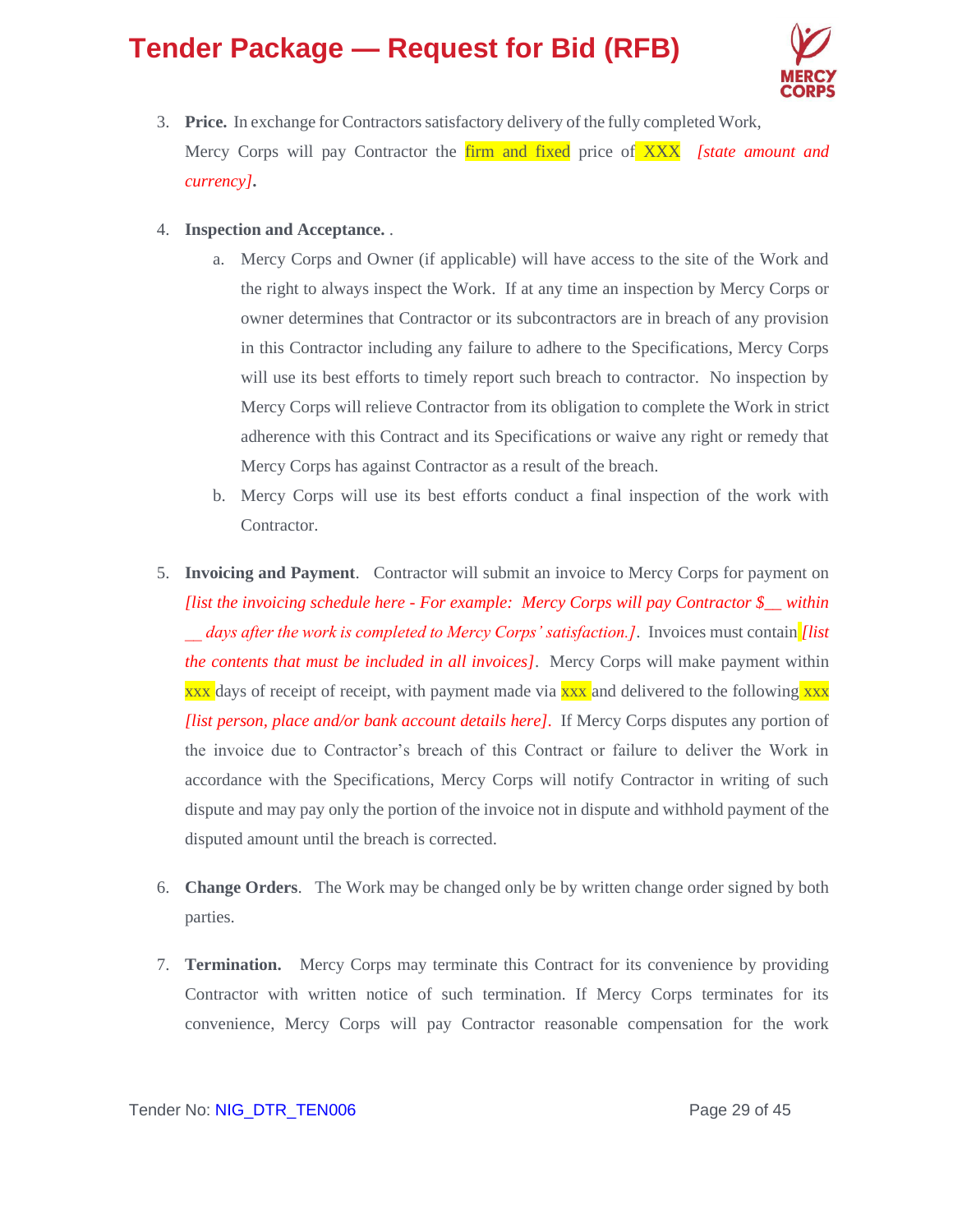

performed to the date of termination. Either party may terminate this contract due to the other Party's breach of any provision of this Contract by providing the other Party with written notice of such breach and 15 days to correct the breach. If Contractor fails to correct the breach within 15 days, upon termination, Mercy Corps will have no obligation to pay Contractor for any partially completed work.

- 8. **Indemnification**. Contractor will indemnify Mercy Corps and the owner of the property and each of their officers, directors, employees, representatives and agents, and hold them harmless from, any and all losses or claims, fines, penalties, government or donor investigations, including reasonable attorney's fees related thereto, arising out of Contractor's breach of this Contract, or Contractor's its employees, agents or subcontractors' negligent acts or omissions or willful misconduct.
- 9. **Independent Contractor**. The parties intend to be independent contractors. Neither party will be deemed an agent or partner of the other party.
- 10. **Contractor's Representations and Additional Covenants**. Contractor represents and warrants to Mercy Corps and covenants with Mercy Corps as follow and agrees that Owner is a third-party beneficiary of these representations, warranties, and covenants:
	- a. Contractor has full rights and authority to enter and perform its obligations under this Contract. Contractor's performance will not violate any agreement or obligation between Contractor and any third party.
	- b. Contractor has the requisite skills to perform the Work.
	- c. Contractor possesses all governmental and other certifications and licenses necessary to perform its obligations under this Contract.
	- d. Contractor will comply with all applicable law, regulations and rules in the execution and performance of under this Contract.
	- e. (i) Contractor has visited the project site where the Work is to be performed and become familiar with the local conditions (including existing structures) under which the work is to be performed, (ii) the payment terms are reasonable compensation for the work, (iii) the time for performing the work is adequate and reasonable, (iv) Contractor has satisfied itself as to the nature, location, character, quality and quantity of the work and the labor, materials, equipment, goods, supplies, work,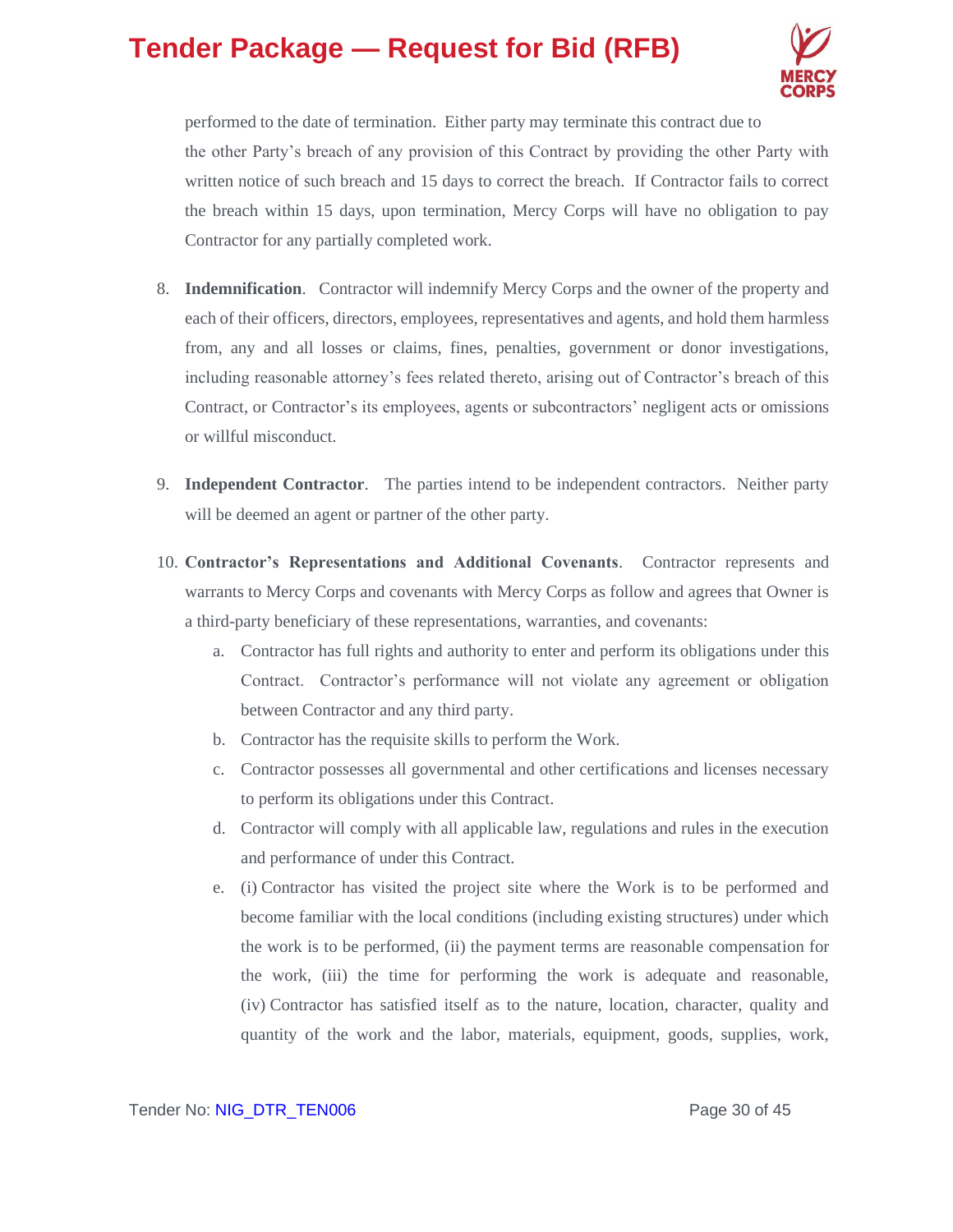

services, and other items to be furnished; and (v) contractor understands the Specification will comply with their requirements.

- f. All materials and equipment furnished under this Contract will be of good quality and new, the Work will be performed in a skilled, high quality, and workmanlike manner, the Work will be free from defects not inherent in the quality required or permitted, and the Work will be performed and completed strictly in accordance with the requirements of this Contract.
- g. Contractor will keep the project site and surrounding area free from accumulation of waste materials or rubbish caused by operations under this Contract and will remove such items from the project site upon completion of the Work.
- h. Contractor has not, and will not, engage in transactions with, or provide resources or support to, individuals and organizations associated with terrorism, including those individuals or entities that appear on the Specially Designated Nationals and Blocked Persons List maintained by the U.S. Treasury (http://www.treasury.gov/resourcecenter/sanctions/SDN-List/Pages/default.aspx) or the United Nations Security designation list [\(http://www.un.org/sc/committees/1267/aq\\_sanctions\\_list.shtml\)](http://www.un.org/sc/committees/1267/aq_sanctions_list.shtml).
- i. Contractor has not and will not offer or give any employee, agent, or representative of Mercy Corps anything of value to secure any business from Mercy Corps or influence such person to alter the terms, conditions, or performance of any contract with or purchase order from Mercy Corps, including but not limited to this Contract.
- j. Contractor will not and has not offered or provided any government official with any bribe in relation to this Contract or the Work.
- k. Contractor does not own, directly or indirectly, any other company that was competing for award of this Contract. Contractor did not seek or obtain confidential information related to the award of this Contract from any Mercy Corps employee, agent or representative. Contractor did not collude or conspire with any other individual or entity to limit competition for the award of this Contract, to set prices being offered or in any other way to interfere with free and open competition.
- l. Contractor and its subcontractors are not owned in whole or in part, directly or indirectly, by any immediate or extended family member of any Mercy Corps employee, agent or representative, or, if so owned, Contractor fully disclosed such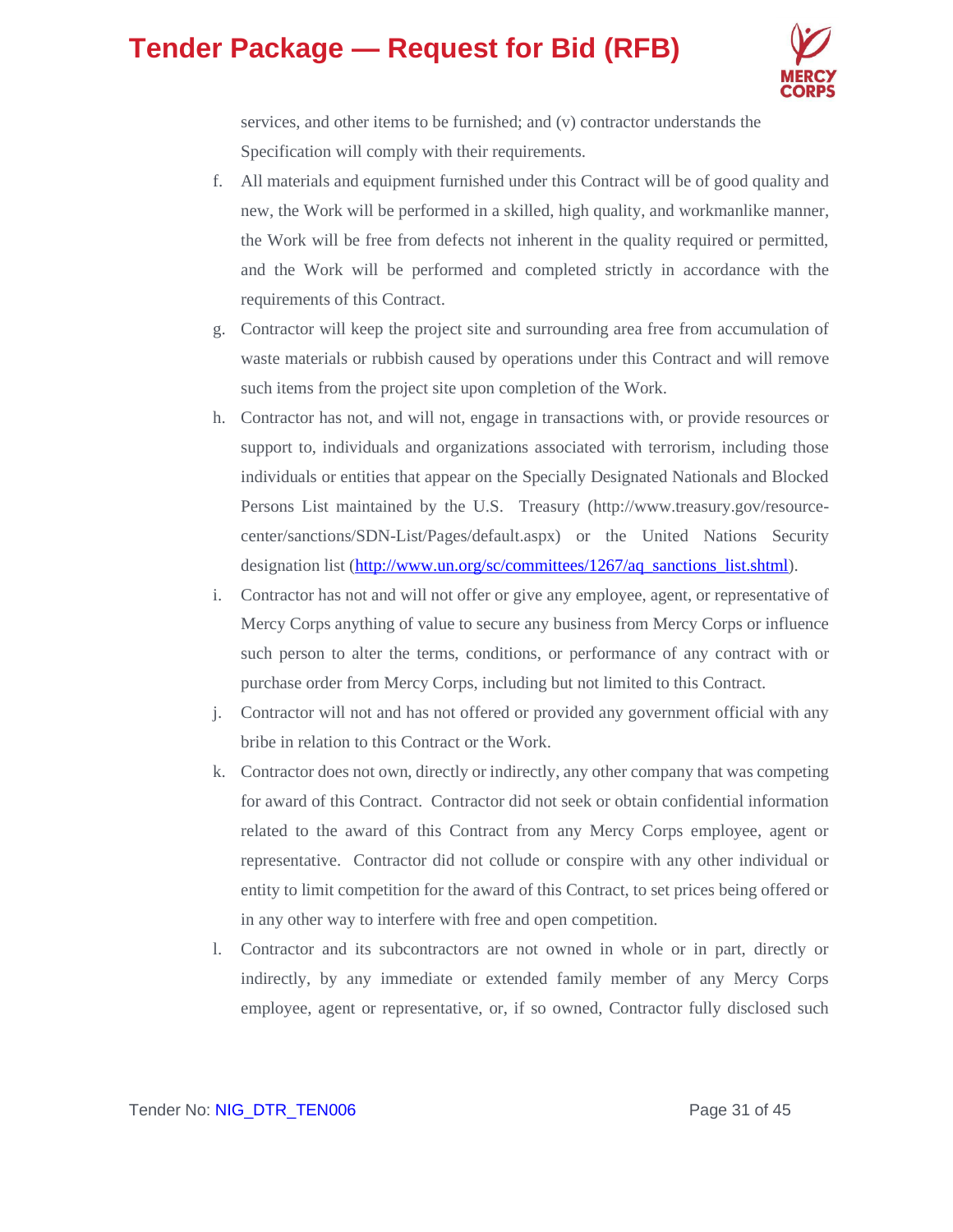

relationship and any potential conflict of interest has been waived, in writing, by Mercy Corps.

- m. Contractor has not engaged in, and will not engage in, any of the following conduct: (i) trafficking in persons (as defined in the Protocol to Prevent, Suppress, and Punish Trafficking in Persons, especially Women and Children, supplementing the UN Convention against Transnational Organized Crime); (ii) procuring a commercial sex act; or (iii) using forced labor.
- n. Contractor is not the subject or any governmental or donor investigation and has not been debarred or suspended by any government, governmental agency or donor.
- o. Contractor [or supplier] understands that it is subject to Mercy Corps' Child Safeguarding, Prevention of Sexual Exploitation and Abuse of Beneficiaries and Community Members, Anti-Trafficking and Sexual Misconduct policies (available at [https://www.mercycorps.org/who-we-are/ethics-policies\)](https://www.mercycorps.org/who-we-are/ethics-policies). Contractor must report any violation or suspected violation of these policies in relation to the Contractor's activities under this contract to Mercy Corps, which may be done via its Integrity Hotline website [\(www.mercycorps.org/integrityhotline\)](http://www.mercycorps.org/integrityhotline). Contractor will ensure that it has the capacity to abide by these policies, that its employees and subcontractors understand these policies, and that it communicates to its employees and subcontractors the duty to report. Contractor understands and agrees that a violation of these policies may, in addition to any other remedies available under this Contract or at law, result in suspension or immediate termination of this Contract and may also result in Contractor being deemed ineligible for future contracts with Mercy Corps.

#### 11. **Miscellaneous.**

- a. This Contract may be amended or modified only by a written document signed by both parties. This Contract constitutes the entire contract between the parties regarding the work.
- b. Sections 8 and 10 will survive the termination of this Contract.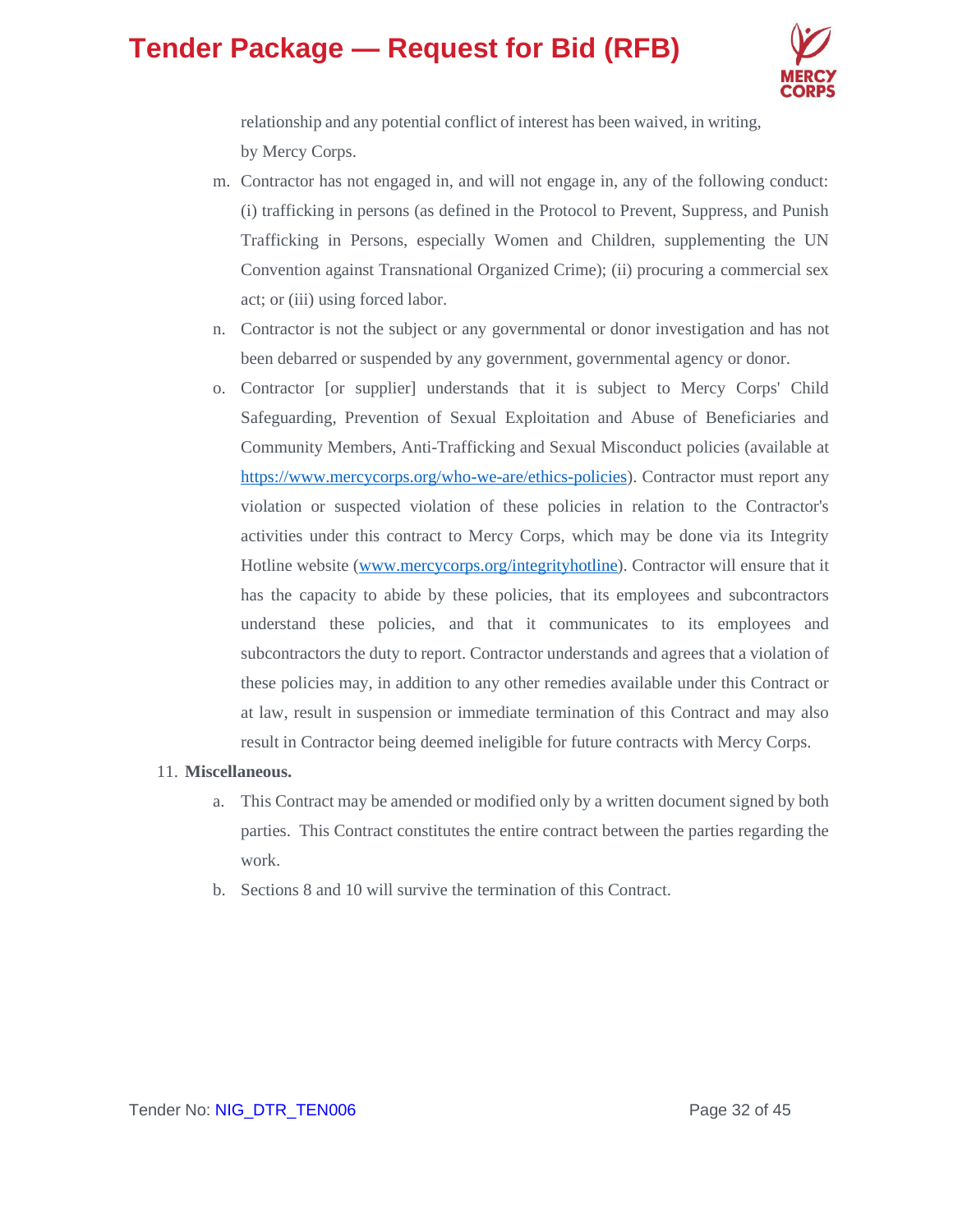

| <b>MERCY CORPS</b>    | <b>THE CONTRACTOR</b>                                                                                           |
|-----------------------|-----------------------------------------------------------------------------------------------------------------|
|                       |                                                                                                                 |
|                       |                                                                                                                 |
|                       | Title: The Commission of the Commission of the Commission of the Commission of the Commission of the Commission |
| <b>FINANCE REVIEW</b> |                                                                                                                 |
|                       |                                                                                                                 |
| Name:                 |                                                                                                                 |
|                       |                                                                                                                 |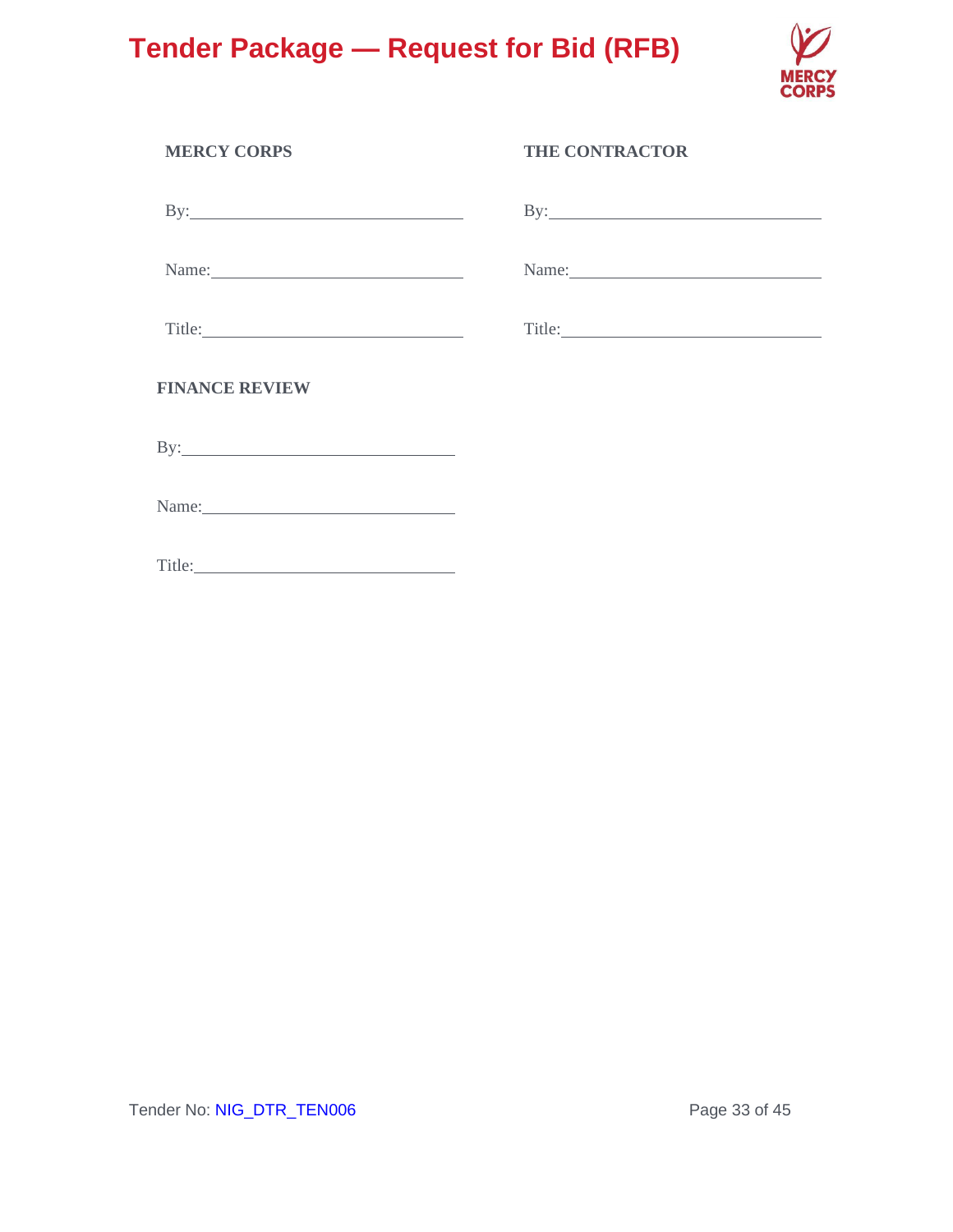

### **SCHEDULE I**

#### **DONOR TERMS**

#### **Other Contract Provisions Required by Law or MC's Donor**

#### **A: CHILD AND VULNERABLE ADULTS PROTECTION POLICY**

Mercy Corps aims to safeguard children/vulnerable adults from abuse, violence, and exploitation in all that we do, in line with Article 19\* of United Nations Convention on the Rights of the Child.

Besides economic, social, and political problems affecting large numbers of children/vulnerable adults in countries where Mercy Corps works, individuals may be at risk from abuse by adults or other children. This policy concerns maltreatment of a child/vulnerable adult in contact with a Mercy Corps team member. Mercy Corps' policy is to react sensitively to any suspicions or allegations and deal with them appropriately. Any team member who has suspicions of or has witnessed any form of inappropriate behavior as defined in this policy should immediately report it to the Country Director or Regional Program Director as appropriate and the UK HR Director or US HR Services Director.

Any employee who is accused of inappropriate behavior towards a child/vulnerable adult, regardless of whether this is within or outside the work context, will be immediately removed from contact with children/vulnerable adults in the work context while the incident is being investigated.

Any inappropriate behavior towards a child/vulnerable adult, regardless of whether this is within or outside the work context, could constitute gross misconduct and could result in termination of employment. Appropriate action will also be taken against partners and others engaged in our work.

Mercy Corps works in many situations which are inherently abusive to children/vulnerable adults, and in some situations it is unrealistic to intervene on a personal level in the lives of individuals who could be seen as suffering 'abuse' in the widest sense. Such concerns may be addressed more appropriately at a programmatic level. However, Mercy Corps team members may well have a professional duty to act where there are concerns in relation to children/vulnerable adults with whom they are in contact, directly, or indirectly. Their ability to act may be severely limited by circumstances prevailing locally, but concerns must still be raised, and possible action considered.

#### **Values and Principles in working with Children/Vulnerable Adults:**

When team members are in contact with children/vulnerable adults, they should:

- At all times treat children/vulnerable adults with respect.
- Regard them positively and value them as individuals who have specific needs and rights and a particular contribution to make.
- Work with them in a spirit of co-operation and partnership based on mutual trust and respect; value their views and take them seriously
- Work with them in ways that enhance their inherent capacities and capabilities, and develop their potential
- Strive to understand them within the context in which they live.

#### **It is important for all team members in contact with children/vulnerable adults to:**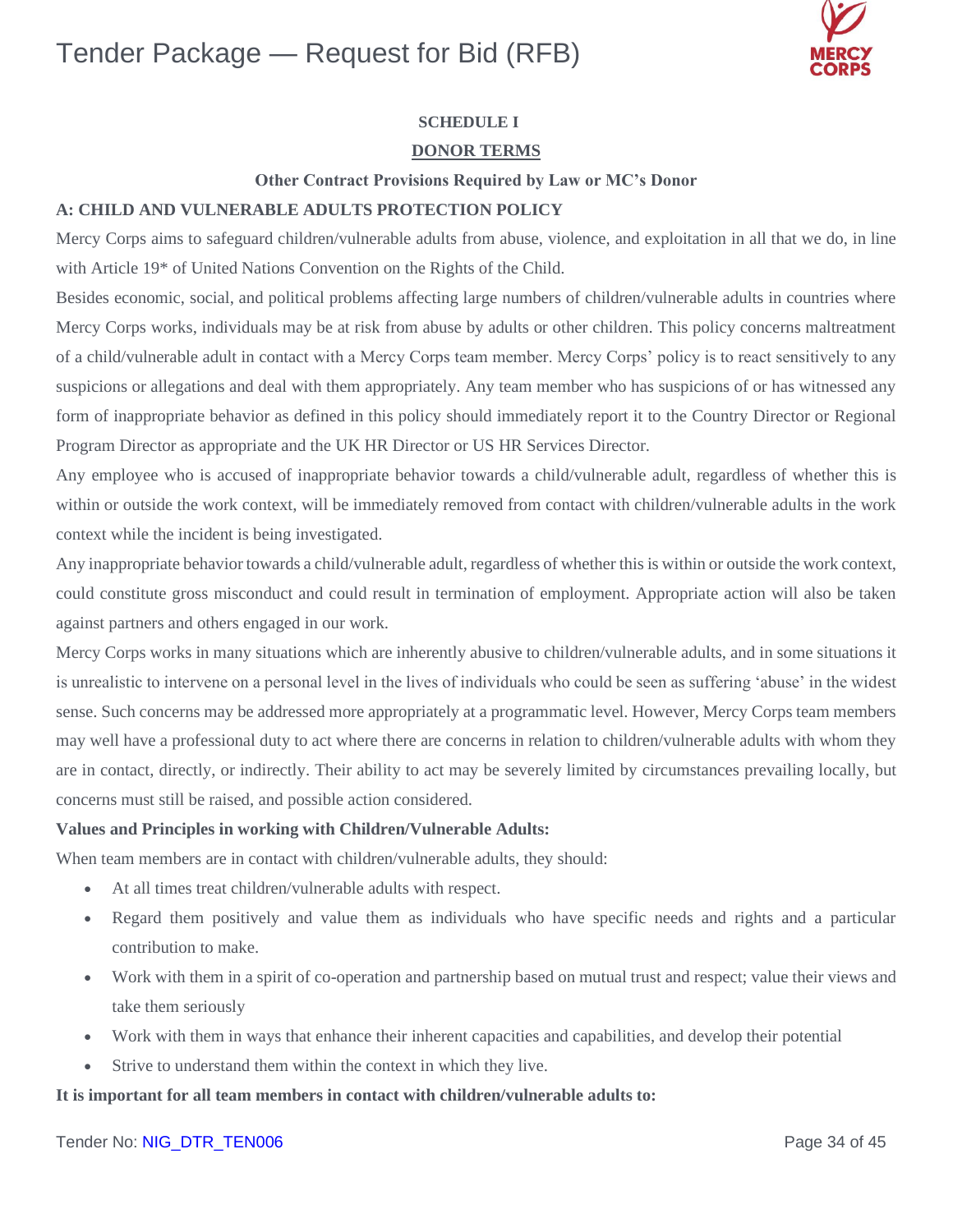

- Be aware of situations which may present risks and manage these risks.
- Plan and organize the work and the workplace to minimize risks as far as possible.
- Ensure that a culture of openness exists to enable any issues or concerns to be raised and discussed.
- Ensure that a sense of accountability exists between team members so that poor practice or potentially abusive behavior does not go unchallenged.

#### **Team members must be especially aware of potential abusive situations when working with children.**

Team members must never:

- Develop physical/sexual relationships with children
- Develop relationships with children which could in any way be deemed exploitative or abusive
- Act in ways that may be abusive or may place a child at risk of abuse.

### **Team members must avoid actions or behavior that could be construed as poor practice or potentially abusive. For example, they should never:**

- Use language, make suggestions, or offer advice, which is inappropriate, offensive or abusive
- Behave physically in a manner toward children which is inappropriate or sexually provocative
- Have a child/children with whom they are working stay overnight at their home unsupervised
- Sleep in the same room or bed as a child with whom they are working
- Do things for children of an intimate personal nature that they can do for themselves
- Condone, or participate in, behavior toward children which is illegal, unsafe, or abusive
- Act in ways intended to shame, humiliate, belittle or degrade children, or otherwise perpetrate any form of emotional abuse discriminate against, show differential treatment, or favor particular children to the exclusion of others

#### **B. PREVENTION OF SEXUAL EXPLOITATION AND ABUSE POLICY**

All Mercy Corps team members must be aware of and adhere to the Core Principles laid out by the United Nations and INTERACTION in 2002, to which Mercy Corps is committed.

- 1. Sexual activity with children (persons under the age of 18, when not legally married) is prohibited regardless of the age of majority or age of consent locally. Mistaken belief in the age of a child is not a defense.
- 2. Exchange of money, employment, goods or services for sex, including sexual favors or other forms of humiliating, degrading or exploitative behavior is prohibited. This includes an exchange of assistance that is due to beneficiaries. Sexual acts with prostitutes are prohibited at any time during employment with Mercy Corps.
- 3. Sexual relationships between expatriate humanitarian workers and beneficiaries are prohibited since they are based on inherently unequal power dynamics. Such relationships undermine the credibility and integrity of humanitarian aid work.
- 4. Where a humanitarian worker develops concerns or suspicions regarding sexual abuse or exploitation by a fellow worker, whether in the same agency or not, s/he must report such concerns via established agency reporting mechanisms.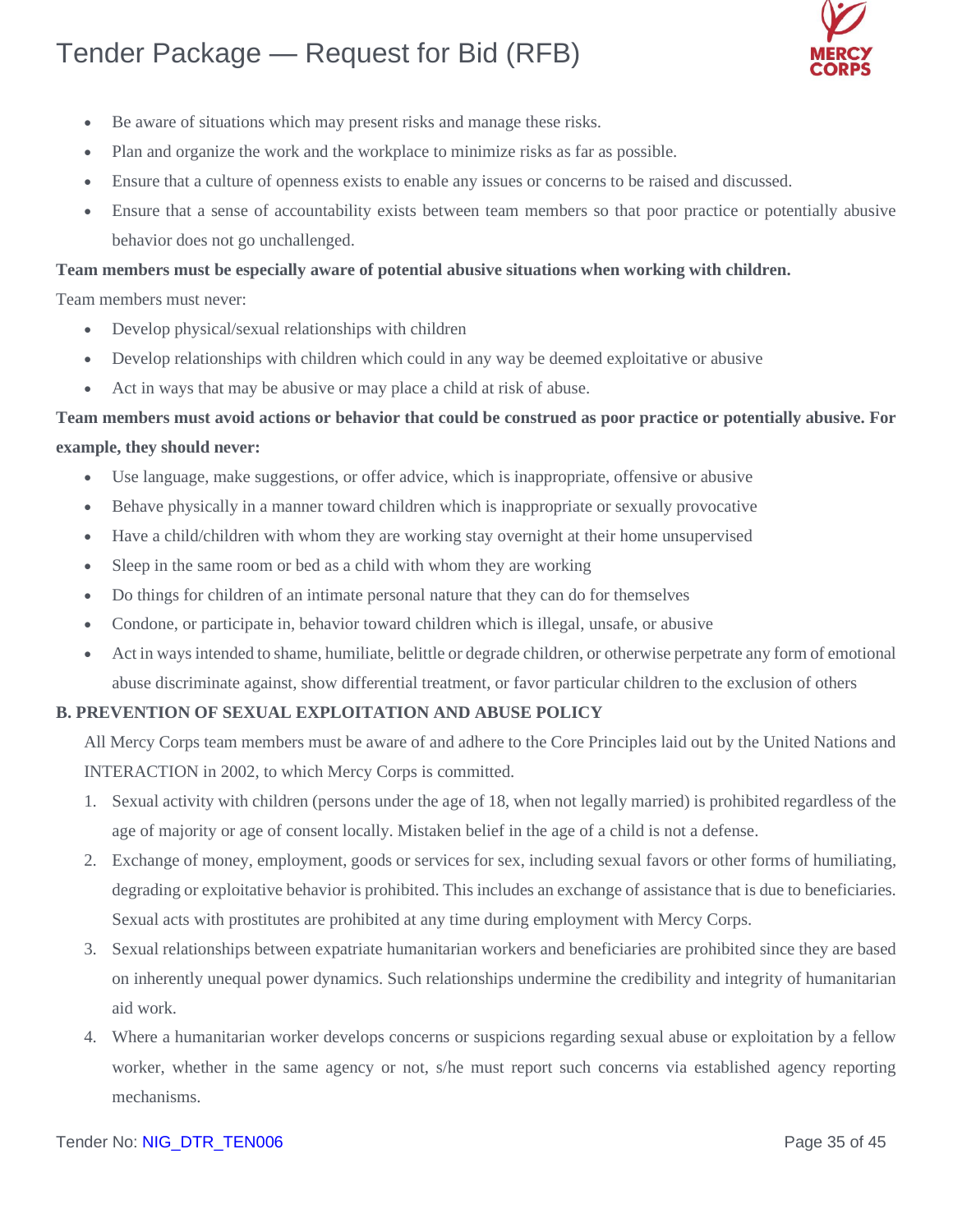

- 5. Humanitarian workers are obliged to create and maintain an environment that prevents sexual exploitation and abuse and promotes the implementation of the code of conduct. Managers at all levels have particular responsibility to support and develop systems that maintain this environment.
- 6. Sexual exploitation and abuse by humanitarian workers constitute acts of gross misconduct and are therefore grounds for termination of employment

#### **C: Other USAID Contract Provisions Required by Law**

Mercy Corps, in accordance with donor regulations, requires certain certifications and provisions, set forth herein, to be included in all contracts.

- 1. The recipient must not engage in transactions with, or provide resources or support to, individuals and organizations associated with terrorism, including those individuals or entities that appear on the Specially Designated Nationals and Blocked Persons List maintained by the U.S. Treasury (online at: [http://www.treasury.gov/resourcec](http://www.treasury.gov/resource)enter/sanctions/SDNList/Pages/default.aspx) or the United Nations Security designation list (online at: [http://www.un.org/sc/committees/1267/aq\\_sanctions\\_list.shtml\)](http://www.un.org/sc/committees/1267/aq_sanctions_list.shtml).
- 2. Contractor certifies that neither it nor its principals is presently excluded or disqualified from participation in this transaction by any US Government department or agency.
- 3. Contractor certifies that it will not and has not used any funds received directly or indirectly from the U.S. Government to pay any person or organization for influencing or attempting to influence an officer or employee of any agency, a member of U.S. Congress, officer or employee of Congress, or an employee of a member of Congress in connection with obtaining this Contract or any other U.S. government funded project.
- 4. Mercy Corps, USAID, and the Comptroller General of the United States, or any of their duly authorized representatives, shall have access to any books, documents, papers and records of Contractor which are directly pertinent to this Contract for the purpose of making audits, examinations, excerpts and transcriptions.
- 5. The Contractor or its employees, or any Subcontractor or its employees, must not engage in any of the following conduct:

(i) Trafficking in persons (as defined in the Protocol to Prevent, Suppress, and Punish Trafficking in Persons, especially Women and Children, supplementing the UN Convention against Transnational Organized Crime) during the period of this Contract.

- (ii) Procure a commercial sex act during the period of this Contract.
- (iii) Use forced labor in the performance of the Contract; or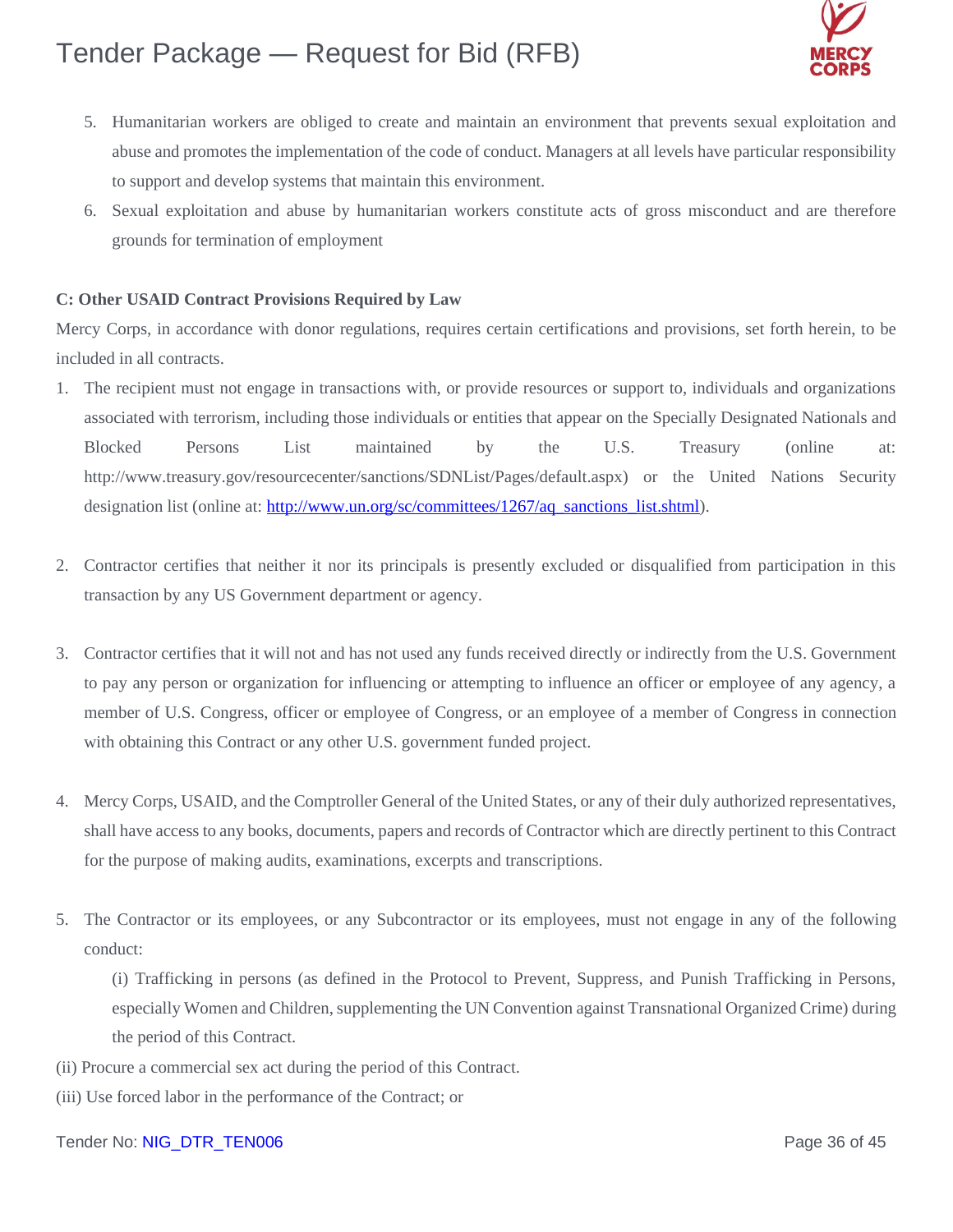

- (iv) Commit acts that directly support or advance trafficking in persons, including the following acts:
- a. Destroying, concealing, confiscating, or otherwise denying an employee access to that employee's identity or immigration documents.
- b. Failing to provide return transportation or pay for return transportation costs to an employee from a country outside the United States to the country from which the employee was recruited upon the end of employment if requested by the employee, unless:
	- exempted from the requirement to provide or pay for such return transportation by Mercy Corps under this award; or
	- the employee is a victim of human trafficking seeking victim services or legal redress in the country of employment or a witness in a human trafficking enforcement action.
- c. Soliciting a person for the purpose of employment, or offering employment, by means of materially false or fraudulent pretenses, representations, or promises regarding that employment.
- d. Charging employee's recruitment fees; or
- e. Providing or arranging housing that fails to meet the host country housing and safety standards.

Contractor agrees to report in a timely manner to Mercy Corps any credible information from any source that alleges the contractor, or any sub-contractor has engaged in any of the prohibited activities identified in this provision.

- 6. The Contractor must inform its employees working under this contract in the predominant native language of the workforce that they are afforded the employee whistleblower rights and protections provided under 41 U.S.C. § 4712; and
- 7. Contractor must disclose, in a timely manner, in writing to the USAID Office of Inspector General and Mercy Corps all violations of US government criminal law involving fraud, bribery or gratuity violations potentially affecting this Contract.

Disclosures to USAID must be sent to: U.S. Agency for International Development Office of the Inspector General P.O. Box 657 Washington, DC 200044-0657 Phone: 1-800-230-6539 or 202-712-1023 Email: [ig.hotline@usaid.gov](mailto:ig.hotline@usaid.gov) URL: https://oig.usaid.gov/content/usaid-contractor-reporting-form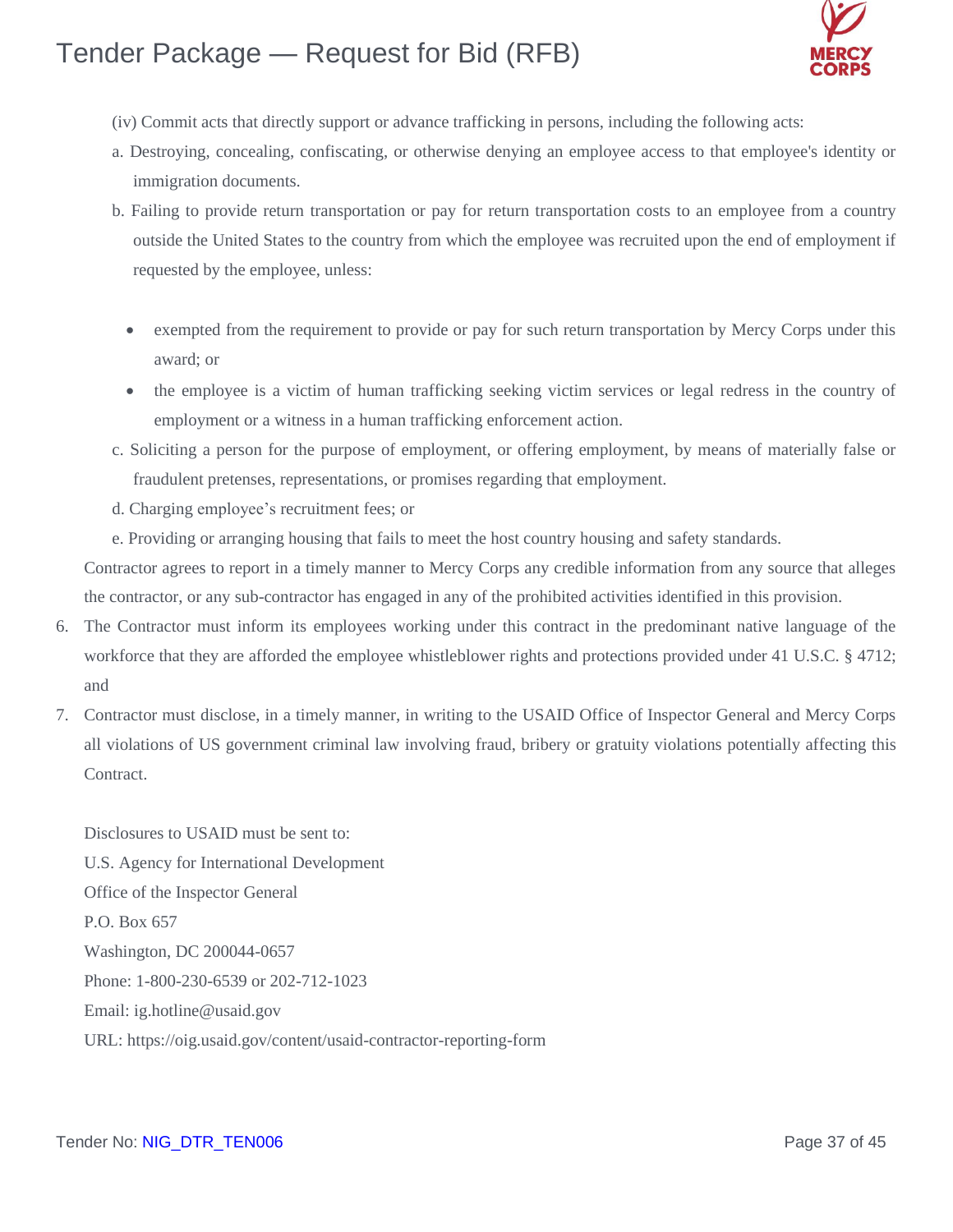

- 8. The Contractor agrees to incorporate the terms of "Annex C" word-for-word in all of its sub-contracts funded under this Contract, if any.
- 9. Department of State Annex C [For Contracts to Be Performed Outside of the U.S.]

#### **D: Reporting of currency and cash-based transaction required under Nigerian laws.**

- **1.** The special control unit against money laundering (SCUML) as well as Federal Ministry of Industry, trade and investment, in line with the provision of the "Money Laundering (Prohibition) Act (TPA)" 2011 (as amended) and Federal Ministry of Industry, Trade and Investment (designation of Non-Financial institutions) 2013 and 2016 respectively, requires designated non-financial institutions to report all currency transactions of N5,000,000 and above, in case of an individual or N10,000,000 and above, in the case of a body corporate within seven (7) days from the date of transaction.
- **2.** The laws also require designated non-financial institutions to report all cash-based transactions more than \$1,000 or its equivalent within seven (7) days to SCUML through its online platform.
- **3.** Accordingly, Mercy Corps, being a registered and designated non-financial institution, incompliance with above requirements in clause a and b of this document is obliged to report all transaction to SCUML.
- **4.** By signing this document, the vendor/contractor/service provider unconditionally allows Mercy Corps to share necessary data and documents with SCUML and the "Economic and Financial Crimes Commission (EFCC).
- **5.** Vendor/contractor/service provider also agrees to allow SCUML and EFCC the unconditional access to his bank account(s), account books and daily ledger about the amount paid against this contract.

\*\*\*\*\*\*\*\*\*\*\*\*\*\*\*\*\*\*\*\*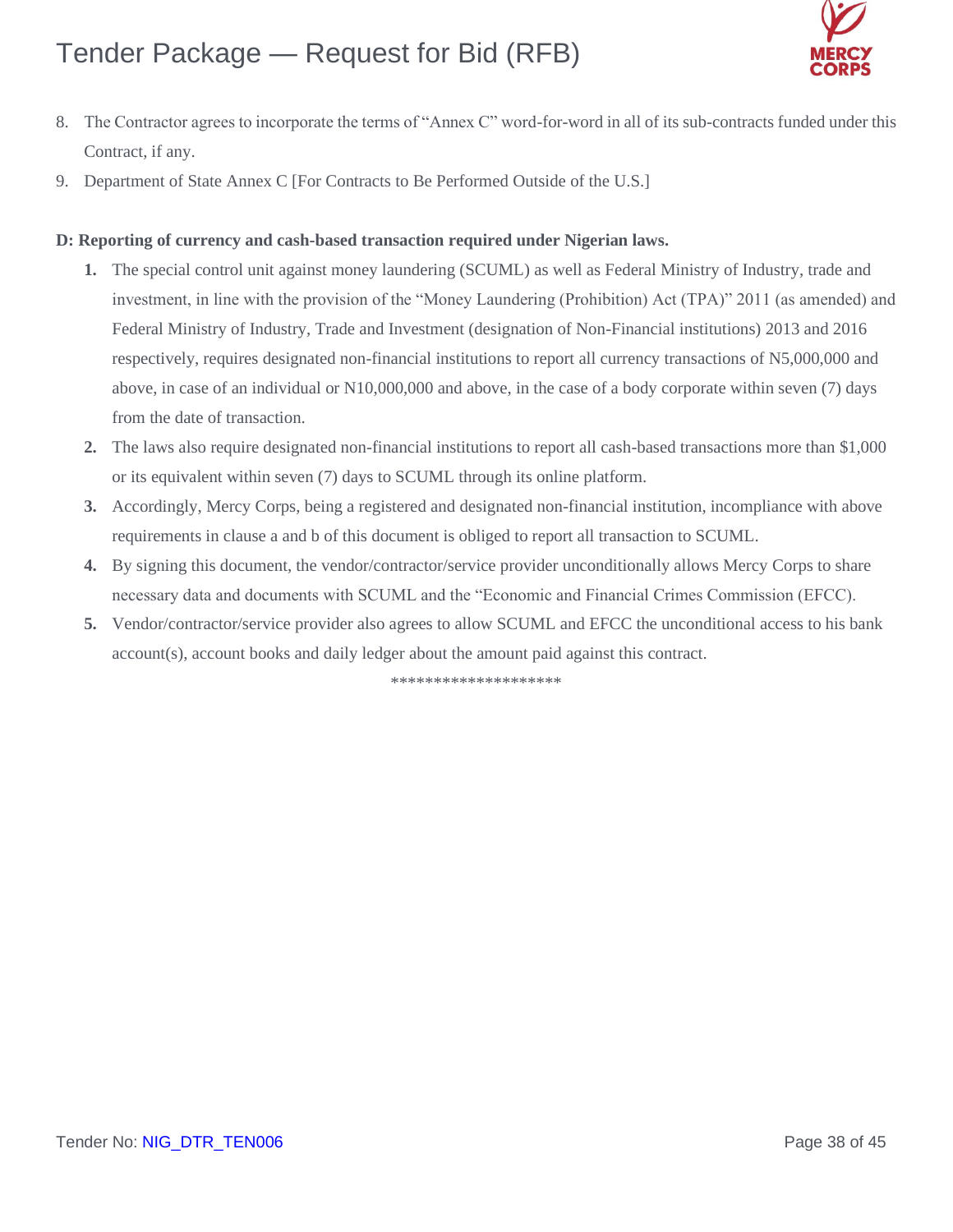### **7. Attachments to the Tender Package**





*Please complete all fields.*

 **Supplier Information**

| <b>Company Name</b>    |                |
|------------------------|----------------|
| Any other names        |                |
| company is             |                |
| operating under        |                |
| (Acronyms,             |                |
| Abbreviations,         |                |
| Aliases)               |                |
| Previous names         |                |
| of the company         |                |
| <b>Address</b>         |                |
| Website                |                |
| Phone/Fax              | Phone:<br>Fax: |
| <b>Numbers</b>         |                |
|                        | Name:          |
| <b>Primary Contact</b> | Phone Number:  |
|                        | Email Address: |
| # of Staff             |                |
| # of Locations         |                |
| Avg. Value of          |                |
| <b>Stock on Hand</b>   |                |
| (USD)                  |                |
| Government -           |                |
| owned (yes/no)         |                |
|                        |                |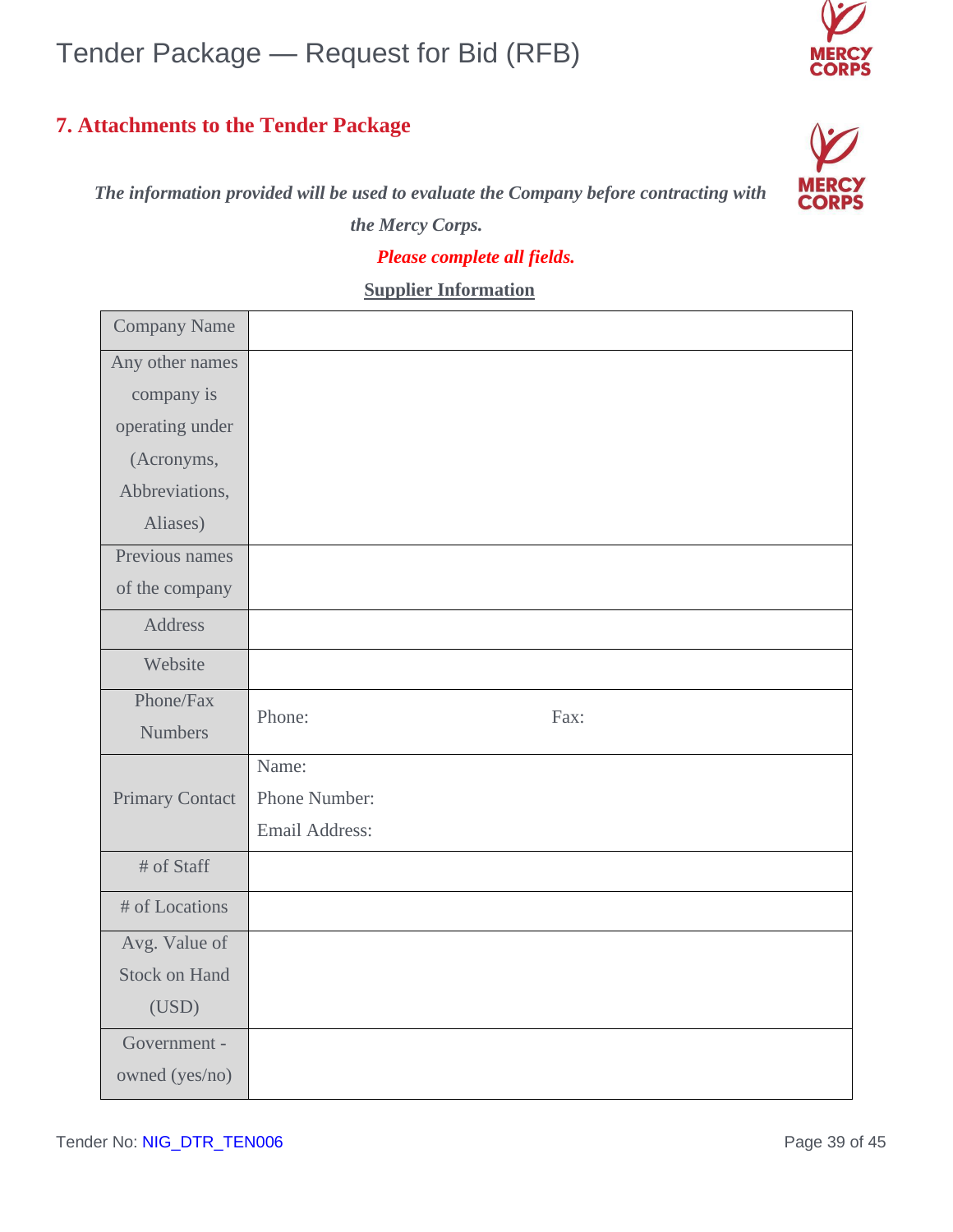

| Name $(s)$ of    |  |
|------------------|--|
| Board of         |  |
| <b>Directors</b> |  |
| Name $(s)$ of    |  |
| Company          |  |
| Owner(s)         |  |
| Parent           |  |
| companies, if    |  |
| any              |  |
| Subsidiary or    |  |
| affiliate        |  |
| companies, if    |  |
| any              |  |

### **Financial Information**

| <b>Bank Name and</b>    |                            |                        |
|-------------------------|----------------------------|------------------------|
| Address                 |                            |                        |
| Name under              |                            |                        |
| which company           |                            |                        |
| is registered at        |                            |                        |
| bank                    |                            |                        |
| <b>Payment Terms</b>    | Payment By: Check Yes   No | Wire Transfer Yes   No |
| <b>Specify Standard</b> |                            |                        |
| <b>Payment Terms</b>    |                            |                        |
| (Net15, 30, etc.)       |                            |                        |

### **Product/Service Information**

| List Range of    |
|------------------|
| Products/Service |
| s Offered        |
|                  |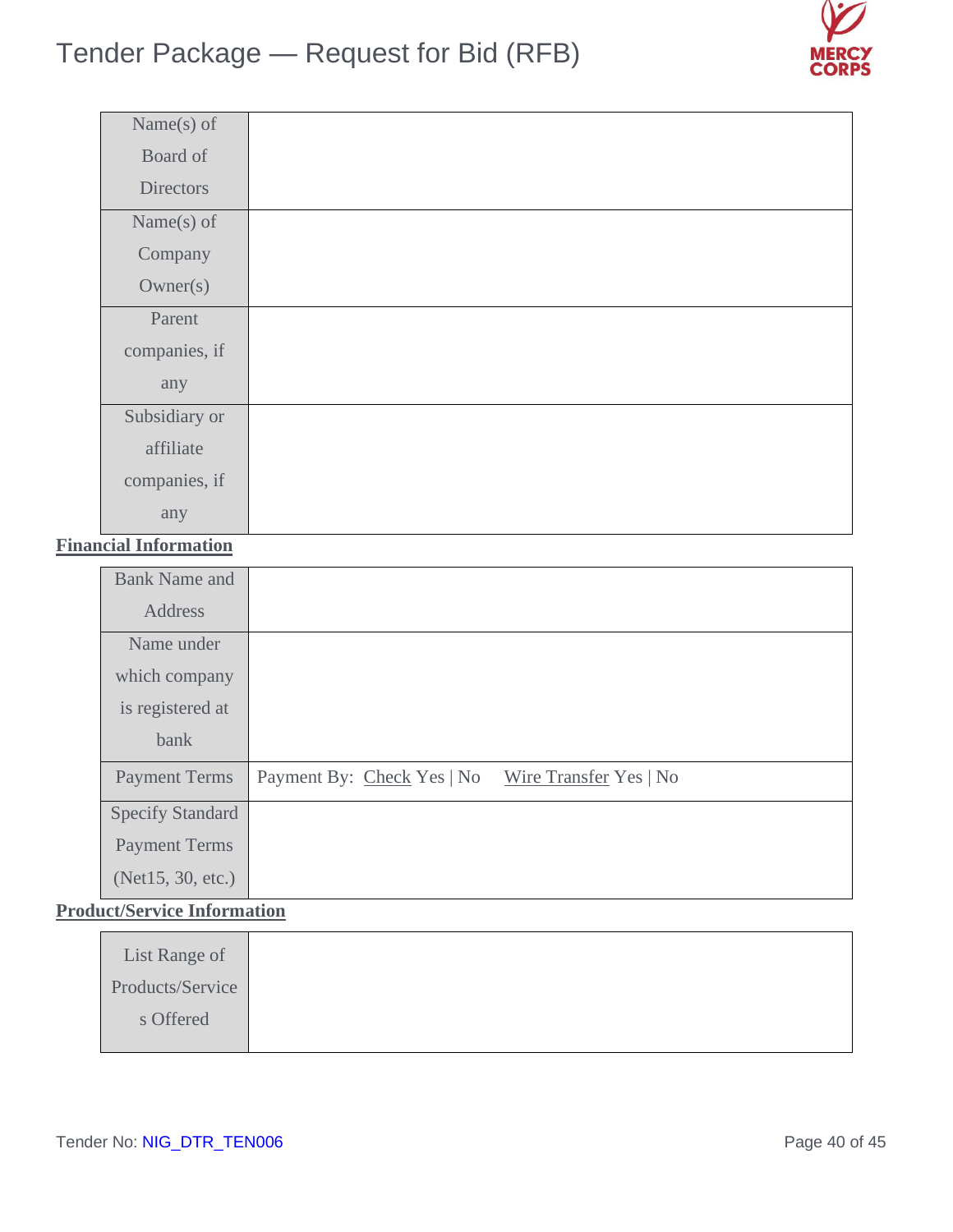

| <b>Basis For Pricing</b> |  |  |
|--------------------------|--|--|
| (Catalog, List,          |  |  |
| $etc.$ )                 |  |  |

### **References**

| <b>Client Name:</b> | Contact Name, Phone, Email Address: |
|---------------------|-------------------------------------|
| <b>Client Name:</b> | Contact Name, Phone, Email Address: |
| <b>Client Name:</b> | Contact Name, Phone, Email Address: |

### **Supplier Self-Certification of Eligibility**

Company certifies that:

- 1. It, its affiliates and subsidiaries, owners, officers, directors, and key employees (to the best of its knowledge) are not the subject of any government's sanctions, designations, donor rules or prohibitions, or laws prohibiting transactions with it/them. It is not the subject of any donor government investigation into its misconduct with any other recipient of that donors funding.
- 2. It, its affiliates and subsidiaries, owners, officers, directors, and key employees have not and do not engage in any form of terrorism or attacks on civilians and do not provide any form of material support or financial resources for individuals or organizations that do engage in any form of terrorism or deliberate attacks on civilians.
- 3. It, its affiliates and subsidiaries, owners, officers, directors, and key employees have not and do not engage in weapons or drugs manufacture, transport, sale or distribution.
- 4. It is not in default on any material credit agreement, bankrupt or being wound up, are having its affairs administered by the courts, have entered arrangements with creditors, have suspended business activities, are the subject of proceedings concerning those matters, or are in any analogous situation arising from a similar procedure provided for in national legislation or regulations.
- 5. It is has not been determined to be in breach of a material contract by any legal body anytime within the past 2 years.
- 6. It pays taxes as and when due and is not currently the subject of any investigation or proceeding related to back-owed taxes.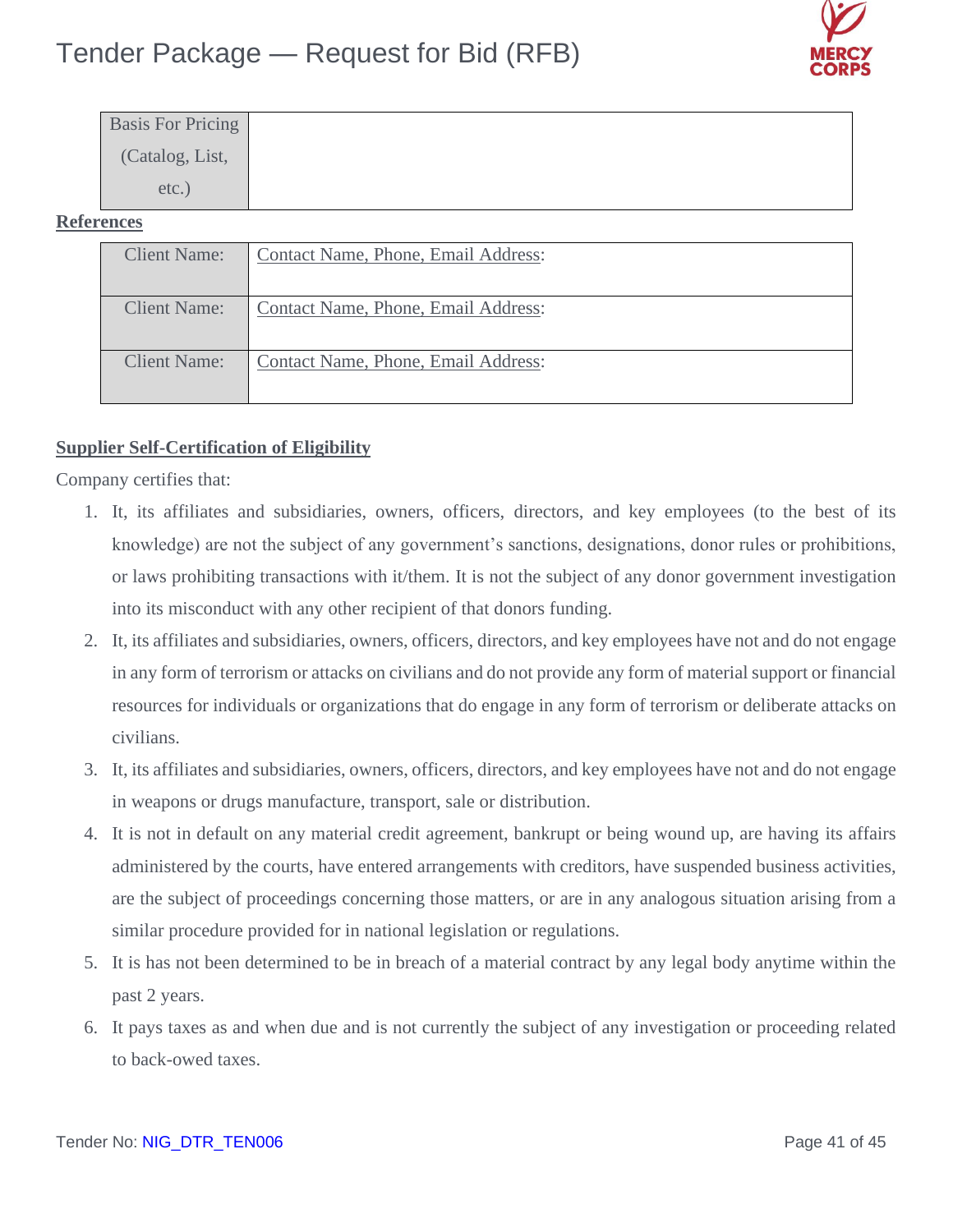

- 7. It provides workers compensation insurance to its workers in accordance with the laws of the countries where it operates.
- 8. It pays social security obligations as required in the countries where it operates.
- 9. It, its owners, officers and directors have not been convicted of an offense concerning its professional conduct and has not engaged in grave professional misconduct.
- 10. It, its affiliates and subsidiaries, owners, officers, directors and key employees have not been the subject of criminal investigation or judgement for fraud, corruption, human trafficking, spying, weapons transport or smuggling, sexual exploitation or abuse, internal sexual misconduct, abuse or exploitation of children, involvement in a criminal organization or any other criminal activity.
- 11. It treats its employees with dignity and respect and maintains social operating standards, including working conditions and social rights; avoidance of child labor, bondage, forced labor, human trafficking or exploitation; assurance of safe and reasonable working conditions; freedom of association; freedom from harassment (including sexual harassment), exploitation, abuse, bullying and discrimination; protection of basic social rights of its employees and Mercy Corps beneficiaries.
- 12. To the best of its knowledge, no Mercy Corps employee, officer, consultant or other party related to Mercy Corps has a financial interest in the Company's business activities, nor is any Mercy Corps employee related to any owner, officer, director or employee of the company, and, if so, it will ensure that the relationship is disclosed to Mercy Corps and will not use for improper influence. Discovery of an undisclosed Conflict of Interest will result in immediate revocation of the Company's Authorized Supplier status and disqualification of Company from participation in future Mercy Corps procurement.
- 13. It understands that attempting to or agreeing to provide anything of value to any Mercy Corps employee, agent or representative for the purpose of encouraging that person to award Company a contract or take or not take any action related to any contract will result in immediate termination of any agreement. Company certifies that it does not engage in such conduct.
- 14. It understands that Mercy Corps seeks fair and open competition and the fairest price available and that any attempt by company to subvert fair and open competition, including working with other bidders to fix prices, working to exclude competition, seeking confidential information from Mercy Corps or other bidders, using multiple related or controlled companies to give the appearance of competition, or any similar activity, will result in termination of any agreement. Company certifies that it does not engage in such conduct.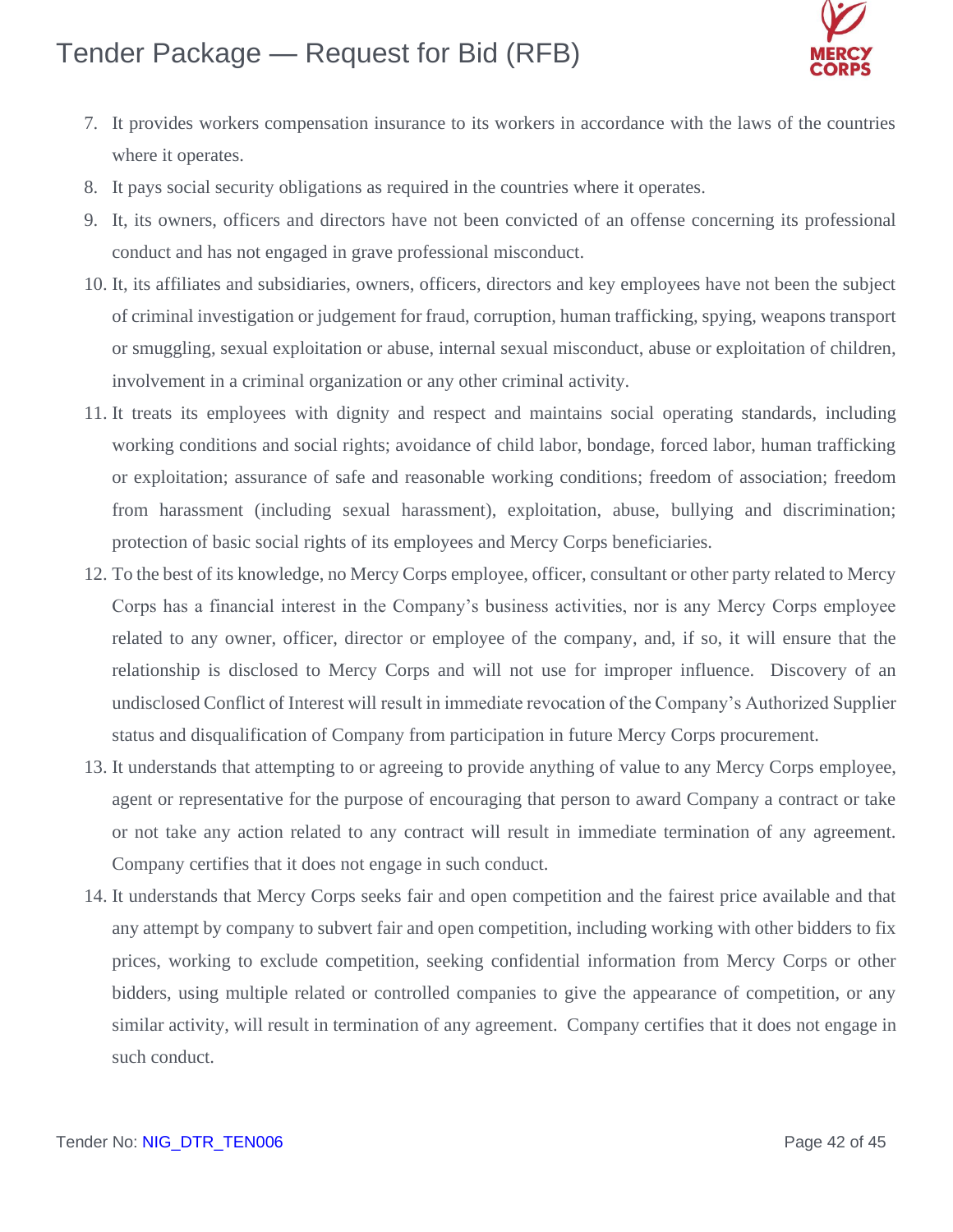

15. It understands that Mercy Corps prohibits any of its partners or suppliers from bribing public officials and certifies that it does not do so.

16. It is not conducting business under other names or aliases that have not been declared to Mercy Corps. If the Company cannot certify to any of the above it should explain why not. Mercy Corps may take the individual circumstances into account for some situations. However, any false certification could be grounds for immediate disqualification and termination of any future agreement.

By signing the Supplier Information Form you certify that your Company is eligible to supply goods and services to major donor funded organizations and that all of the above statements are accurate and factual.

| Company Name:           |  |
|-------------------------|--|
| Name of Representative: |  |
| Title:                  |  |
| Signature:              |  |
| Date:                   |  |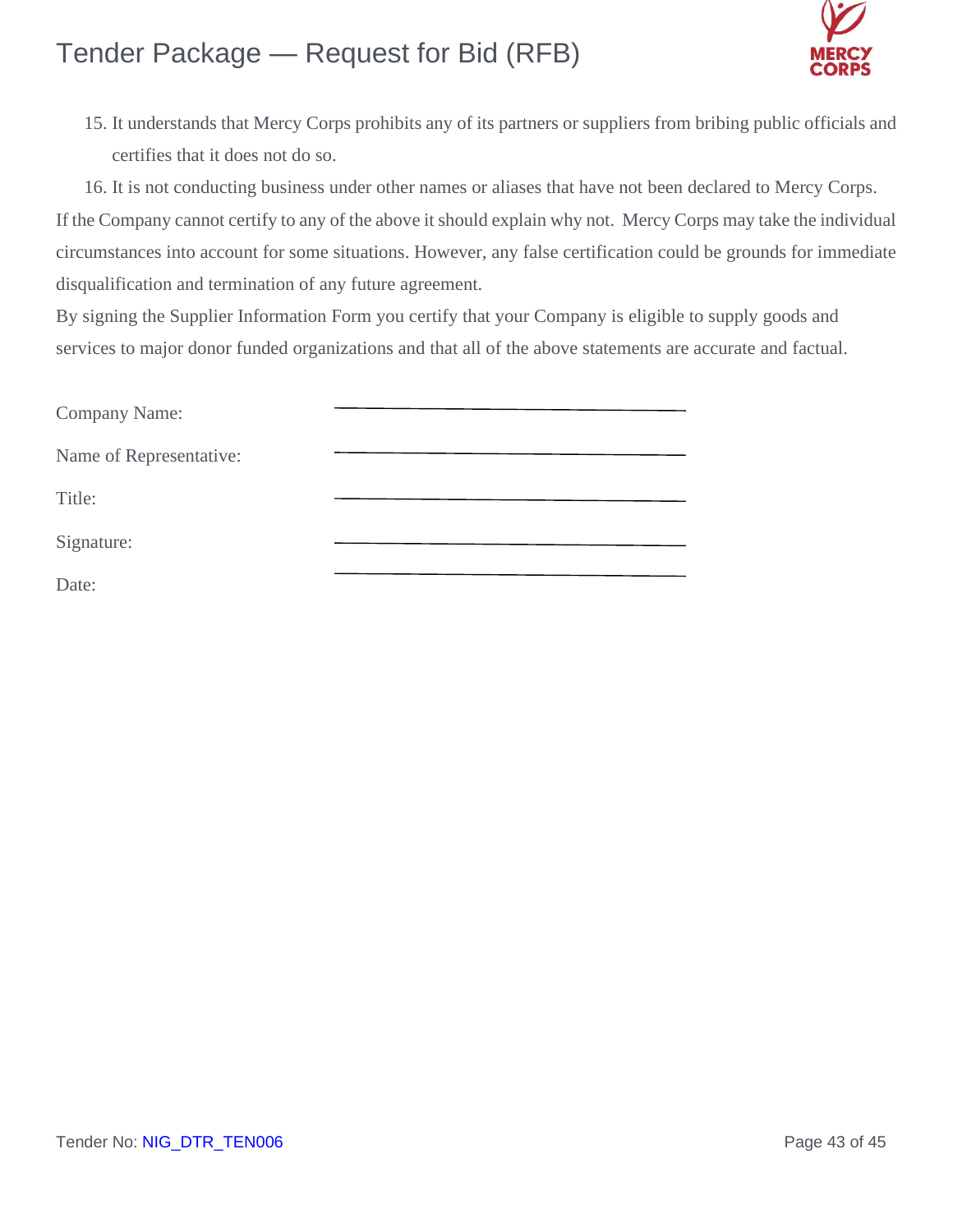

### *FOR MERCY CORPS USE ONLY*

### **Following documents have been provided**

| <b>Documents</b>                                                              |  |
|-------------------------------------------------------------------------------|--|
| A copy of business registration document (CAC)                                |  |
| A copy of tax certificate and/or Tax Clearance                                |  |
| A copy of signed and stamped offer sheet                                      |  |
| Provide Organizational Profile, showing <b>relevant</b> experience in         |  |
| construction since inception of business operations.                          |  |
| Verifiable evidence of relevant projects successfully executed which          |  |
| include letter of award, copy of contract for similar works delivered (letter |  |
| of award, contract documents, Purchase Orders, certificate of completion      |  |
| etc) not more than 5 years                                                    |  |
| Completion time of the project with detailed work plan.                       |  |
| Financial capacity to carry out the contract if successfully selected         |  |
| Letter stating acceptance of Mercy Corps payment terms of 100% payment        |  |
| after completion of project.                                                  |  |
| Verifiable evidence of experience and relevant qualification of key           |  |
| personnel                                                                     |  |

**I \_\_\_\_\_\_\_\_\_\_\_\_\_\_\_\_\_\_\_\_\_\_\_\_ an employee of Mercy Corps having completed and reviewed this form** 

### **confirm the accuracy of information provided:**

| Name      |  |
|-----------|--|
| Title     |  |
| Signature |  |

Date\* \_\_\_\_\_\_\_\_\_\_\_\_\_\_\_\_\_\_\_\_\_\_\_\_\_\_\_\_\_\_

\*Supplier to be re-authorized one year from this date.

**-------------------------------------**